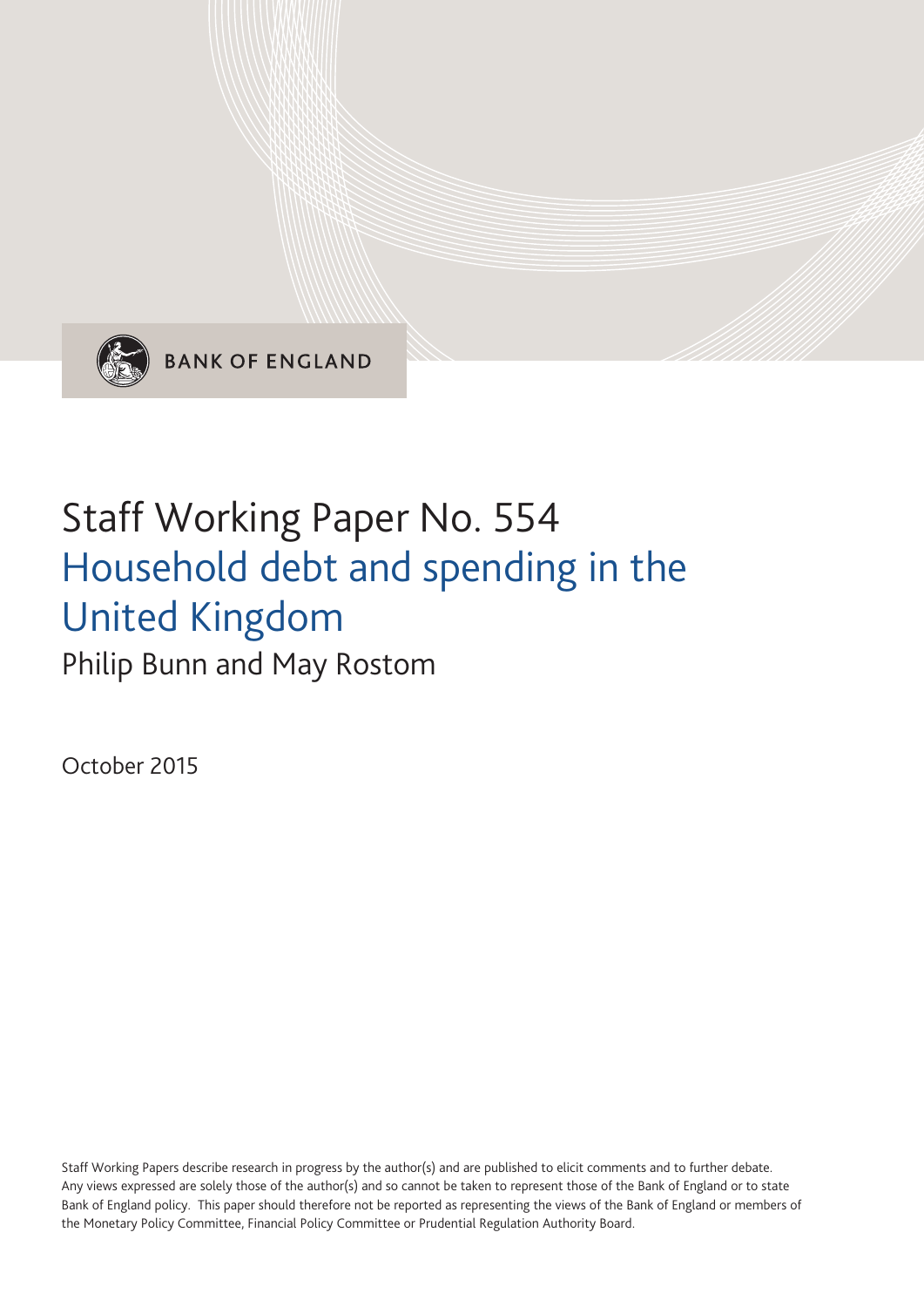

**BANK OF ENGLAND** 

# Staff Working Paper No. 554 Household debt and spending in the United Kingdom

Philip Bunn<sup>(1)</sup> and May Rostom<sup>(2)</sup>

# **Abstract**

Household debt rose sharply in the United Kingdom in the decade before the financial crisis. This paper uses household level microdata to investigate the relationship between mortgage debt and consumption. We find evidence that more highly indebted groups of households made larger cuts in spending following the financial crisis: spending cuts associated with debt may have reduced the level of aggregate private consumption by up to 2% after 2007. Survey data suggest that large cuts in spending by indebted households after 2007 may reflect a combination of tighter credit conditions and increased concerns about ability to make future debt repayments. The potential for household indebtedness to lead to large adverse impacts on aggregate demand was an important reason why the Bank of England's Financial Policy Committee took policy action at its June 2014 meeting.

**Key words:** Household spending, debt.

**JEL classification:** D10, D11, D14, E21.

Information on the Bank's working paper series can be found at www.bankofengland.co.uk/research/Pages/workingpapers/default.aspx

Publications Team, Bank of England, Threadneedle Street, London, EC2R 8AH Telephone  $+44$  (0)20 7601 4030 Fax  $+44$  (0)20 7601 3298 email publications @bankofengland.co.uk

<sup>(1)</sup> Bank of England. Email: philip.bunn@bankofengland.co.uk

<sup>(2)</sup> Bank of England. Email: may.rostom@bankofengland.co.uk

The views expressed in this paper are those of the authors, and not necessarily those of the Bank of England or its committees. We are grateful to Orazio Attanasio, Charlie Bean, Jamie Bell, Alan Castle, Tom Crossley, Hamish Low, Paul Mizen, Martin Weale, an anonymous referee and seminar participants at the Bank of England, De Nederlandsche Bank, 2015 Household Wealth Data and Public Policy Conference, Institute for Fiscal Studies, Norges Bank, and the 2013 Causes and Consequences of the Long UK Expansion Conference for helpful comments and suggestions. This work contains statistical data from ONS which is Crown Copyright. The use of the ONS statistical data in this work does not imply the endorsement of the ONS in relation to the interpretation or analysis of the statistical data. This work uses research data sets which may not exactly reproduce National Statistics aggregates.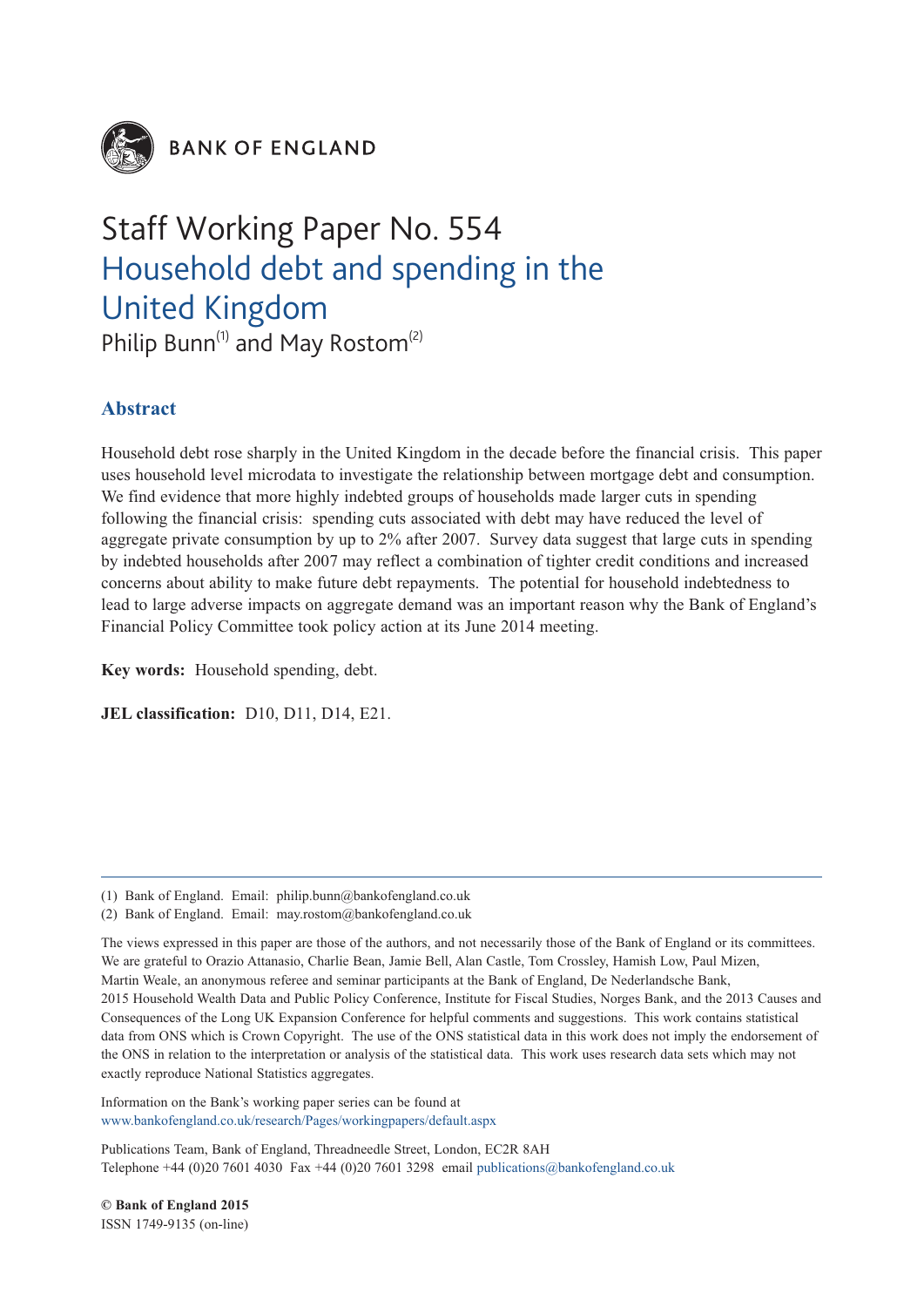# **1 Introduction**

In the United Kingdom, a major development in household balance sheets over the period between 1992 and 2007 was the build-up of household debt. The stock of debt more than trebled from around £500 billion in 1992 to £1.5 trillion in 2007. Most of the increase took place from the late 1990s onwards, primarily due to increases in mortgage debt which, by 2007, accounted for around threequarters of all household debt. In relation to annual disposable income, debt rose by around 60 percentage points over this period to a peak of almost 160% (Chart 1).

During the financial crisis, household spending fell sharply in the United Kingdom. It subsequently remained subdued, and took until 2014 for consumption growth to get back to its historical average rate (Chart 2). To what extent were the run up in debt before the financial crisis and the subsequent weakness in consumption related? And did the households with higher levels of debt provide any support to spending before 2007? These are important questions for policymakers.

# **Chart 1: Household debt to income ratio(a) Chart 2: Household spending(a)**



Sources: ONS and authors calculations. (a) Gross debt as a percentage of a four-quarter moving sum of disposable income. Includes all liabilities of the household sector except for the unfunded pension liabilities and financial derivatives of the non-profit sector. The household disposable income series is adjusted for financial intermediation services indirectly measured (FISIM).



Understanding how households with debt respond to shocks has important implications for both financial stability and monetary policy. At higher levels of indebtedness, households are more likely to encounter payment difficulties following adverse shocks to income or interest rates. Concern about the possibility of financial distress may also lead to sharp falls in spending, even if that distress does not eventually materialise. Increases in realised financial difficulties and in the risk of distress could pose direct risks to the resilience of the banking system and indirect risks via the impact on wider economic stability. If cuts in spending associated with debt weigh on aggregate household consumption (which accounts for around two thirds of GDP) that affects the balance between supply and demand in the economy and is therefore also highly relevant for monetary policy decisions.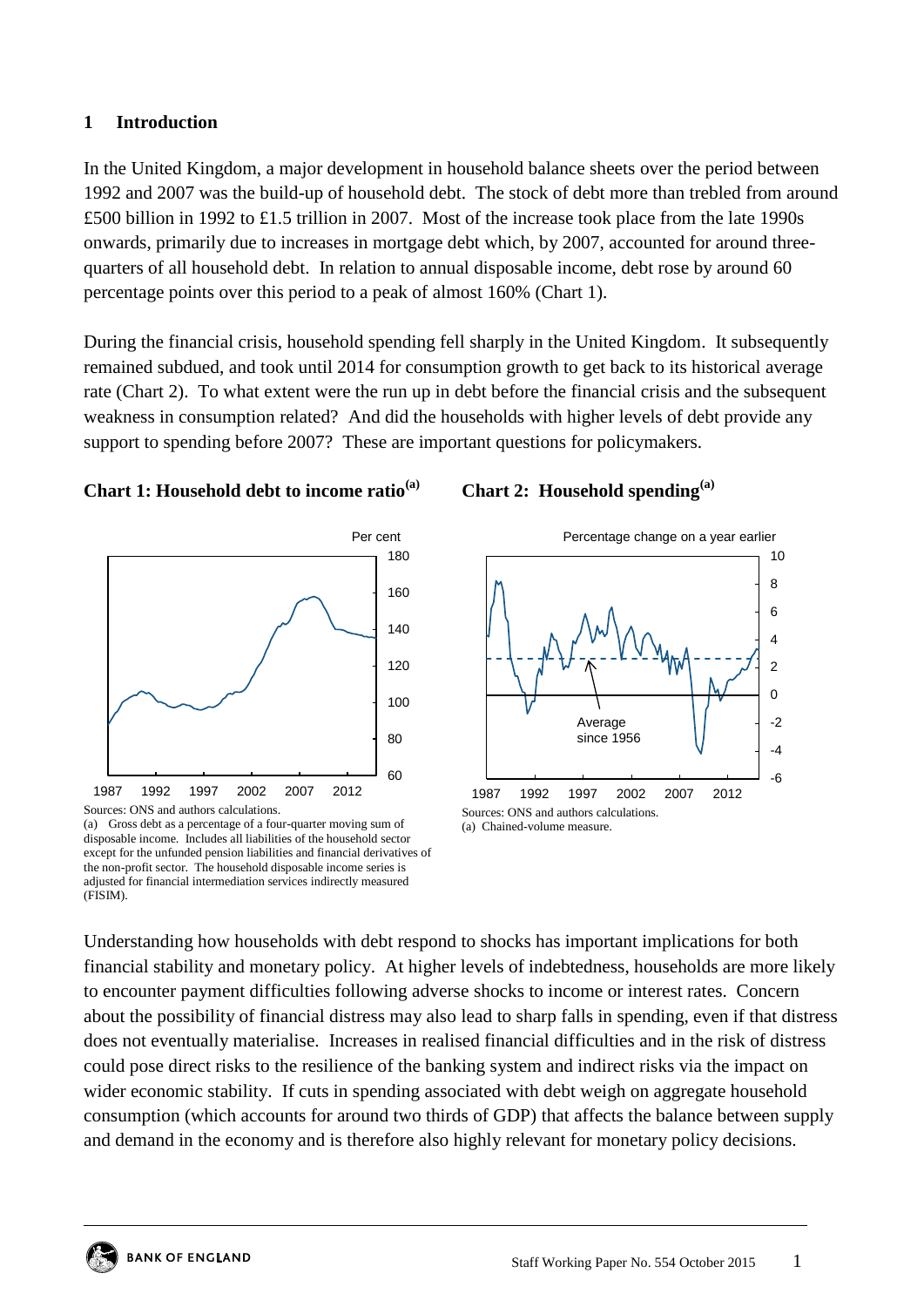In conventional consumption theory, debt plays no causal role in determining spending decisions. But a basic life-cycle model includes a number of simplifying assumptions and, in practice, households are uncertain about their future incomes and do face restrictions on their ability to borrow. Incorporating these features can allow a more direct role for debt in affecting spending decisions by allowing changes in income expectations or credit conditions to interact with debt (King (1994) and Eggertson and Krugman (2012)).

A number of micro-level studies in other countries have found evidence of a link between high precrisis debt and subsequently weak consumption (eg Dynan (2012), Mian, Rao and Sufi (2013) for the United States and Andersen, Duus and Jensen (2014) for Denmark). But there is no previous work for the United Kingdom that looks at this issue in detail.<sup>1</sup> Our study aims to fill this gap in the literature by using household level microdata to examine whether indebted UK households made larger adjustments to spending than other households in the aftermath of the financial crisis.

It is difficult to assess how debt has affected household spending using aggregate data. Aggregate data can mask a large degree of heterogeneity across households: some households will be net borrowers while others will be net savers, and amongst borrowers, debt is not evenly distributed. At the start of the financial crisis, debt was heavily concentrated among younger cohorts, and relative to their income, they had more debt than previous generations at similar points in their life cycle (Chart 3). To establish whether a debt overhang did play a role in explaining the weakness of aggregate spending during the financial crisis, and to what extent increases in debt helped to support spending growth in earlier years, it is important to use microdata to assess differences in spending patterns across households with different levels of debt.

#### **Chart 3: Household debt to income ratio by age(a)**



Sources: Living Costs and Food (LCF) Survey and authors calculations.

(a) Outstanding mortgage debt relative to annual post-tax income.

#### **Chart 4: Non-housing consumption as a share of income(a)**



Sources: LCF Survey, ONS and authors calculations. (a) Household non-housing consumption as a share of post-tax income net of mortgage interest payments. LCF data are scaled to match equivalent data from the National Accounts (excluding imputed rental income, income received by pension funds on behalf of households and FISIM). Debt to income ratio is calculated using secured debt only.

<sup>1</sup> An early version of this paper was published in the Bank of England *Quarterly Bulletin* (Bunn and Rostom (2014)).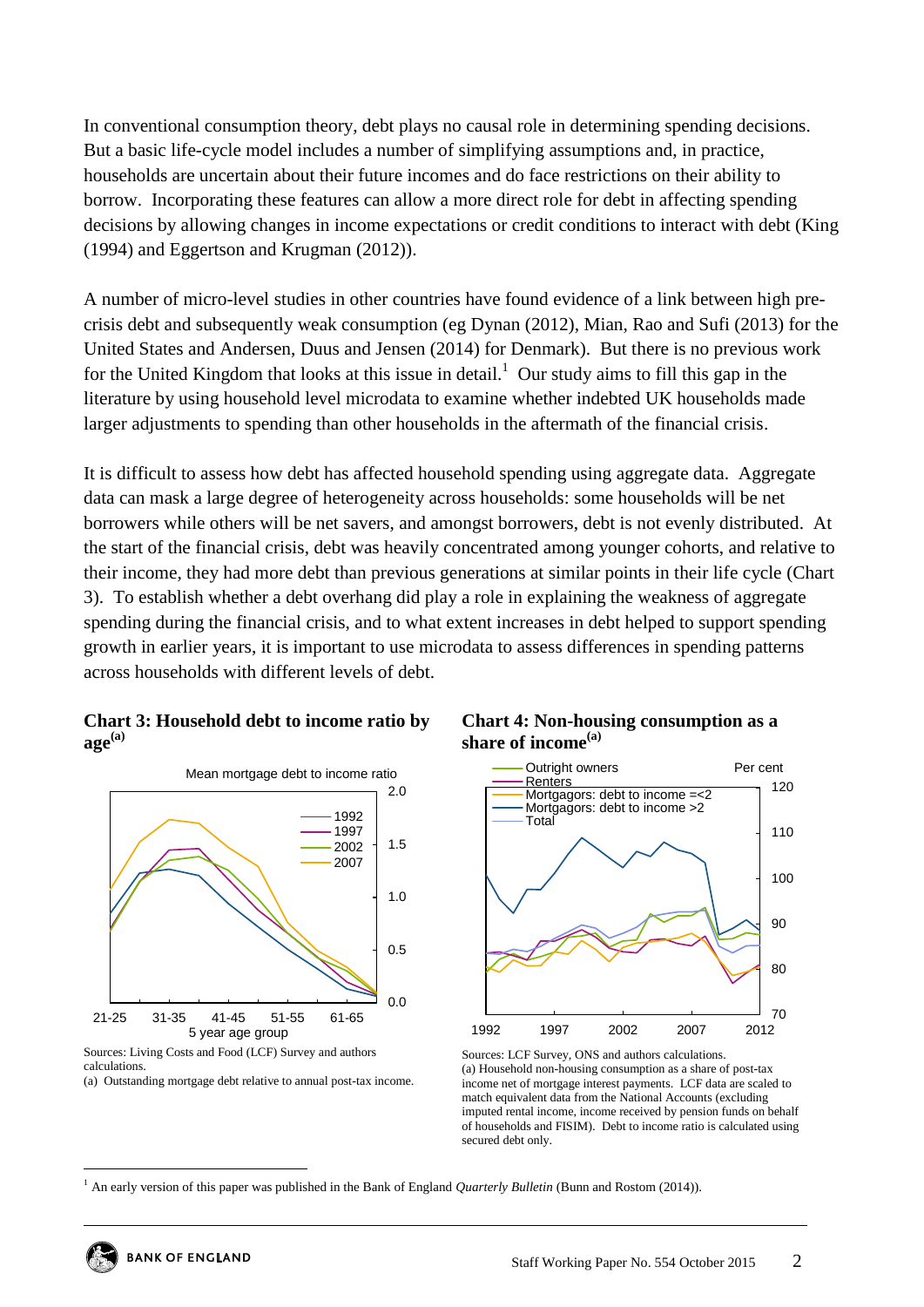Data from the Living Costs and Food (LCF) Survey suggest that the fall in spending during the financial crisis, relative to income, was larger for more indebted households. Chart 4 shows that renters, owner occupiers and households with mortgage debt to income ratios below 2 all reduced spending, relative to income, to some extent. But by far the biggest reduction was among households with mortgage debt to income ratios above 2. We examine this finding in more detail and investigate whether it still holds after controlling for other influences on spending.

An important limitation of our study is that the LCF data are a repeated cross-section and not a panel. That makes it difficult to prove how spending changed for individual households because the households in the survey are different in each year. We use two different methodologies to try and address this shortcoming in the data. The first is to create a pseudo or synthetic panel, as suggested by Deaton (1985) to look at how spending changed across cohorts. The second approach uses the repeated cross-sectional data to compare spending patterns of households with similar characteristics from one year to the next. While we lose the advantage of having a panel using this cross sectional approach, we are able to control for a richer set of household characteristics. Both approaches yield similar results: we find that spending cuts associated with debt may have reduced the level of aggregate private consumption by up to 2% after 2007, thus making the recession deeper.

While our work establishes that there our differences in spending patterns between households with different levels of debt, it does not prove that debt was the cause of those differences. There could also have been other factors such as income expectations that were correlated with debt that led to lower spending. We make use of survey evidence from the Bank of England/NMG survey to try and better understand the reasons behind households' spending decisions. That evidence suggests that large cuts in spending by indebted households after 2007 are likely to have reflected a combination of tighter credit conditions and increased concerns about ability to make future debt repayments, which would be consistent with debt being a causal factor contributing to those spending patterns.

The potential for household indebtedness to have a large adverse impact on aggregate demand in the United Kingdom, which is highlighted in this paper, was an important reason why the Bank of England's Financial Policy Committee (FPC) took policy actions in June 2014 to insure against the risks from a further significant increase in the number of highly indebted households. $2$  The Committee recommended that mortgage lenders should apply a stress test to assess affordability if Bank Rate rose by 3 percentage points within the first five years of the loan and that lenders should limit the proportion of mortgages at loan to income ratios of 4.5 or above to 15% of new mortgage lending.

The paper is organised as follows. First we discuss the theory and previous literature around the relationship between debt and consumption. We then describe our research design, the data, present some descriptive results and then our econometric results. We then attempt to quantify their aggregate significance, present some evidence on why households may have cut spending after 2007 and compare our results to other studies before concluding.

 $2^2$  See the June 2014 Financial Stability Report for more details on these measures, available at [www.bankofengland.co.uk/publications/Documents/fsr/2014/fsrfull1406.pdf.](http://www.bankofengland.co.uk/publications/Documents/fsr/2014/fsrfull1406.pdf)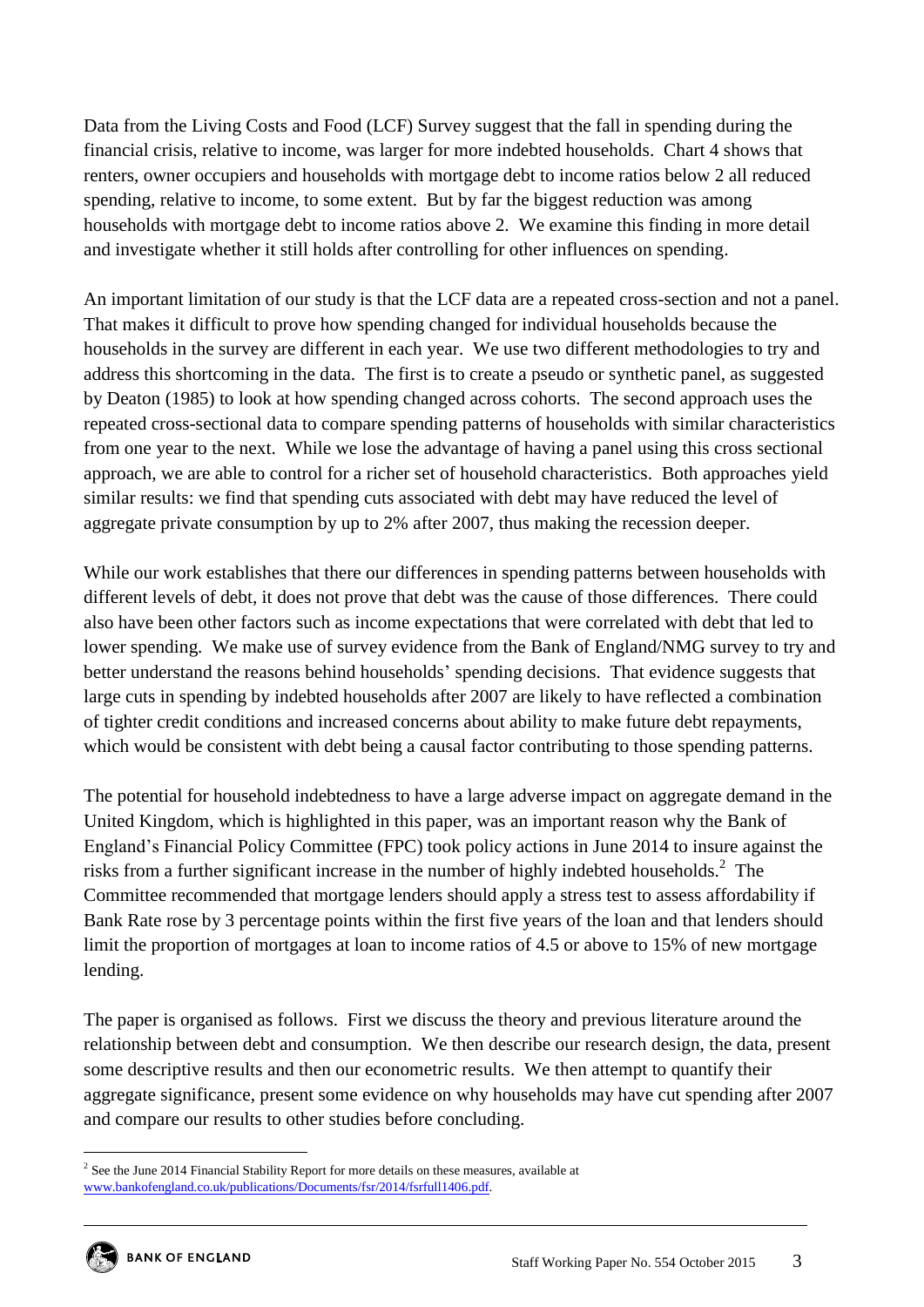# **2 Theory and literature**

# *2.1 Theory*

In conventional consumption theory, debt plays no causal role in determining household spending. In the permanent income/life-cycle model, consumption depends only on expected lifetime income and wealth, with households smoothing spending over their lifetimes. Typically, households should borrow when they are young and their incomes are relatively low, and then repay their debt later in life as their incomes rise, before building up savings ahead of retirement, when incomes fall back again.

A simple life-cycle model assumes that households can borrow as much as they choose; that assets and debt are riskless; that the cost of borrowing is constant; that there is no uncertainty in lifetime income and expectations do not get revised. In practice, these underlying assumptions do not always hold. For example, households may have unrealistic expectations about their future income stream or be subject to unanticipated shocks which change those expectations. Households may also face constraints which mean that they may be unable to borrow against their future income, or borrow as much as they would like to fully smooth their consumption. Some theoretical models in the literature have relaxed those assumptions to find a direct role for debt in determining spending, for example by allowing changes in income expectations or credit conditions to interact with debt.

The literature on how debt might affect spending dates back to Fisher's (1933) debt deflation theory. Fisher argued that in the US Great Depression, debt helped to amplify the initial shock as it propagated through the economy. King (1994) discusses how Fisher's work might have been relevant in explaining the weakness of UK consumption during the 1990s recession. He puts forward a model in which indebted households, who had borrowed on the expectation of higher future income, suffer adverse shocks to their future income expectations that lead them to consume less and repay debt. Even if other households experience offsetting positive shocks, they do not increase consumption by enough to fully offset the effect on aggregate spending.

Since the recent financial crisis, new research on the role of debt has typically tried to incorporate some type of reduction in households' ability to borrow. Eggertsson and Krugman (2012) assume that there is a limit on how much debt individuals can hold, and if that limit is revised down (for example because of sudden realisation that collateral constraints were too lax), highly indebted households are forced to reduce spending sharply with no offsetting response from non-debtors. Other models such those of Guerrieri and Lorenzoni (2011) and Philippon and Midrigan (2011) also try to explain weak consumption by incorporating a tightening in the ability of households to borrow to smooth consumption and by a reduction in the ability of households to withdraw equity from their homes. Korinek and Simsek (2014) and Fahri and Werning (2015) extend these types of models by also considering the earlier credit boom period. They show how borrowers who behave rationally at an individual level undertake excessive leverage from a social point of view, which can create an aggregate demand externality when households are forced to delever.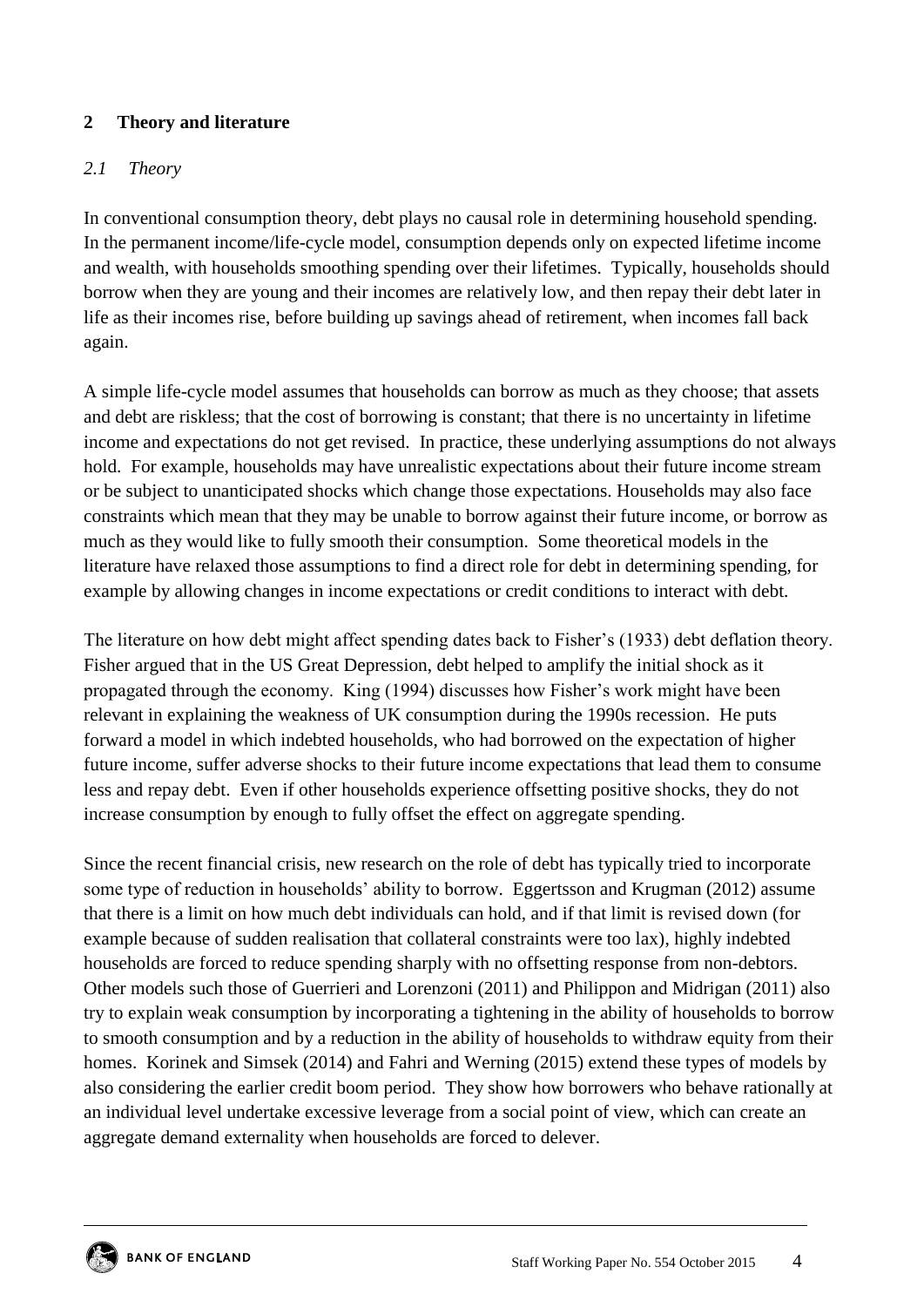Changes in ability to borrow can also potentially help to amplify the impact of other shocks through the financial accelerator type mechanism discussed by Bernanke et al (1999). In a similar vein, Iacoviello (2005) builds a model in which rising debt burdens help to amplify the impact of demand shocks. Increases in demand boost asset prices and increase the borrowing capacity of debtors, allowing them to spend more, whilst consequent increase in prices erode the real value of debt and boost net worth. But high debt levels only amplify the effects of demand shocks in this model – they help to dampen the impact of supply shocks.

# *2.2 Empirical literature*

There are two main strands of empirical literature that investigate the link between household debt and spending: analysis of how consumer spending varies with debt levels across (i) countries or (ii) households within a given country.

Cross-country evidence typically finds that the recessions preceded by large increases in household debt tend to be more severe and protracted (eg IMF (2012), Jorda et al (2013)). Whilst this relationship is evident during the recent crisis, the evidence is not restricted to recent experience. King (1994) shows that the same was true in the early 1990s, and going back to the 1870s, Jorda et al (2013) show how excess credit growth is correlated with stronger booms and subsequent deeper recessions and slower recoveries. Even though this relationship is strongest when the recession coincides with a systemic financial crisis, it can also be detected in 'normal' business cycles where a financial crisis is absent.

There is, however, less evidence that the aggregate level of pre-crisis household debt is a good predictor of the size of the subsequent adjustment in spending in cross-country work. Consistent with that, Cecchetti et al (2011) find that the level of household debt does not have a statistically significant effect on future growth in a cross country dataset going back to 1980 (although they do find a significant role for public debt, and in some instances corporate debt). However, Flodén (2014) argues that there is a clearer relationship between the level of debt and changes in consumption after 2007 once the level of consumption is adjusted for prior growth in debt, past consumption and the current account balance.

Empirical work for the household level from the United States has found evidence of a relationship between high pre-crisis debt levels and weak post-crisis consumption. Dynan (2012) uses household panel data to show that households with high loan-to-value (LTV) ratios experienced larger declines in spending between 2007 and 2009, after controlling for wealth and other factors. Baker (2013) finds that spending by highly indebted US households was more sensitive to income fluctuations than was the case for other households, although these effects become smaller and sometimes statistically insignificant once credit and liquidity constraints are controlled for.

Mian, Rao and Sufi (2013) analyse evidence across regions in the United States. They show that the decline in consumption following the crisis was greater in areas that had higher outstanding LTV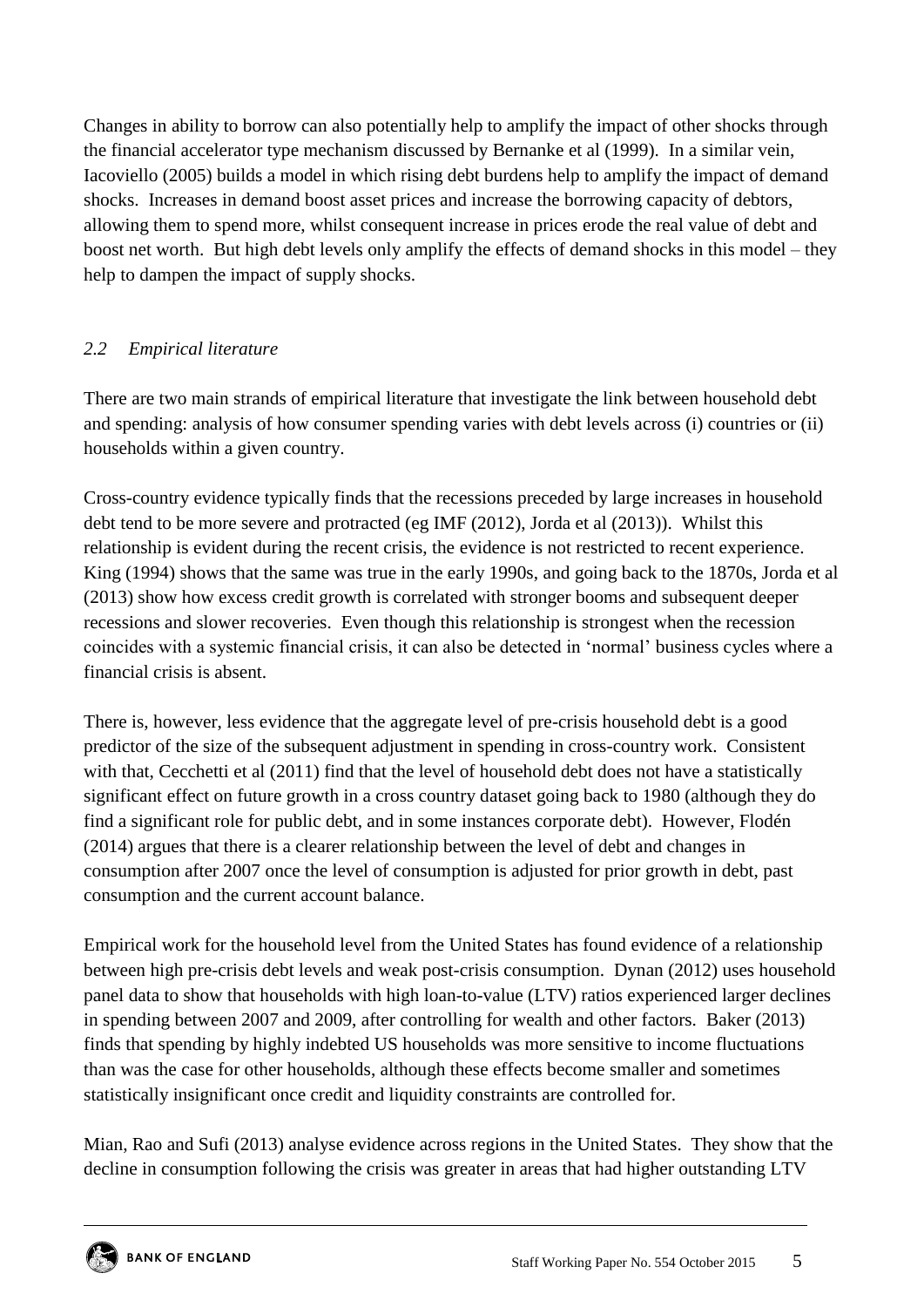ratios prior to the crisis. Based on car sales data, they estimate that households in ZIP codes with high levels of pre-crisis leverage subsequently had larger marginal propensities to consume out of the negative shocks to housing wealth that were associated with the financial crisis.

In Europe, Andersen et al (2014) find similar evidence of a negative correlation between pre-crisis leverage and consumption during the crisis in Denmark, and they find that this result cannot be fully explained by a contraction in credit supply. They also show that the highly indebted households who made larger adjustments in spending during the crisis had been consuming a greater share of their income before the crisis.

We know of no household level empirical work for the United Kingdom that examines whether indebted households made larger cuts in spending than other households during the financial crisis. Our work aims to fill this gap. There is, however, related work from the period before the crisis. Cloyne and Surico (2014) show how between 1978 and 2009, the consumption response of mortgagors to income tax shocks (that were not associated with the state of the economy) was significantly larger than the response of outright owners – although they do not differentiate between households with different levels of debt. In contrast, Benito et al (2007) find little evidence that high and low debt households responded differently to changes in their financial positions between 1997 and 2004. But that was over a period of relative stability and the shocks experienced by households since 2007 are likely to have been much larger.

The literature discussed above is all related to whether the liability side of the balance sheet affects spending decisions. But there is also a wider literature on how changes in asset values affect spending, which is of some relevance. In the United Kingdom, house prices and consumption are well correlated in the macro data, yet there is no consensus on whether that reflects causality via a distributional wealth effect or rising house prices creating more collateral to borrow against (as argued by Campbell and Cocco (2007)) or whether the two simply move together because they are determined by similar factors such as expectations of future income (Attanasio et al (2009)).

# **3 Research design and data**

Ideally, we would like to use household level panel data to investigate the relationship between precrisis levels of debt and subsequent changes in consumption. But unfortunately, household level panel data containing both good consumption and balance sheet information are not available for the United Kingdom. Instead, we use repeated cross-section microdata from the Living Costs & Food (LCF) Survey (often referred to in the academic literature by its previous name – the Family Expenditure Survey).

A repeat cross-sectional dataset cannot prove how spending changed for individual households. We use two different methodologies to try and address this shortcoming in the data. The first is to create a pseudo or synthetic panel, as suggested by Deaton (1985). This approach involves using a deterministic variable, such as date of birth, to track changes in spending for a cohort of individuals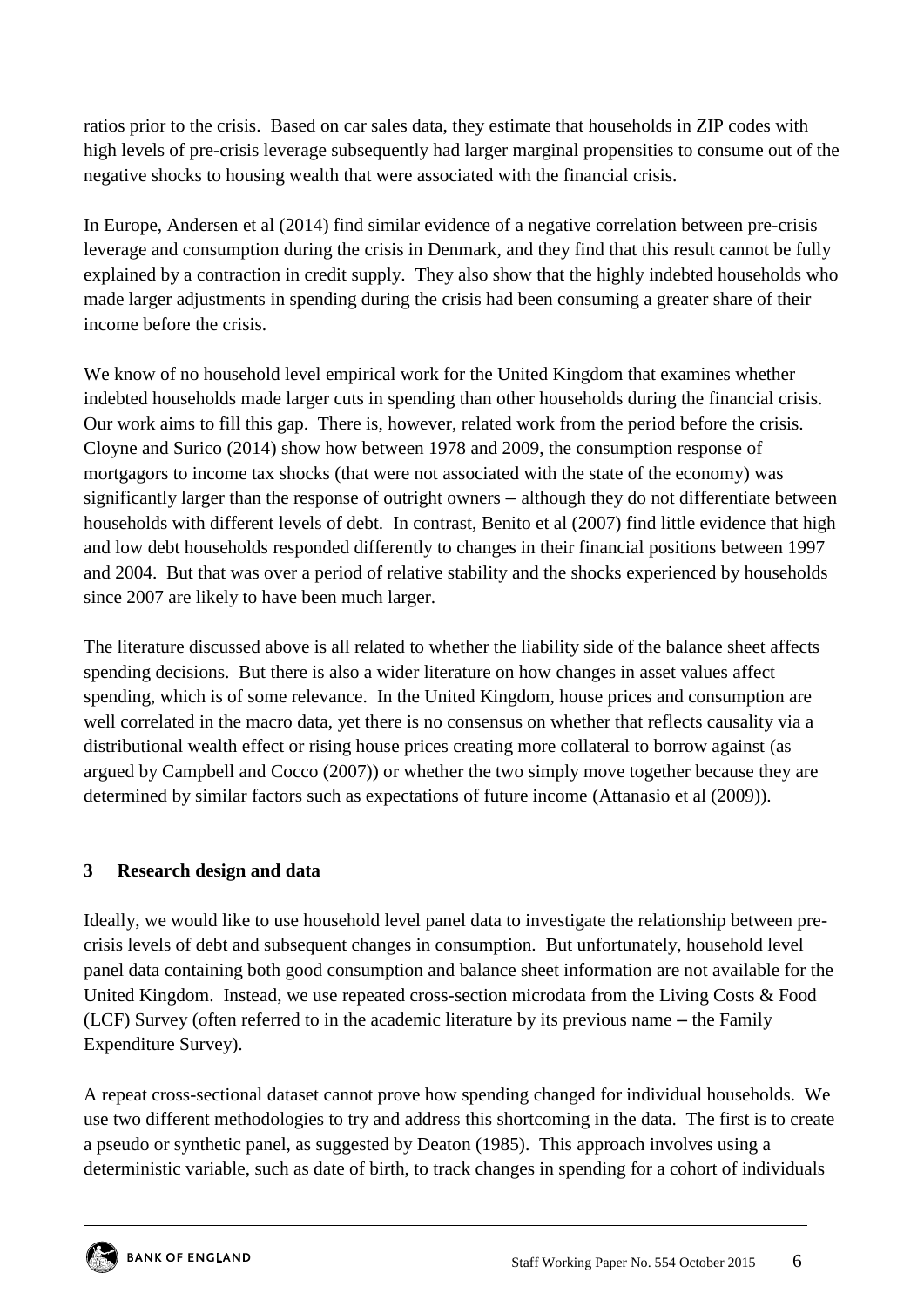over time. The advantage of that approach is that it allows us to condition on levels of pre-crisis debt and examine changes in consumption whilst controlling for the changes in income and wealth. The disadvantage of this approach is that it reduces the degree of heterogeneity in the data  $-$  and the number of observations – that are otherwise available in household level data.

The second approach is to use the repeated cross-sectional data to compare the spending of households with similar characteristics from one year to the next. That means we are unable to condition on pre-crisis levels of debt to income and instead have to rely on contemporaneous data, which could be affected by large changes in income over the crisis for some households. Using this approach we are unable to estimate an equation for consumption growth. We instead test whether households with higher levels of debt had different levels of consumption to lower debt households after controlling for all observable characteristics. We also allow the coefficient on the debt to income variable to vary over time, in order to see whether that relationship changed over the financial crisis. This approach does allow us to include more control variables than using a pseudo panel, there is a larger sample size and more variation between households in explanatory variables such as debt.

Both the pseudo panel and cross-sectional approaches face the drawback that they can only identify correlations between levels of indebtedness and household spending: they cannot prove that debt was the direct cause of those spending patterns. For example, households with more optimistic expectations of future income may be more willing to take on debt and consume more because of those expectations. But if the financial crisis led those households to realise that their expectations were unrealistic, more highly indebted households may have made larger spending adjustments afterwards with no causal link if debt was simply correlated with income expectations. US studies such as Mian, Rao and Sufi (2013) and Baker (2013) have tried to address this endogenity issue by instrumenting debt using local level housing supply elasticities. But our data does not contain detailed geographic data below government office region level, which makes it difficult to use any instruments based on geographic characteristics. We do not instrument debt in our regressions and therefore take care not to interpret the observed relationships as being proved to be causal.

# *3.1 The synthetic panel approach*

Creating a synthetic panel involves converting a time-series of cross-sections into panel data by calculating mean values for each cohort in each year (Deaton (1985). It assumes that representative estimates of spending (and other data) for individual cohorts can be derived for each year from the cross-sectional data, even though the actual households used to produce those estimates will be different.

We estimate the following equation at the cohort level:

$$
\Delta c_{it} = \alpha_0 + \alpha_1 L T I_{it-1} + \alpha_2 \Delta y_{it} + \alpha_3 \Delta w_{it} + \alpha_4 \Delta h h_{it} + e_{it}
$$

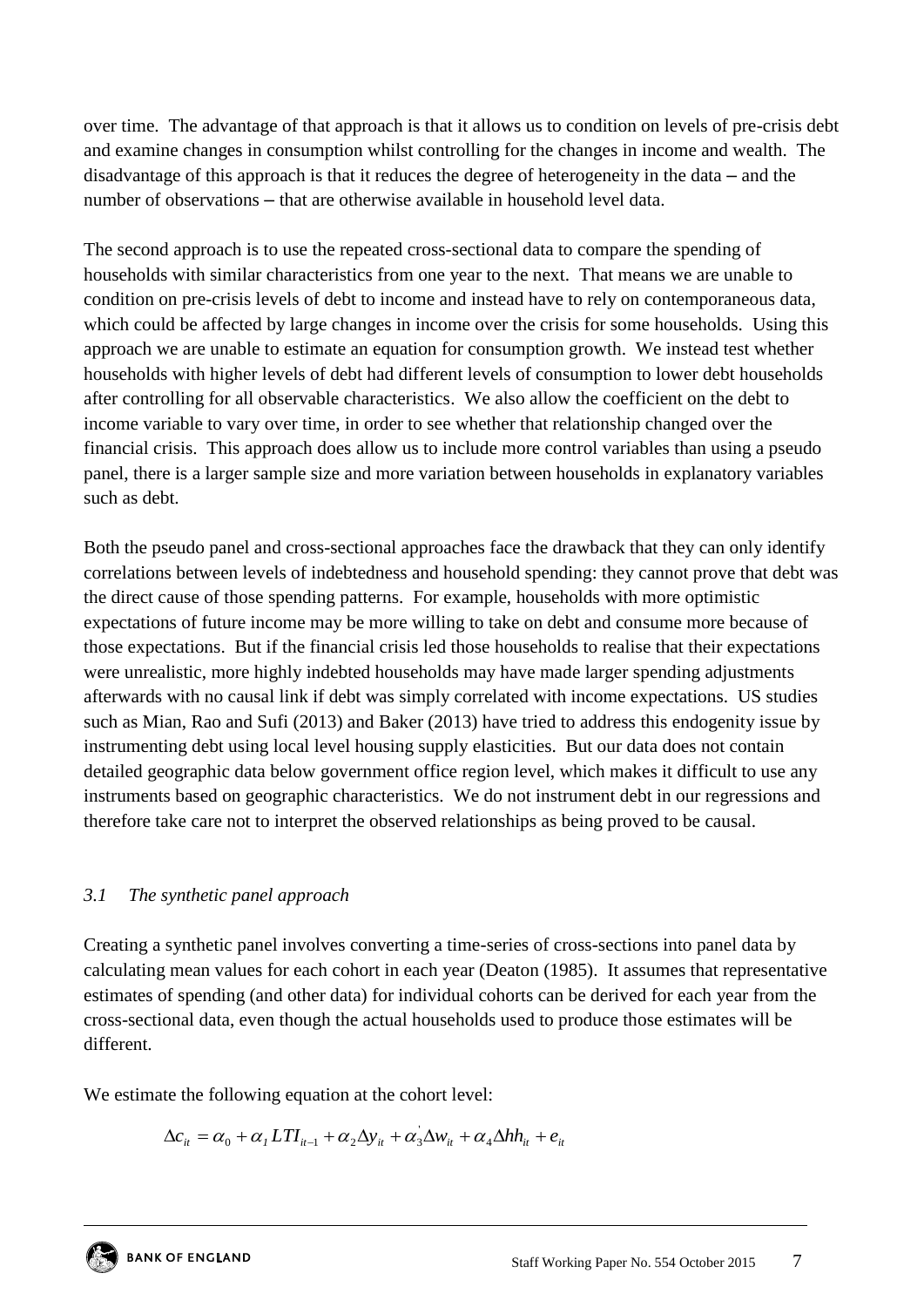Where  $\Delta c_i$  is the change in the log of non-housing consumption for cohort i between 2006/07 and 2009/10, ∆*yit* is the change in log of income for the same time period, ∆*wit* is the log change in wealth and ∆*hh*<sub>*it*</sub> the change in household composition. In all regressions, measures of consumption, income and wealth are all deflated using the National Accounts consumption deflator.  $LTI_{t-1}$  is the ratio of outstanding mortgage debt to post-tax income in 2006/07, and this is the main measure of indebtedness we use in our analysis. This equation is very similar to that estimated by Dynan (2012) on US data, other than that we estimate the equation at the cohort level rather than the household level. Similar cohort level equations have also been estimated for the UK based on LCF data, albeit without the debt variable (eg Campbell and Cocco (2007)).

When creating a synthetic panel from repeated cross-sectional data there is a trade-off between the number of cohorts that are used and the number of data points used to create each cohort observation. A greater number of cohorts increases the degree of heterogeneity within the dataset, but fewer data points are used to create each cohort observation, which is likely to reduce the reliability of those estimates. Vice versa, fewer cohorts mean less variation between cohorts, but more reliable cohort level estimates. In order to increase the number of data points used to create the cohort level data we pool two years together when defining the pre and post crisis periods. We define 2006 and 2007 as the pre-crisis period and 2009/10 as post crisis, although we also assess the sensitivity of our results to alternative definitions and examine the period before 2007. We do not include any cohort data points that are based on less than 50 observations as estimates based on a very small number of observations are likely to prove unreliable.

We use four different cohort definitions to assess the reliability of our results. The first definition uses single birth-year cohorts. For example, everybody born in 1956 is one cohort. Birth years are the cleanest definition of a cohort because it is a deterministic variable: people cannot move between different cohorts over time. However, they also combine households with and without mortgage debt, which potentially makes it more difficult to identify the relationship between debt and spending. We therefore also consider a second cohort definition where we split those single birth year cohorts into mortgagors and non-mortgagors. The third definition uses 5-year date of birth buckets and also splits the sample by mortgagor and non-mortgagor status to try and improve the reliability of the cohort level data, but at the expense of having fewer observations. The final cohort definition uses 10-year birth date groups and region as there may also be differences in debt and housing market dynamics between region that can help to identify the link between debt and household spending.<sup>3</sup>

The main disadvantage of using the second and third cohort definitions is that mortgagor status is a choice variable (you decide whether or not to buy a house and take on a mortgage), so the results may suffer from some selection bias. Over long periods of time, households will move between different housing tenures. However, data from the Wealth and Assets (WA) Survey, which is a household panel survey (and which is discussed in more detail below) show that 90% of the households who had a mortgage in the first wave of the survey between mid-2006 and mid-2008 still

 $3$  The mean number of observations used to construct each datapoint for each the four cohort definitions (in 2006/07 and 2009/10) are 198, 110 and 475 and 159 respectively.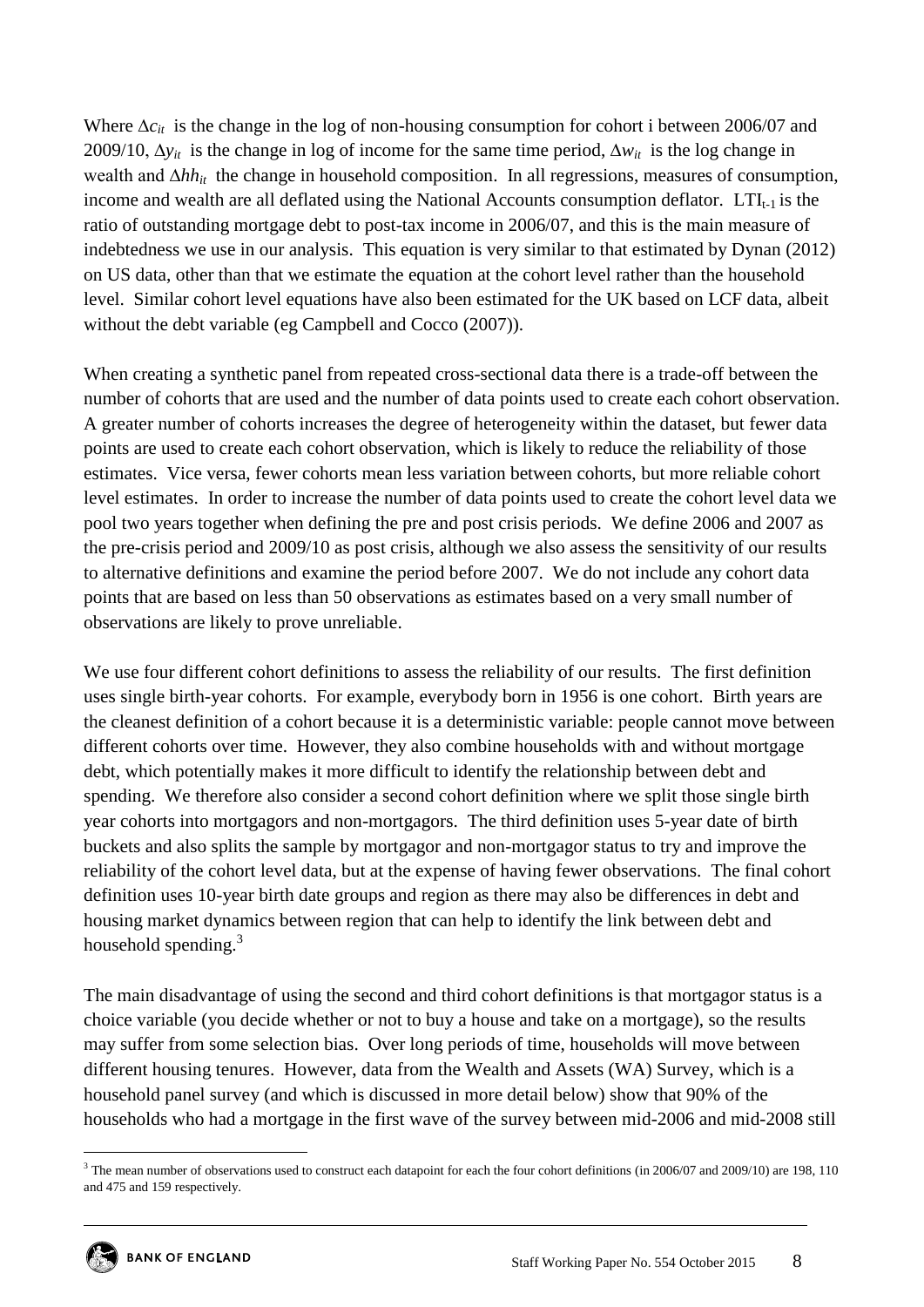had a mortgage two years later. This suggests that over relatively short periods – such as when looking at changes over the financial crisis period – this is less of a problem. However, we also carry out a further cross-check on our results by defining cohorts on the basis of predicted mortgagor status in 2006/07 using a similar approach to that of Attanasio, Banks and Tanner (2002), and show that this does not substantively change the main results.

# *3.2 The cross-sectional approach*

In order to cross-check the synthetic panel results, our second method estimates the equation at the household level using the cross-sectional data. As the data are a repeated cross-section, we are unable to condition on pre-crisis levels of leverage and have to estimate the equation in levels. Using this method, we test whether households with higher levels of debt had different consumption to lower debt households after controlling for all observable characteristics, including cohort effects.<sup>4</sup> Specifically, we estimate the following equation at the household level:

$$
c_{ii} = \beta_0 + \beta_1 LTI_{it} + \beta_2 LTI_{it} * year_{it} + \beta_3 year_t + \beta_4 cohort_i + \beta_5 X_{it} + e_{it}
$$

Where c*it* is the log of real non-housing consumption for household *i* at time *t*, *LTI* is the ratio of outstanding mortgage debt to households post-tax income, *year* is a vector of time dummies to capture time specific shocks, and cohort is a vector of 5-year date-of-birth buckets. *X* is a vector of controls for age, sex, marital status, highest qualification, economic activity, household composition, tenure, income, region and house prices. The data being a cross section means that we cannot control for unobserved individual heterogeneity in the way that would be possible if our data were a panel. But we do include cohort dummies (based on 5 year birth intervals) which capture a pseudo fixed effect for all the households within a particular cohort.

We estimate this equation from 1992 to 2012 and assess whether the relationship between debt and spending has changed by allowing the coefficient on the debt to income variable to vary over time. The  $\beta_1$  coefficient shows how consumption varies by debt level in the reference year (2007) while the vector  $\beta_2$  captures how that impact changes over time, relative to 2007. Our approach allows us to test whether higher debt households consumed more or less than lower debt households at different points in time, but as discussed above, it does not prove how spending actually changed.

# *3.3 Data*

1

The LCF Survey data is annual time-series of cross-sections containing approximately 6,000 households per year, although the sample size does decline gradually over time. The data are collected continually during the year. The survey contains a number of detailed questions about households' expenditure, complemented by a two-week expenditure diary, and therefore provides the

<sup>&</sup>lt;sup>4</sup> By controlling for as many factors as possible, we are aiming to compare the consumption of two households of similar income, age, education etc, but where one household has high debt and the other has low debt.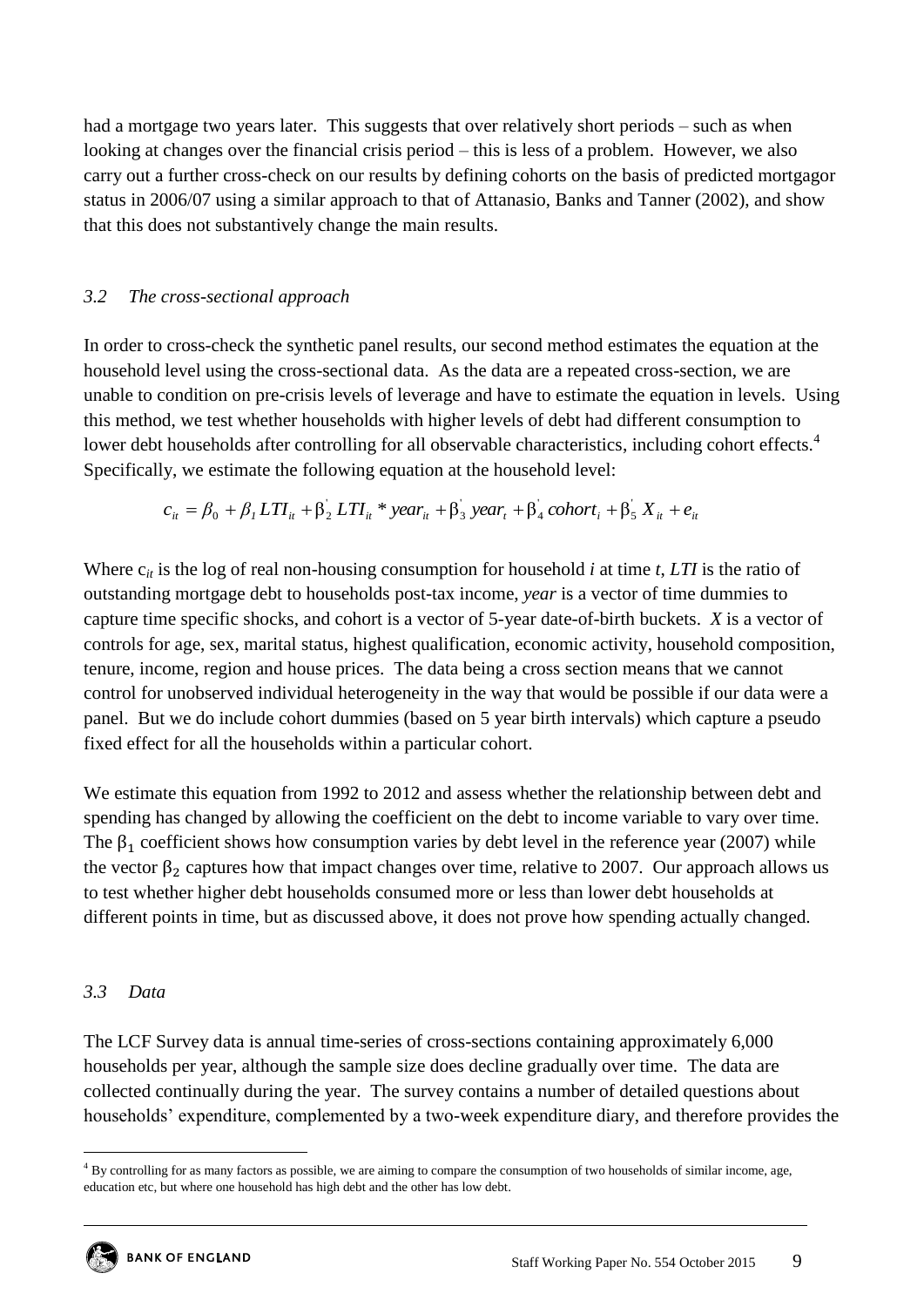best-quality source of consumption data at the household level in the United Kingdom. Importantly for our purpose, the survey also contains information on outstanding mortgage debt and on income.

We make use of data covering the period between 1992 and 2012. Although the LCF Survey has been running in some form since 1957, mortgage debt data have only been collected since 1992. The survey also switches between calendar and fiscal year collection more than once. For consistency, we convert all data to calendar years. In our analysis, we only include households where the head of the household is aged above 21 and below 70, since very few other households in the survey have any mortgage debt.

We use weekly non-housing expenditure as our measure of consumption. In part, that is because the methodology for calculating housing consumption in the LCF Survey is not consistent with that used in the National Accounts – for homeowners, the LCF Survey only measures mortgage payments rather than using a measure of imputed rents like the National Accounts. All data are deflated using the National Accounts consumption deflator.

The LCF Survey does not include wealth data. But when assessing the role of the liabilities side of the balance sheet in determining consumption decisions, it is also important to try and control for developments in the asset side. To address this we construct cohort level wealth estimates from the Wealth and Assets (WA) Survey and merge them with other cohort level data derived from the LCF Survey. We construct data on self-reported housing wealth and gross non-financial wealth (excluding deposits), both deflated by the National Accounts consumption deflator.<sup>5</sup> Incorporating housing wealth data also allows us to calculate outstanding loan-to-value ratios (LTVs) and assess the sensitivity of our cohort results to using pre-crisis LTVs rather than LTIs. This also has the advantage of making it easier to compare our results to other studies in the literature, which have typically used LTVs rather than LTIs.

The WA Survey is the most comprehensive source of household wealth data for the United Kingdom. It is a panel survey covering 20-30,000 households in each wave. It began in 2006 and currently has three waves of data available (wave 1 from mid- 2006 to mid-2008, wave 2 from mid-2008 to mid-2010 and wave 3 from mid-2010 to mid-2012). Our pseudo panel analysis of changes in consumption over the financial crisis using LCF Survey compares 2006/07 as the pre-crisis period to 2009/10 as post crisis. We use changes in wealth between wave 1 and wave 2 of the WA Survey to proxy changes in wealth of that period. Whilst those time periods are not exactly the same, only using data from part of a WA Survey wave risks that data not being fully representative and they are likely to provide a reasonable approximation.

 $<sup>5</sup>$  Housing wealth is for main residence only because mortgage debt data within the LCF Survey data are for the main home only. Gross</sup> financial wealth includes only assets held directly and not those owned within pension funds on households' behalf. We exclude deposits from gross financial wealth because we want to try and capture the impact on consumption of changes asset prices, and deposits would not be affected by such changes in asset prices. Moreover, changes in spending and deposits may be endogenous to some extent. For example, if households were to reduce spending in order to build up precautionary saving that would likely lead to an increase in deposits and a negative relationship between changes in financial wealth and spending rather than the expected positive one (assuming that precautionary saving is typically done in the form of deposits).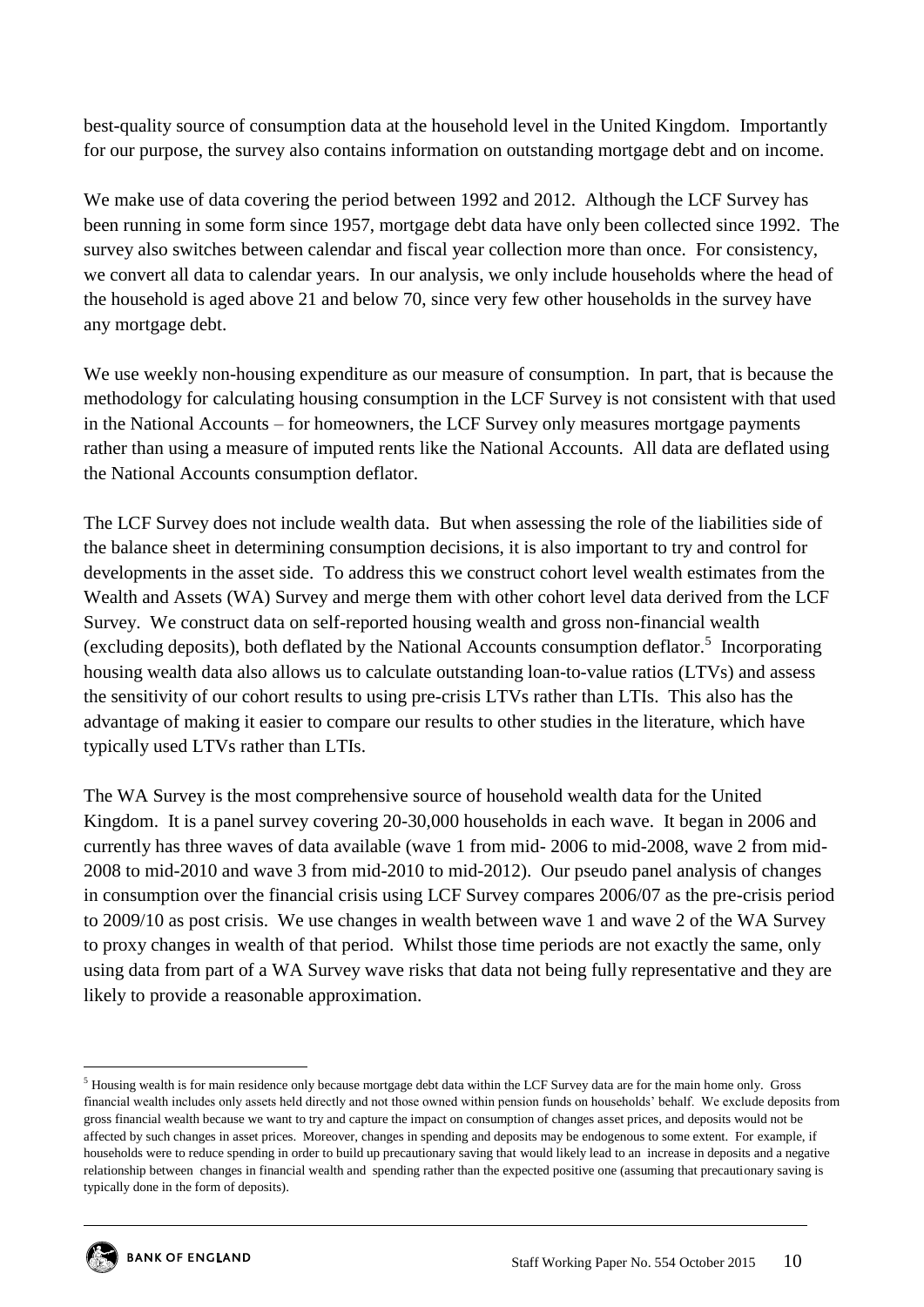We cannot easily control for wealth in the cross-sectional analysis at the household level because the WA data are only available from 2006, and it is harder to merge in wealth data from other surveys into the LCF Survey at the household level than it is at the cohort level. Instead we use house price data from the ONS House Price Index at the government office region level to proxy for regional differences in changes in housing wealth, as has typically been done in other studies using the LCF Survey (such as Campbell and Cocco (2007) and Attanasio et al (2009)).<sup>6</sup>

Our analysis focuses primarily on mortgage debt. That is partly because mortgage debt accounts for 75% of all household debt, and, as there are fewer consequences of walking away from unsecured debt, households with unsecured debt might be less concerned about having to default and therefore be less willing than mortgagors to reduce spending sharply rather than risk default. But our focus on mortgage debt also reflects data availability because the LCF Survey only contains data on whether households have unsecured debt and not on the amount that is outstanding. However, the WA Survey does contain information on levels of unsecured debt, and so we use that to investigate the relationship between changes in spending and unsecured debt in our cohort analysis.

The final section of the paper, which looks at the reasons why more heavily indebted households made larger cuts in spending over the financial crisis period, also makes use of data from the Bank of England/NMG Survey of households. This is a cross-sectional survey commissioned by the Bank. It contains data on balance sheets and attitudes to spending, which we use to try and assess the reasons behind the spending decisions of particular groups, although it does not contain data on actual consumption. The survey has been running since 2004, although we only make use of the 2010 and 2013 surveys, since the most relevant questions were not asked in earlier years. The 2010 survey covered approximately 2000 households and was carried out face-to-face, while the 2013 survey included around 6000 households and was conducted online. Nielsen et al (2010) and Bunn et al (2013) respectively contain a detailed discussion of the 2010 and 2013 NMG surveys.

# **4 Results**

1

# *4.1 Descriptive results*

Table 1 reports some summary statistics from the LCF and WA Surveys at the household level. In nominal terms, weekly mean household non-housing consumption rose by £10 a week to £405 between 2006/07 and 2009/10 within our LCF Survey sample. However, once the effects of inflation are taken into account that translates into a fall of 5.5%.

 $<sup>6</sup>$  In principle it would be possible to impute household level housing wealth within the LCF Survey for earlier period using the British</sup> Household Panel Survey, although given that our main focus is on the financial crisis period, where we have data from the WA Survey for the pseudo panel analysis, we just use the simpler alternative of regional house price data in our cross-sectional analysis.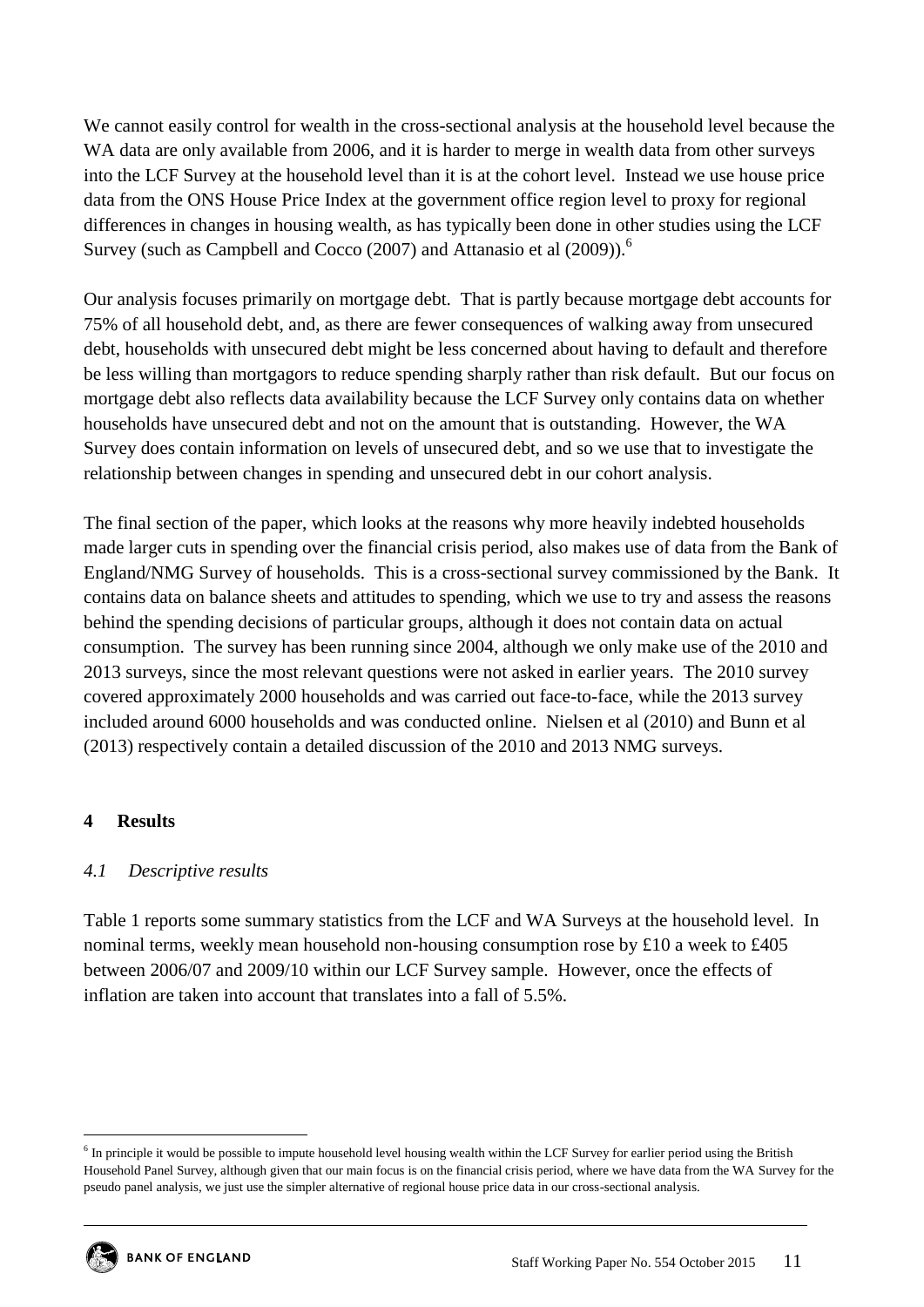#### **Table 1: Descriptive statistics**

|                                                               |          | 2006/07        |                              |          | 2009/10        |                              |  |
|---------------------------------------------------------------|----------|----------------|------------------------------|----------|----------------|------------------------------|--|
|                                                               | All      | All mortgagors | Mortgage debt<br>to income>2 | All      | All mortgagors | Mortgage debt<br>to income>2 |  |
| <b>LCF</b> data                                               |          |                |                              |          |                |                              |  |
| Nominal data                                                  |          |                |                              |          |                |                              |  |
| Weekly non-housing consumption                                | £395     | £474           | £460                         | £405     | £486           | £458                         |  |
| Weekly post-tax income                                        | £539     | £666           | £628                         | £579     | £730           | £695                         |  |
| Weekly mortgage interest payments                             | £39      | £83            | £112                         | £30      | £70            | £93                          |  |
| Weekly income net of mortgage<br>interest payments            | £501     | £587           | £516                         | £551     | £665           | £603                         |  |
| Non-housing consumption/income net<br>of mortage interest (%) | 78.8%    | 80.6%          | 89.0%                        | 73.4%    | 73.1%          | 75.9%                        |  |
| Outstanding mortgage debt                                     | £36,768  | £77,543        | £112,034                     | £38,637  | £89,298        | £126,617                     |  |
| Mortgage debt to annual income ratio                          | 1.1      | 2.4            | 3.6                          | 1.0      | 2.5            | 3.7                          |  |
| Real data (2010 prices) <sup>(a)</sup>                        |          |                |                              |          |                |                              |  |
| Weekly non-housing consumption                                | £437     | £524           | £509                         | £413     | £496           | £467                         |  |
| Weekly income net of mortgage<br>interest payments            | £555     | £650           | £572                         | £563     | £680           | £616                         |  |
| <b>Other characteristics</b>                                  |          |                |                              |          |                |                              |  |
| Head of household age                                         | 47       | 43             | 40                           | 47       | 45             | 41                           |  |
| Number of observations                                        | 10199    | 4836           | 2382                         | 8839     | 3825           | 1959                         |  |
| Share of sample (%)                                           | 100%     | 47%            | 23%                          | 100%     | 43%            | 22%                          |  |
| WAS data <sup>(b)</sup>                                       |          |                |                              |          |                |                              |  |
| Nominal data                                                  |          |                |                              |          |                |                              |  |
| Unsecured debt                                                | £4,149   | £5,744         |                              | £4,590   | £6,346         |                              |  |
| Gross housing wealth <sup>(c)</sup>                           | £159,925 | £225,934       |                              | £154,591 | £215,326       |                              |  |
| Financial wealth (ex deposits)                                | £18,670  | £18,539        |                              | £21,009  | £19,853        |                              |  |
| Real data (2010 prices) <sup>(a)</sup>                        |          |                |                              |          |                |                              |  |
| Gross housing wealth <sup>(c)</sup>                           | £181,630 | £256,597       |                              | £165,781 | £230,913       |                              |  |
| Financial wealth (ex deposits)                                | £21,204  | £21,055        |                              | £22,529  | £21,290        |                              |  |

Sources: LCF Survey, Wealth and Assets (WA) Survey and authors calculations.

(a) Deflated using National Accounts consumption deflator.

(b) WA data shown above for 2006/07 are from wave 1 of the survey which ran from mid-2006 to mid-2008. 2009/10 data are from wave 2 (mid-2008 to mid-2010).

(c) Self-reported valuation of main home.

Nominal post-tax income increased by £40 a week to £579 over the 2006/07 to 2009/10 period in the LCF data. In most of our analysis we use a measure of income that is net of mortgage interest payments. That is how income is measured in the National Accounts and it captures the amount of income that households have to spend on non-housing items at any point in time.<sup>7</sup> As the interest receipts of savers are a component of income, reductions in interest rates would make the household sector in aggregate unambiguously worse off if the impact of lower interest payments were not also

 $<sup>7</sup>$  In the National Accounts income is measured net of all interest payments. But since we do not have data on unsecured debt interest</sup> repayments in the LCF data we only deduct mortgage interest payments.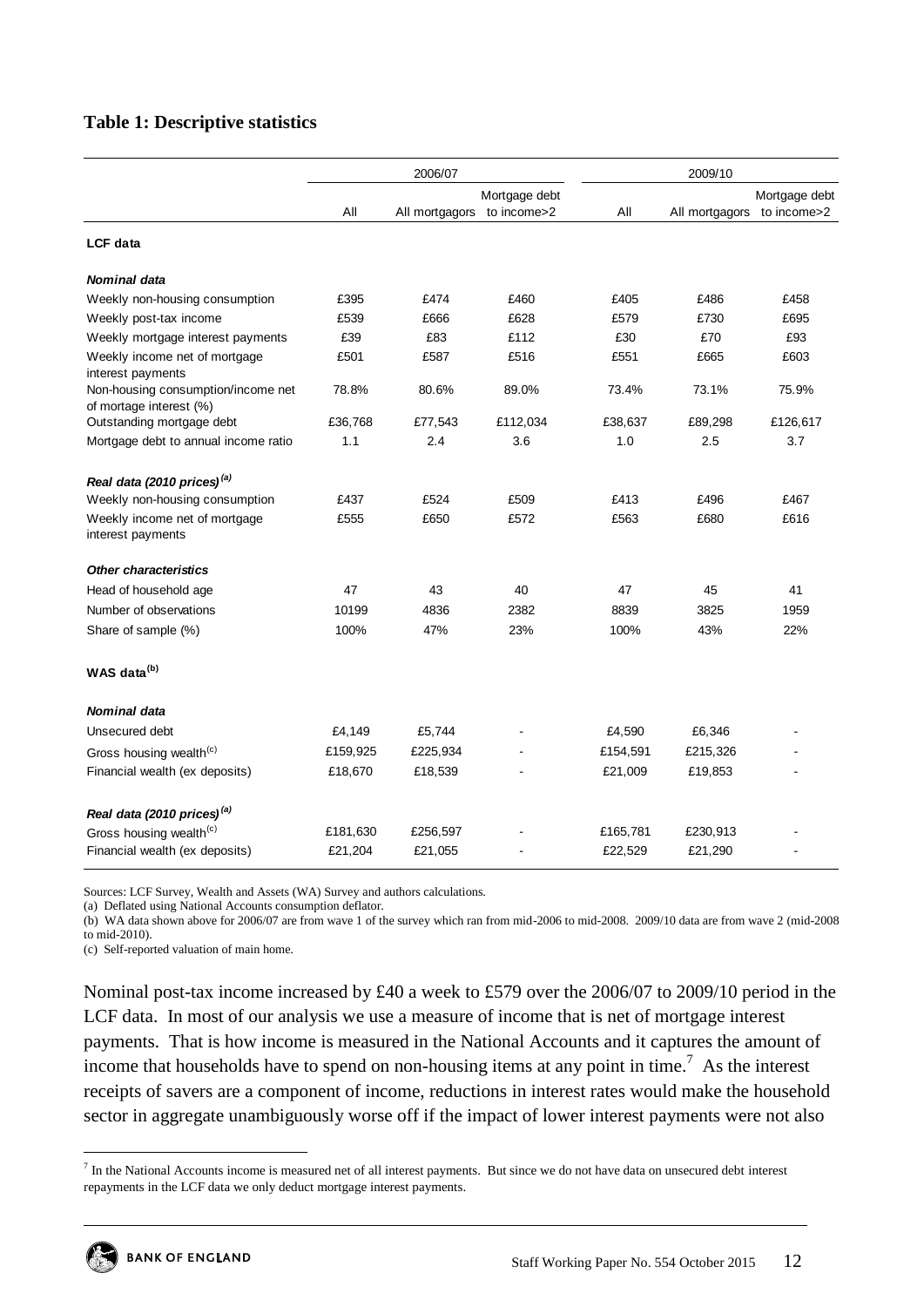considered. The sharp reduction in interest rates in late 2008/early 2009 boosted average income net of mortgage interest payments by an additional £9 a week for all households, but by significantly more for households with larger mortgages: mortgage interest payments fell by the equivalent of £20 a week for households with a mortgage debt to income ratio above 2. But in real terms, household incomes (net of mortgage interest payments) only grew very modestly, increasing by around 1.5% in total over three years. These movements in the LCF data are broadly consistent with developments in aggregate data. $8$ 

Within our sample, just under half of households had a mortgage before the financial crisis, although that is based on a sample of households where the head is aged 22 to 69 and not the full population. Their average outstanding level of secured debt going into the financial crisis was just under £80,000. That was equivalent to around 2.5 times their annual post-tax income. Around half of households with a mortgage had an LTI above 2 in 2006/07, but only 7% had an LTI above 5 (Chart 5).<sup>9</sup> The proportion of mortgagors with high debt to income ratios rose substantially over the decade before the financial crisis. In 1997/98, only 35% of households with a mortgage had a debt to income ratio above 2, and the share of mortgagors with debt to income ratios above 3 increased from 11% in 1997/98 to 29% in 2006/07.

Data from the WA survey show that average housing wealth is estimated to have fallen by around 3% in nominal terms and 9% in real terms between 2006/07 and 2009/10, which is close to what is implied by aggregate data. In real terms, financial wealth is estimated to have been little changed.

On average, households with a mortgage had higher levels of both spending and income before the financial crisis than households in general. After 2007, the average spending of mortgagors fell by a similar proportion to all households, but they experienced more growth in disposable income (even before mortgage interest payments are taken into account) and therefore their spending fell by more relative to income.

Within mortgagors, the fall in spending during the financial crisis, both in absolute real terms and relative to income, was greater for households with higher levels of mortgage debt. That can be seen from Table 1 by comparing households with a mortgage debt to income ratio above 2 to mortgagors in general. Disaggregating the data further, largest adjustment in spending relative to income after 2007 came among households with a mortgage debt to income ratio above 4 (Chart 6). Cuts in spending were more modest for those with debt to income ratios below 2.

<sup>&</sup>lt;sup>8</sup> Nominal non-housing consumption rose by just under 3% between 2006/07 and 2009/10 in the LCF data, compared to a fall of 0.3% in the in the National Accounts, although income rose by close to 10% in both datasets. Over a longer period of time, the LCF data has tended to under-record the growth of consumption relative to aggregate data, although income growth has been closer to aggregate data (Barrett et al (2013). It also tends to be more volatile on a year to year basis. Given this degree of under-recording in the LCF Survey we scale up the microdata to match non-housing consumption in the National Accounts in the charts shown, and similarly we also adjust income. We use the unadjusted microdata in our regressions since all the regressions include year dummies, and any scaling factor applied to all households would only be reflected in the coefficients on these year dummies.

 $9$  We exclude the top 1% of households with highest debt to income ratios. In practice that means that households with debt to income ratios above 11 are not included.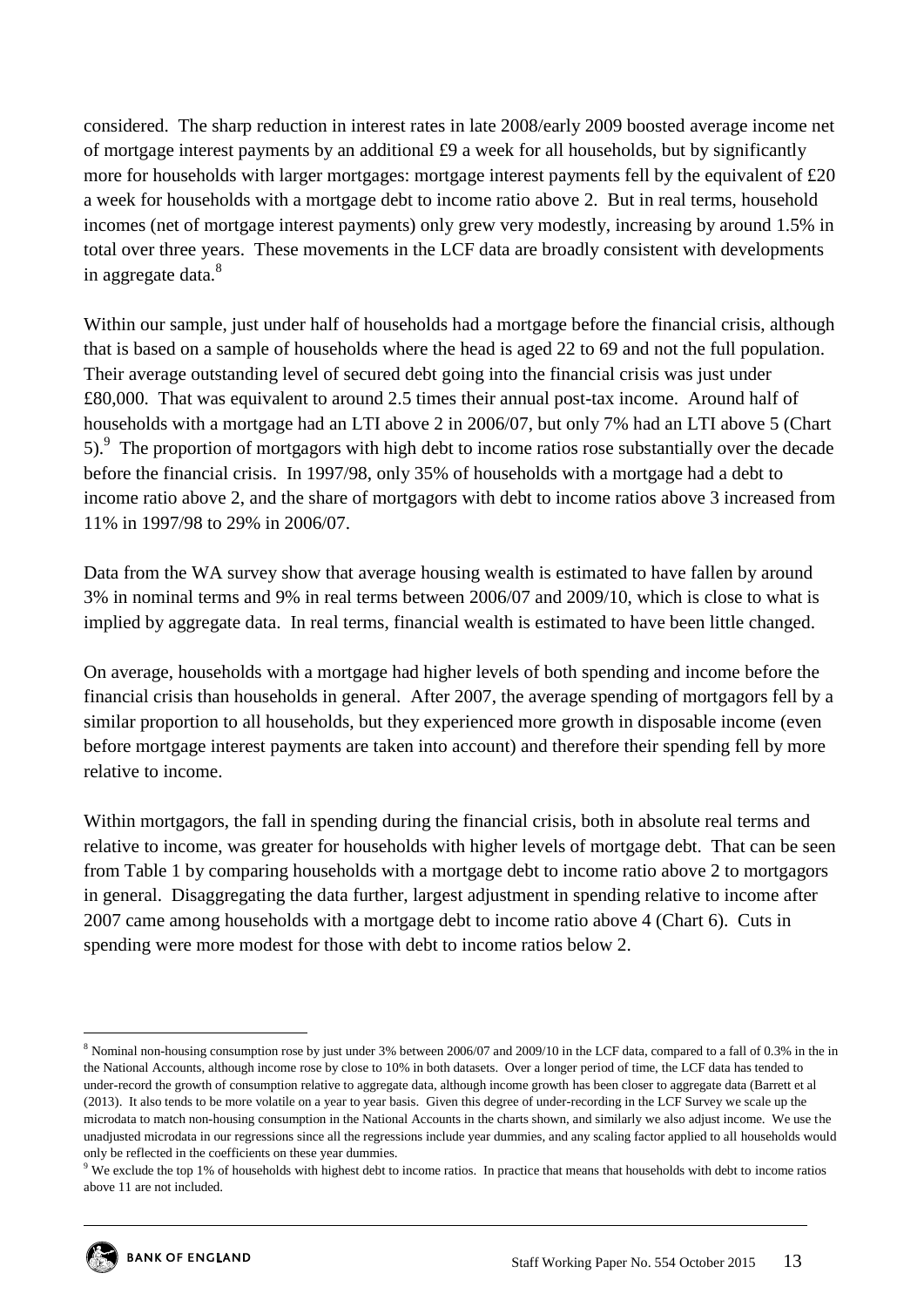

#### **Chart 5: Distribution of mortgage debt to income ratios(a)**



# **Chart 6: Non-housing consumption as a share of income(a)**



Sources: LCF Survey, ONS and authors calculations. (a) Data for 4+ are not shown before 2004 as they appear erratic and are based on a small sample. Household non-housing consumption as a share of post-tax income net of mortgage interest payments. LCF data are scaled to match equivalent data from the National Accounts (excluding imputed rental income, income received by pension funds on behalf of households and FISIM). Debt to income ratio is calculated using secured debt only.

To illustrate how consumption changed for particular cohorts, we turn to some descriptive analysis using the cohort-level data. Chart 7 shows that there is a clear negative correlation between mortgage debt to income ratios in 2006/07 and the subsequent change in non-housing consumption relative to income, and that relationship appears relatively linear. This relationship is robust to different cohort definitions.

# **Chart 7: Changes in consumption relative to income and pre-crisis debt to income for single birth year mortgagor cohorts**



Sources: LCF Survey and authors calculations. (a) Household non-housing consumption as a share of post-tax income net of mortgage interest payments.

(b) Outstanding mortgage debt relative to annual post-tax income.

# **Chart 8: Changes in consumption and precrisis debt to income for single birth year mortgagor cohorts**



(a) Outstanding mortgage debt relative to annual post-tax income.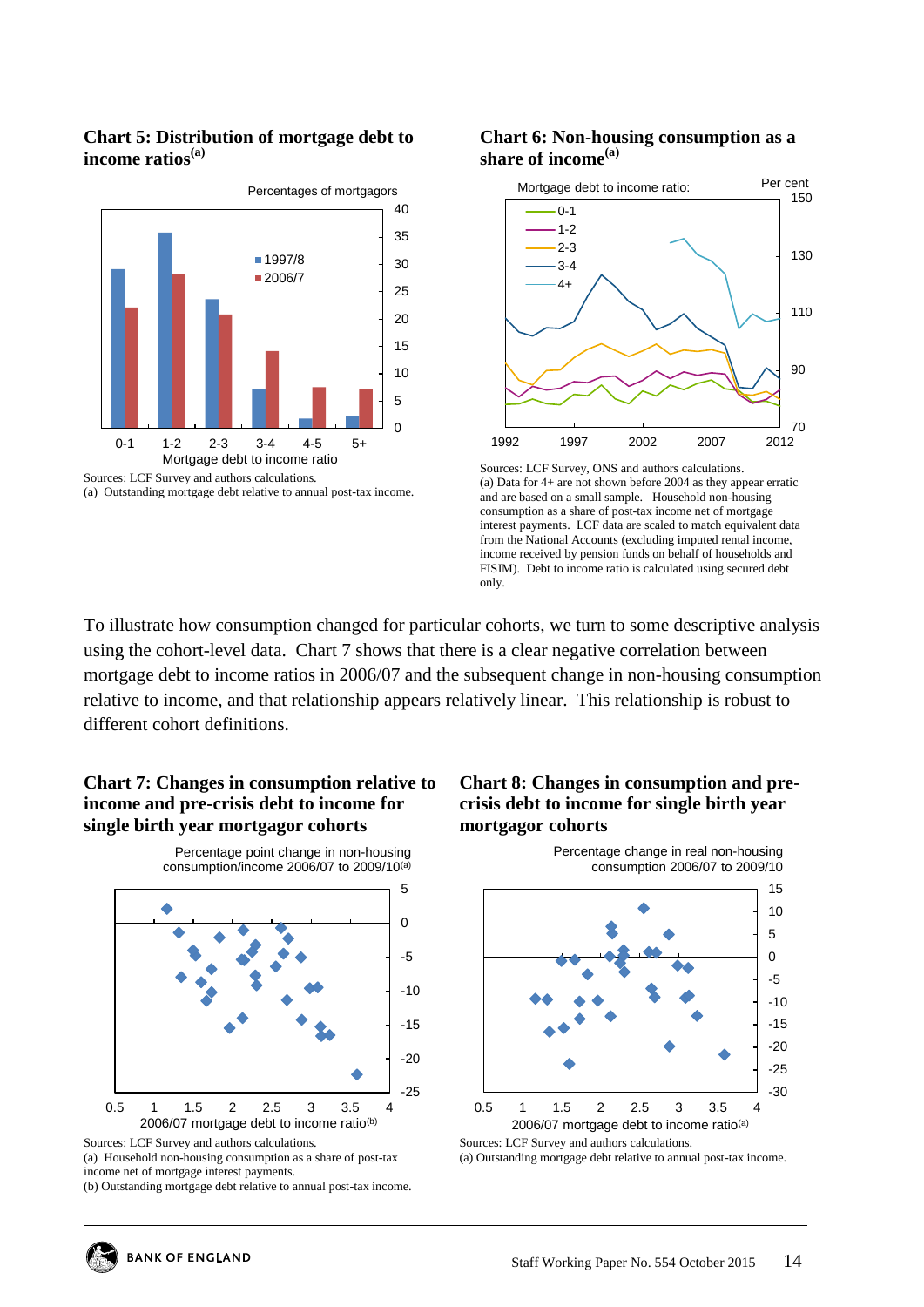There is, however, less evidence that cohorts who had higher levels of pre-crisis debt made larger adjustments in spending if they are not considered relative to income (Chart 8). But this analysis does not take account of how spending would be expected to evolve for those cohorts given the normal life cycle pattern of consumption (which is shown in Chart 11 of the appendix). Younger cohorts, who are typically the most indebted, should be the ones who would expect to experience faster consumption growth, and so all else equal, those more indebted cohorts might have expected to have seen faster spending growth between 2006/07 and 2009/10. That was typically the case over the pre-crisis period (see Chart 13 in the appendix). This illustrates the importance of controlling for changes in income in our analysis.

# *4.2 Synthetic panel econometric results*

# *4.2.1 Synthetic panel results for non-housing consumption*

Our pseudo panel results suggest that cohorts with higher pre-crisis debt to income ratios did make larger adjustments in spending over the financial crisis after controlling for other factors. Table 2 reports regression estimates based on the four different cohort definitions described above. The odd numbered columns show results including pre-crisis LTIs, and even numbered columns show results when using LTVs instead. Examining LTIs first, the coefficient on the pre-crisis debt to income ratio is negative and statistically significant, except when cohorts are defined on the basis of region and 10 birth years (column 7), where it is not quite significant at the 10% level. The size of that coefficient is broadly similar across the different cohort definitions. Cohorts with a one unit higher debt to income ratio (such as 3 rather than 2) are estimated to have reduced their spending by an extra 2.4-3.0%, depending on the cohort definition chosen.

Changes in income and average number of adults in the households are the other explanatory variables that are typically statistically significant in our regressions. In most cases the coefficients on the wealth variables are not clearly identified. That may be because the small sample sizes make it difficult to estimate these coefficients precisely although as discussed above, there is some disagreement in the literature about whether changes in housing wealth are an important determinant of household spending or not.

More indebted cohorts are still estimated to have made larger cuts in spending over the financial crisis using pre-crisis LTV rather than LTI ratios. The odd number columns in Table 2 show that cohorts with a 0.1 unit higher LTV ratio in 2006/07 (such as 0.6 rather than 0.5) are estimated to have made a 1.3-1.6% larger cut in spending between 2006/07 and 2009/10. These coefficients are all statistically significant, although only at the 10% level for the single birth year cohorts. This result is not particularly surprising given that there is a very strong correlation between pre-crisis debt to income and loan-to-value ratios, at least at the cohort level.<sup>10</sup>

<sup>&</sup>lt;sup>10</sup> The correlation coefficient for mortgagor cohorts defined by single birth year is  $0.94$  in  $2006/07$ . Chart 14 in the appendix shows a scatter plot of the relationship between debt to income and LTV ratios in 2006/07.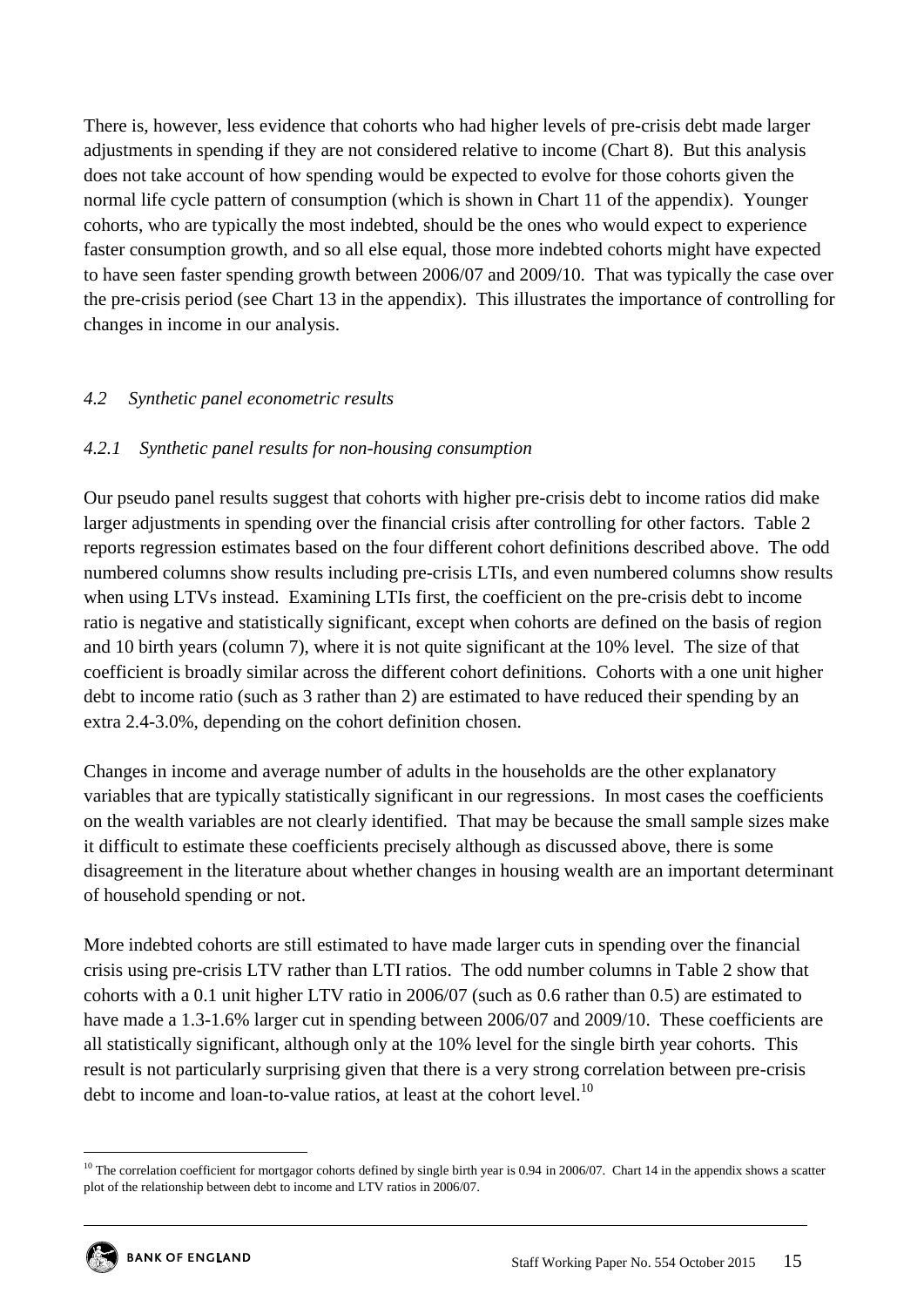# **Table 2: Regressions using synthetic panel data**

| Cohort definition                      |                       | Single birth year<br>Single birth year,<br>mortgagor/non-mortgagor |                        | 5 birth year,<br>mortgagor/non-mortgagor |                       | 10 birth year, region |                     |                       |
|----------------------------------------|-----------------------|--------------------------------------------------------------------|------------------------|------------------------------------------|-----------------------|-----------------------|---------------------|-----------------------|
|                                        | $[1]$                 | $[2]$                                                              | $[3]$                  | [4]                                      | $[5]$                 | [6]                   | $[7]$               | [8]                   |
| $\Delta$ In(Income net of              | $0.675***$            | $0.743***$                                                         | $0.599***$             | $0.607***$                               | $0.766***$            | $0.857***$            | $0.450***$          | $0.520***$            |
| mortgage interest)                     | (0.122)               | (0.124)                                                            | (0.118)                | (0.117)                                  | (0.123)               | (0.130)               | (0.148)             | (0.155)               |
| $\triangle$ Number of adults           | $0.267**$             | $0.232*$                                                           | $0.212**$              | $0.205**$                                | 0.115                 | 0.081                 | $0.342***$          | $0.283**$             |
|                                        | (0.118)               | (0.121)                                                            | (0.098)                | (0.097)                                  | (0.103)               | (0.100)               | (0.121)             | (0.119)               |
| ∆Number of children                    | 0.036                 | 0.048                                                              | 0.010                  | 0.018                                    | 0.016                 | 0.046                 | 0.075               | $0.088*$              |
|                                        | (0.036)               | (0.037)                                                            | (0.031)                | (0.031)                                  | (0.060)               | (0.057)               | (0.048)             | (0.046)               |
| 06/07 mortgage<br>debt to income ratio | $-0.030**$<br>(0.014) |                                                                    | $-0.028***$<br>(0.007) |                                          | $-0.026**$<br>(0.009) |                       | $-0.024$<br>(0.014) |                       |
| 06/07 mortgage<br>loan-to-value ratio  |                       | $-0.128*$<br>(0.064)                                               |                        | $-0.153***$<br>(0.038)                   |                       | $-0.160**$<br>(0.054) |                     | $-0.129**$<br>(0.050) |
| $\Delta$ In(Housing wealth)            | 0.035                 | 0.123                                                              | 0.060                  | 0.060                                    | 0.049                 | 0.018                 | 0.008               | 0.096                 |
|                                        | (0.070)               | (0.096)                                                            | (0.036)                | (0.036)                                  | (0.059)               | (0.061)               | (0.101)             | (0.104)               |
| ∆In(Financial Wealth)                  | $-0.000$              | 0.004                                                              | 0.006                  | 0.007                                    | $0.064***$            | $0.072***$            | 0.002               | $-0.004$              |
|                                        | (0.020)               | (0.020)                                                            | (0.023)                | (0.023)                                  | (0.021)               | (0.021)               | (0.032)             | (0.032)               |
| Constant                               | $-0.018$              | $-0.011$                                                           | $-0.027**$             | $-0.026**$                               | $-0.036**$            | $-0.034**$            | $-0.026$            | $-0.010$              |
|                                        | (0.023)               | (0.029)                                                            | (0.012)                | (0.012)                                  | (0.013)               | (0.013)               | (0.020)             | (0.020)               |
| Observations                           | 45                    | 45                                                                 | 76                     | 76                                       | 19                    | 19                    | 53                  | 53                    |

Dependent variable: ∆ln(non-housing consumption 06/07 to 09/10)

All equations are estimated by OLS. Robust standard errors in parentheses, \*\*\*  $p<0.01$ , \*\*  $p<0.05$ , \*  $p<0.1$ .

At least over this short period, it does not appear that using a choice variable (mortgagor status) as well as a deterministic one (date of birth) to define cohorts has a large impact on the results. The results are also robust to using predicted rather than actual mortgagor status to define the cohorts. Table A in the Appendix reports tobit model estimates for household outstanding mortgage debt in 2006/07 using LCF data with age, educations and interactions of the two as explanatory variables. Those households predicted to have positive mortgage debt in 2006/07 are defined as mortgagors and with others as non-mortgagors.<sup>11</sup> Column 1 in Table 3 shows that the coefficient on predicted precrisis debt to income in the consumption equation is negative and significant when cohorts are defined by predictor mortgagor status and actual birth year, and that coefficient is of a similar order to magnitude to the estimates shown in Table 2 based on actual mortgagor status.<sup>12</sup>

Given that differences between the different cohort definitions are relatively modest we focus on cohorts defined by single birth year and actual mortgagor status in the more detailed analysis below, although the broad conclusions are robust to the other definitions used in the paper.

 $11$  Approximately 70% of households with a mortgage are correctly predicted to be mortgagors in 2006/07, although the model underpredicts actual debt levels on average. Using predicted mortgagors status also reduces the number of observations that can be used in the regressions because we retain the rule that all cohort data points must be based on at least 50 data points, and there are some age groups where the model predicts households to be mostly mortgagors and others where they are mostly non-mortgagors.

<sup>&</sup>lt;sup>12</sup> We exclude wealth from this specification because that would also involve trying to impute housing wealth for households who are predicted to be homeowners and would add complexity to this robustness check.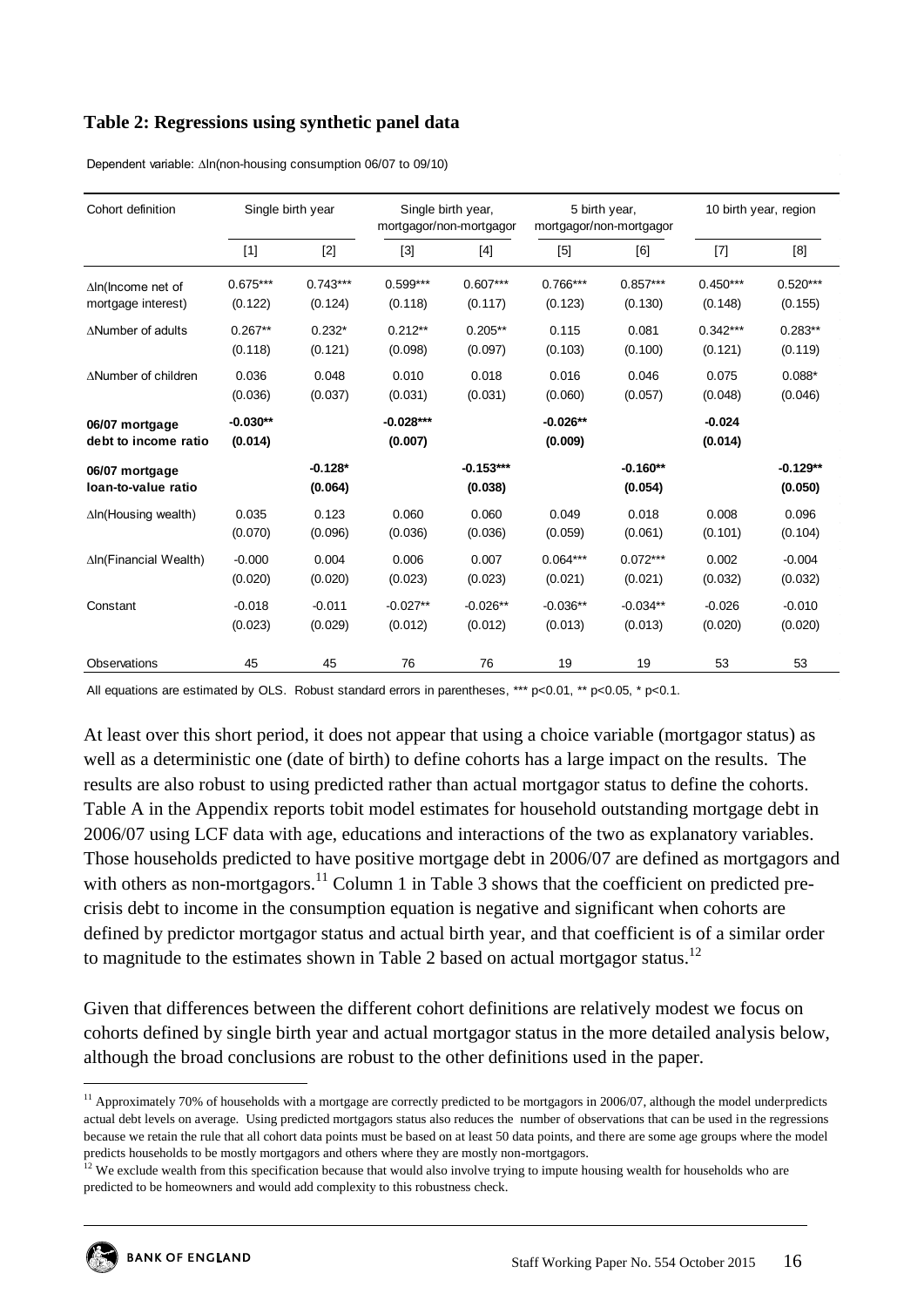# **Table 3: Regressions using synthetic panel: alternative specifications(a)**

| Mortgagor definition                             | Predicted                               |                                         |                                         | Actual                                  |                        |                               |
|--------------------------------------------------|-----------------------------------------|-----------------------------------------|-----------------------------------------|-----------------------------------------|------------------------|-------------------------------|
| Dependent variable                               | $\Delta$ In(Non-housing<br>consumption) | $\Delta$ In(Non-housing<br>consumption) | $\Delta$ In(Non-housing<br>consumption) | $\Delta$ In(Non-housing<br>consumption) | $\Delta$ In(Durables)  | $\Delta$ In(Non-<br>durables) |
|                                                  | $[1]$                                   | $[2]$                                   | $[3]$                                   | $[4]$                                   | $[5]$                  | [6]                           |
| $\Delta$ In(Income net of mortgage               | $0.778***$                              | $0.606***$                              |                                         | $0.602***$                              | $0.934***$             | $0.447***$                    |
| interest)                                        | (0.106)                                 | (0.117)                                 |                                         | (0.117)                                 | (0.195)                | (0.147)                       |
| ∆In(Income before mortgage<br>interest)          |                                         |                                         | $0.612***$<br>(0.120)                   |                                         |                        |                               |
| ∆Number of adults                                | 0.186<br>(0.121)                        | $0.211**$<br>(0.096)                    | $0.202**$<br>(0.099)                    | $0.211**$<br>(0.098)                    | 0.165<br>(0.179)       | $0.409***$<br>(0.141)         |
| ∆Number of children                              | $-0.020$<br>(0.039)                     | 0.021<br>(0.031)                        | 0.012<br>(0.031)                        | 0.010<br>(0.032)                        | $-0.015$<br>(0.073)    | 0.037<br>(0.051)              |
| Predicted 06/07 mortgage<br>debt to income ratio | $-0.028*$<br>(0.016)                    |                                         |                                         |                                         |                        |                               |
| Share with mortgage debt<br>to income>2          |                                         | $-0.119***$<br>(0.031)                  |                                         |                                         |                        |                               |
| Actual 06/07 mortgage<br>debt to income ratio    |                                         |                                         | $-0.017**$<br>(0.008)                   | $-0.027***$<br>(0.007)                  | $-0.051***$<br>(0.013) | $-0.010$<br>(0.012)           |
| 06/07 unsecured debt to<br>income ratio          |                                         |                                         |                                         | $-0.020$<br>(0.122)                     |                        |                               |
| ∆In(Housing wealth)                              |                                         | 0.059<br>(0.036)                        | 0.059<br>(0.037)                        | 0.060<br>(0.036)                        | 0.005<br>(0.069)       | $0.145***$<br>(0.045)         |
| ∆In(Financial Wealth)                            |                                         | 0.006<br>(0.023)                        | 0.005<br>(0.023)                        | 0.007<br>(0.024)                        | 0.028<br>(0.042)       | $-0.001$<br>(0.033)           |
| Constant                                         | $-0.047***$<br>(0.015)                  | $-0.027**$<br>(0.012)                   | $-0.027**$<br>(0.012)                   | $-0.024$<br>(0.021)                     | $-0.055**$<br>(0.023)  | $-0.031$<br>(0.020)           |
| Observations                                     | 47                                      | 76                                      | 76                                      | 76                                      | 76                     | 76                            |

Changes 2006/07 to 2009/10. Single birth year, mortgagor/non-mortgagor cohorts.

(a) See Table A in the Appendix for details of the model used to predict mortgagor status and mortgage debt in column 1. All equations are estimated by OLS. Robust standard errors in parentheses, \*\*\* p<0.01, \*\* p<0.05, \* p<0.1.

Rather than including the average debt to income ratio of each cohort as a continuous explanatory variable, we also test the robustness of our results to instead including the share of highly indebted households within each cohort. Defining having a mortgage debt to income ratio above 2 as being highly indebted (consistent with what is shown in Chart 4), a cohort with 10% more high debt mortgagors (for example 30% rather than 20% of the cohort falling into this category) is estimated to have reduced spending by 12% more over the financial crisis period, and these differences are statistically significant (column 2 in Table 3).

Our preferred specifications include income net of mortgage interest payments. Column 3 in Table 3 shows the sensitivity of our result to using an alternative income measure which is not net of mortgage interest. The coefficient on the debt to income ratio becomes smaller, implying that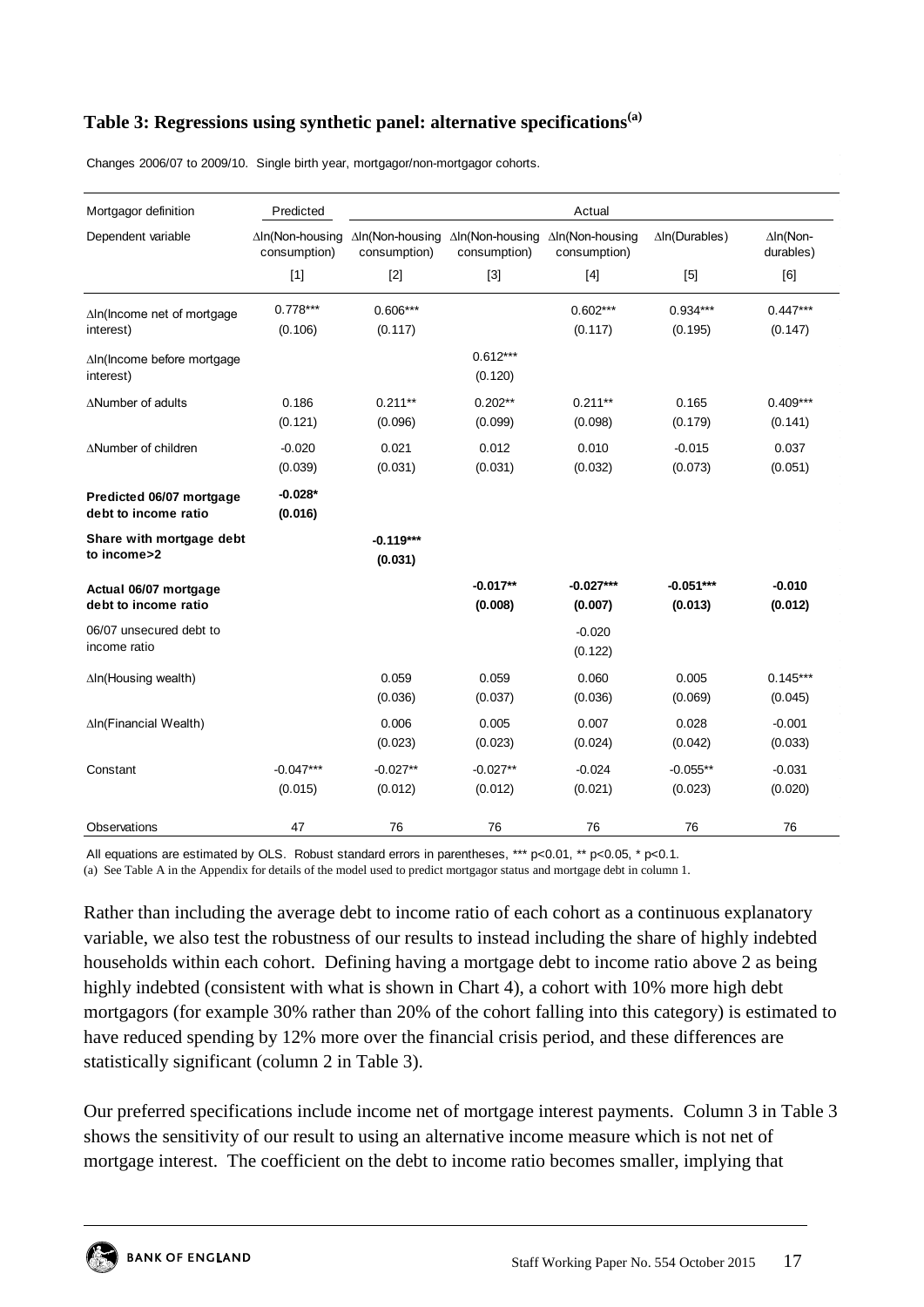cohorts with a one unit higher pre-crisis debt to income ratio reduced spending by just under 2% more rather than almost 3% more, although that coefficient is still statistically significantly different from zero. Bank Rate in the United Kingdom was reduced from 5% to 0.5% between October 2008 and March 2009. That would have helped to cushion the squeeze on disposable incomes for mortgagors and particularly for those households with high levels of mortgage debt. Using income net of mortgage interest payments takes account of that boost to mortgagors' disposable income and so it is not surprising that the coefficient on the debt variable becomes smaller if it is ignored.

# *4.2.2 Synthetic panel results incorporating unsecured debt*

Our analysis so far has focussed only on mortgage debt which accounts for around three-quarters of all household debt. But it is also possible that high levels of unsecured debt could have played a role in explaining why some households reduced spending during the financial crisis. As discussed above, data on the outstanding amounts of unsecured debt are not available in the LCF data, but unsecured debt can be included in the regressions at the cohort level by using the WA Survey.

Pre-crisis levels of unsecured debt are not estimated to have had a significant impact on the change in household spending over the financial crisis period. Although the coefficient on the unsecured debt to income ratio in column 4 of Table 3 variable is negative and of a similar order of magnitude to that on the mortgage debt to income ratio, it is not close to being statistically significant.

# *4.2.3 Synthetic panel results for different categories of spending*

When households face financial pressure they do not necessarily reduce all forms of spending equally, and it is possible that they will reduce forms of spending that are less essential first. Splitting our regressions into durable spending (which may be considered more discretionary) and non-durable spending (columns 5 and 6 in Table 3) suggests that the larger cuts in spending by indebted households were concentrated in durable goods, consistent with that intuition.<sup>13</sup> The coefficient on the mortgage debt to income ratio implies that cohorts with a debt to income ratio of 3 rather than 2 reduced durables spending by an extra 5% between 2006/07 and 2009/10. The coefficient on debt in the non-durables equation is smaller than this and is not significantly different from zero.

# *4.2.4 Sensitivity of synthetic panel results to different time periods*

The analysis so far has focussed on assessing the extent of the larger cuts in spending by indebted households over the financial crisis, but it is also important to understand whether those cuts have been persistent or whether they have been reversed. Extending our estimation period to cover the

<u>.</u>

<sup>&</sup>lt;sup>13</sup> Durables are defined as vehicles, household goods, recreational goods, and clothing and footwear. Non-durables are food and beverages, transport costs and fares, recreational services, household services, personal goods and services, alcohol and tobacco.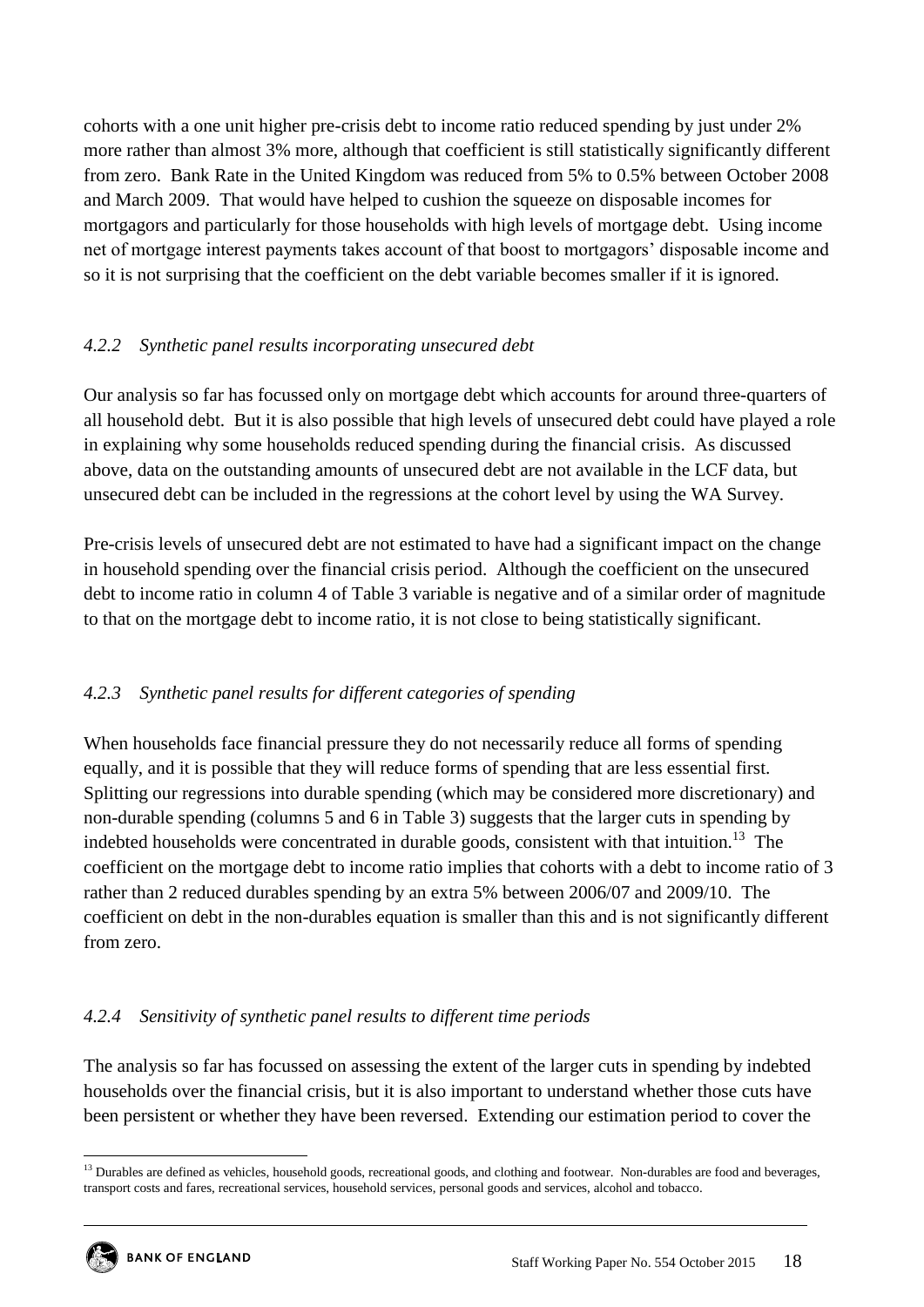change in consumption from 2006/07 out to 2011/12 rather than 2009/10, the coefficient on the precrisis debt to income ratio is little changed and remains statistically significant (column 2 in Table 4). That suggests that the larger cuts in spending by indebted households had not dissipated, at least up to 2012, which is a period over which aggregate consumer spending remained subdued.

# **Table 4: Regressions using synthetic panel for different sample periods**

| Time period                  | 06/07 to 09/10 | 06/07 to 11/12 | 00/01 to 03/04 | 03/04 to 06/07 |
|------------------------------|----------------|----------------|----------------|----------------|
|                              | $[1]$          | $[2]$          | $[3]$          | [4]            |
| ∆In(Income net of mortgage   | $0.599***$     | $0.647***$     | $0.531***$     | $0.573***$     |
| interest)                    | (0.118)        | (0.096)        | (0.059)        | (0.107)        |
| $\triangle$ Number of adults | $0.212**$      | $0.205**$      | $0.219***$     | $0.157*$       |
|                              | (0.098)        | (0.088)        | (0.073)        | (0.093)        |
| ANumber of children          | 0.010          | $0.082**$      | $0.077**$      | 0.009          |
|                              | (0.031)        | (0.032)        | (0.031)        | (0.044)        |
| Mortgage debt to income      | $-0.028***$    | $-0.031***$    | 0.009          | 0.006          |
| ratio at start of period     | (0.007)        | (0.007)        | (0.009)        | (0.008)        |
| $\Delta$ In(Housing wealth)  | 0.060          | 0.013          |                |                |
|                              | (0.036)        | (0.031)        |                |                |
| ∆In(Financial Wealth)        | 0.006          | $-0.011$       |                |                |
|                              | (0.023)        | (0.021)        |                |                |
| Constant                     | $-0.027**$     | $-0.031**$     | $-0.013$       | $-0.031**$     |
|                              | (0.012)        | (0.012)        | (0.011)        | (0.014)        |
|                              |                |                |                |                |
| Observations                 | 76             | 73             | 78             | 78             |

Dependent variable: ∆ln(non-housing consumption) Single birth year, mortgagor/non-mortgagor cohorts

All equations are estimated by OLS. Robust standard errors in parentheses, \*\*\* p<0.01, \*\* p<0.05, \* p<0.1.

Estimating our equation over different time periods can also be used to assess whether indebted households made larger increases in spending in the period before the financial crisis.<sup>14</sup> Columns 3 and 4 in Table 4 report similar equations estimated over earlier pre-crisis periods. The coefficient on the debt to income ratio at the start of the period is positive, but not statistically significant, making it hard to draw a strong conclusion. A similar result is achieved by carrying out the same exercise with different cohort definitions.

<sup>&</sup>lt;sup>14</sup> These equations do not include wealth data because there is not wealth data for that period. The WA Survey only begins in 2006.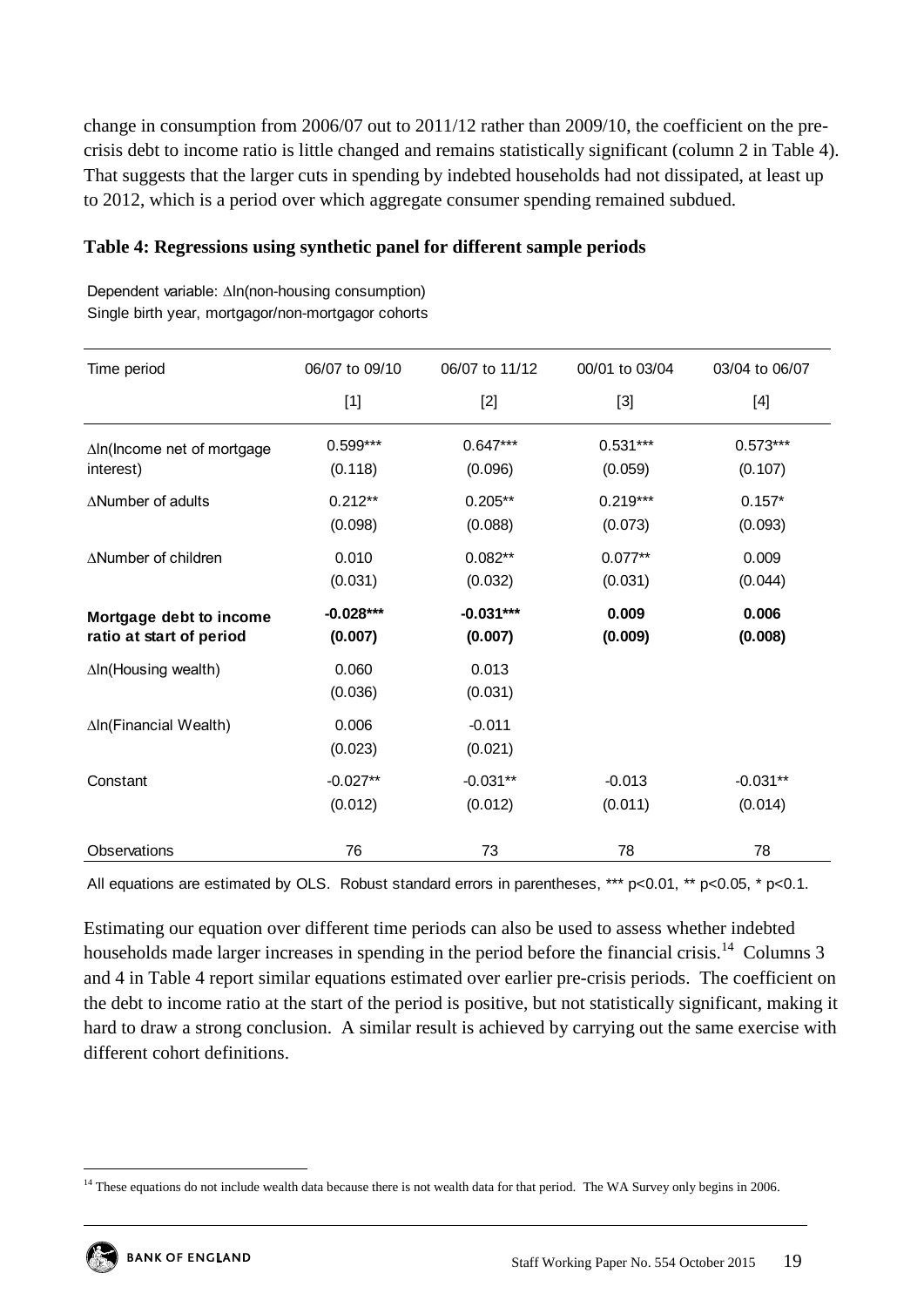# *4.3 Cross-sectional econometric results*

When we cross-check our synthetic panel estimates using a household level equation from the crosssectional data we get similar results. We estimate our cross-sectional equation from 1992 to 2012 and assess whether the relationship between debt and spending has changed by allowing the coefficient on the debt to income variable to vary by year.

Relative to a base year of 2007, the coefficient on the debt to income becomes smaller in subsequent years, as can be seen from the negative coefficients on the debt year/interactions from 2008 to 2012 in column 2 of Table 5. These differences are statistically significant from 2009 onwards. The results indicate that households with higher mortgage debt to income ratios spent relatively less after 2007, consistent with the pseudo panel analysis which showed that indebted cohorts made larger cuts in spending after 2007. A coefficient of -0.025 on the mortgage debt to income year interaction for 2009 means that a household with a debt to income ratio of 3 rather than 2 consumed 2.5% less in 2009 than a comparable household in 2007. That compares to our estimate that a cohort with a debt to income ratio of 3 rather than 2 reduced spending by around 3% more between 2006/07 and 2009/10, so the estimates are of a similar order of magnitude. Again the coefficients become a smaller if income before mortgage interest payments is used rather than income after mortgage interest, but the coefficients are still significant in 2009 and 2012 (column 4 of Table 5).

Over the pre-crisis period, the cross-sectional results imply that more indebted households did provide some additional support to spending. Relative to 2007, the coefficient on the debt to income was negative in the mid-1990s, but it rose into positive territory by the early 2000s, before falling back a little just before 2007. The differences are relatively small from one year to the next, but they cumulate up over a longer period. They suggest that at least some of the larger spending cuts by indebted households after 2007 might reflect an unwinding of faster spending growth by this group over the previous period.

Although we focus on how the coefficient on the debt to income ratio changes over time it is also worth commenting on the absolute coefficient. That coefficient is positive in specifications that include current income (column 1 in Table 5), indicating that households with high levels of debt have typically consumed more, all else equal. That could just reflect the point in their life cycle if those households are borrowing to bring forward consumption at a point in their lives when their current income is relatively low. If current income is taken out of the equation (shown in column 3), the debt to income coefficient becomes negative, implying that those higher debt households do not consume more in an absolute sense, consistent with the interpretation that indebted households may consume more relative to current income because they expect faster than average income growth in the future.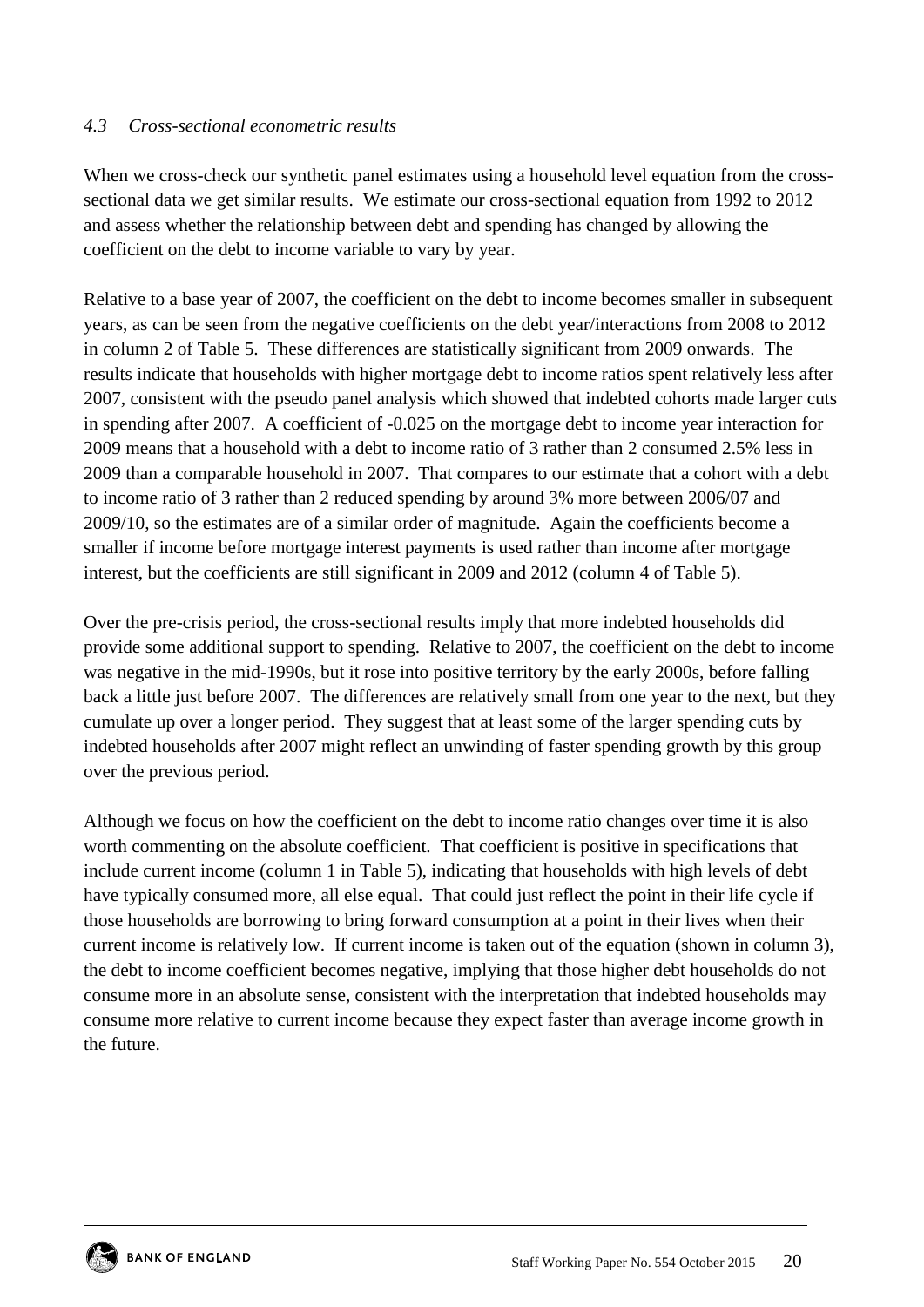| Dependent variable                                                                                                           | In(Non-housing consumption) |                        |                        |                        |  |  |
|------------------------------------------------------------------------------------------------------------------------------|-----------------------------|------------------------|------------------------|------------------------|--|--|
|                                                                                                                              | $[1]$                       | $[2]$                  | $[3]$                  | $[4]$                  |  |  |
| In(Income net of mortgage interest)                                                                                          | $0.495***$<br>(0.008)       | $0.496***$<br>(0.008)  |                        |                        |  |  |
| In(Income before mortgage interest)                                                                                          |                             |                        |                        | $0.509***$<br>(0.008)  |  |  |
| Mortgage debt to income ratio                                                                                                | $0.042***$<br>(0.002)       | $0.048***$<br>(0.005)  | $-0.030***$<br>(0.002) | $0.016***$<br>(0.005)  |  |  |
| Mortgage debt to income ratio year interactions:<br>1992                                                                     |                             | $-0.007$               |                        | $-0.026***$            |  |  |
|                                                                                                                              |                             | (0.008)                |                        | (0.007)                |  |  |
| 1993                                                                                                                         |                             | $-0.023***$<br>(0.007) |                        | $-0.028***$<br>(0.007) |  |  |
| 1994                                                                                                                         |                             | $-0.020***$            |                        | $-0.023***$            |  |  |
|                                                                                                                              |                             | (0.008)<br>$-0.007$    |                        | (0.007)<br>$-0.016**$  |  |  |
| 1995                                                                                                                         |                             | (0.007)                |                        | (0.007)                |  |  |
| 1996                                                                                                                         |                             | $-0.013*$              |                        | $-0.019***$            |  |  |
|                                                                                                                              |                             | (0.007)                |                        | (0.007)                |  |  |
| 1997                                                                                                                         |                             | 0.002<br>(0.007)       |                        | $-0.002$<br>(0.007)    |  |  |
| 1998                                                                                                                         |                             | 0.005                  |                        | $-0.005$               |  |  |
|                                                                                                                              |                             | (0.008)                |                        | (0.007)                |  |  |
| 1999                                                                                                                         |                             | 0.005                  |                        | 0.002                  |  |  |
|                                                                                                                              |                             | (0.008)                |                        | (0.007)                |  |  |
| 2000                                                                                                                         |                             | 0.006                  |                        | 0.003                  |  |  |
|                                                                                                                              |                             | (0.008)                |                        | (0.008)                |  |  |
| 2001                                                                                                                         |                             | $0.020**$              |                        | $0.018**$              |  |  |
|                                                                                                                              |                             | (0.008)<br>0.012       |                        | (0.007)<br>$0.013*$    |  |  |
| 2002                                                                                                                         |                             | (0.007)                |                        | (0.007)                |  |  |
| 2003                                                                                                                         |                             | $0.020***$             |                        | $0.024***$             |  |  |
|                                                                                                                              |                             | (0.007)                |                        | (0.007)                |  |  |
| 2004                                                                                                                         |                             | 0.004                  |                        | 0.009                  |  |  |
|                                                                                                                              |                             | (0.007)                |                        | (0.007)                |  |  |
| 2005                                                                                                                         |                             | 0.010                  |                        | $0.011*$               |  |  |
|                                                                                                                              |                             | (0.007)                |                        | (0.007)                |  |  |
| 2006                                                                                                                         |                             | 0.002<br>(0.007)       |                        | 0.005<br>(0.006)       |  |  |
| 2008                                                                                                                         |                             | $-0.008$               |                        | $-0.007$               |  |  |
|                                                                                                                              |                             | (0.007)                |                        | (0.006)                |  |  |
| 2009                                                                                                                         |                             | $-0.024***$            |                        | $-0.013**$             |  |  |
|                                                                                                                              |                             | (0.007)                |                        | (0.007)                |  |  |
| 2010                                                                                                                         |                             | $-0.017**$             |                        | $-0.006$               |  |  |
|                                                                                                                              |                             | (0.007)                |                        | (0.007)                |  |  |
| 2011                                                                                                                         |                             | $-0.022***$            |                        | $-0.009$               |  |  |
|                                                                                                                              |                             | (0.007)                |                        | (0.007)                |  |  |
| 2012                                                                                                                         |                             | $-0.029***$            |                        | $-0.015**$             |  |  |
|                                                                                                                              |                             | (0.007)                |                        | (0.007)                |  |  |
| Observations                                                                                                                 | 106,954                     | 106,954                | 107,076                | 106,988                |  |  |
| All equations are estimated by OLS. Robust standard standard errors in parentheses, *** $p<0.01$ , ** $p<0.05$ , * $p<0.1$ . |                             |                        |                        |                        |  |  |

# **Table 5: Regression results using cross-sectional household level data(a)**

(a) Base year for mortgage debt to income ratio year interactions is 2007. Equations also control for age, gender, marital status, education, employment status, region, number of children by age group in the household, household tenure status, year and quarter dummies. Coefficient estimates for other explanatory variables are reported in Table B of the Appendix. Equations are estimated at the household level using data from 1992 to 2012.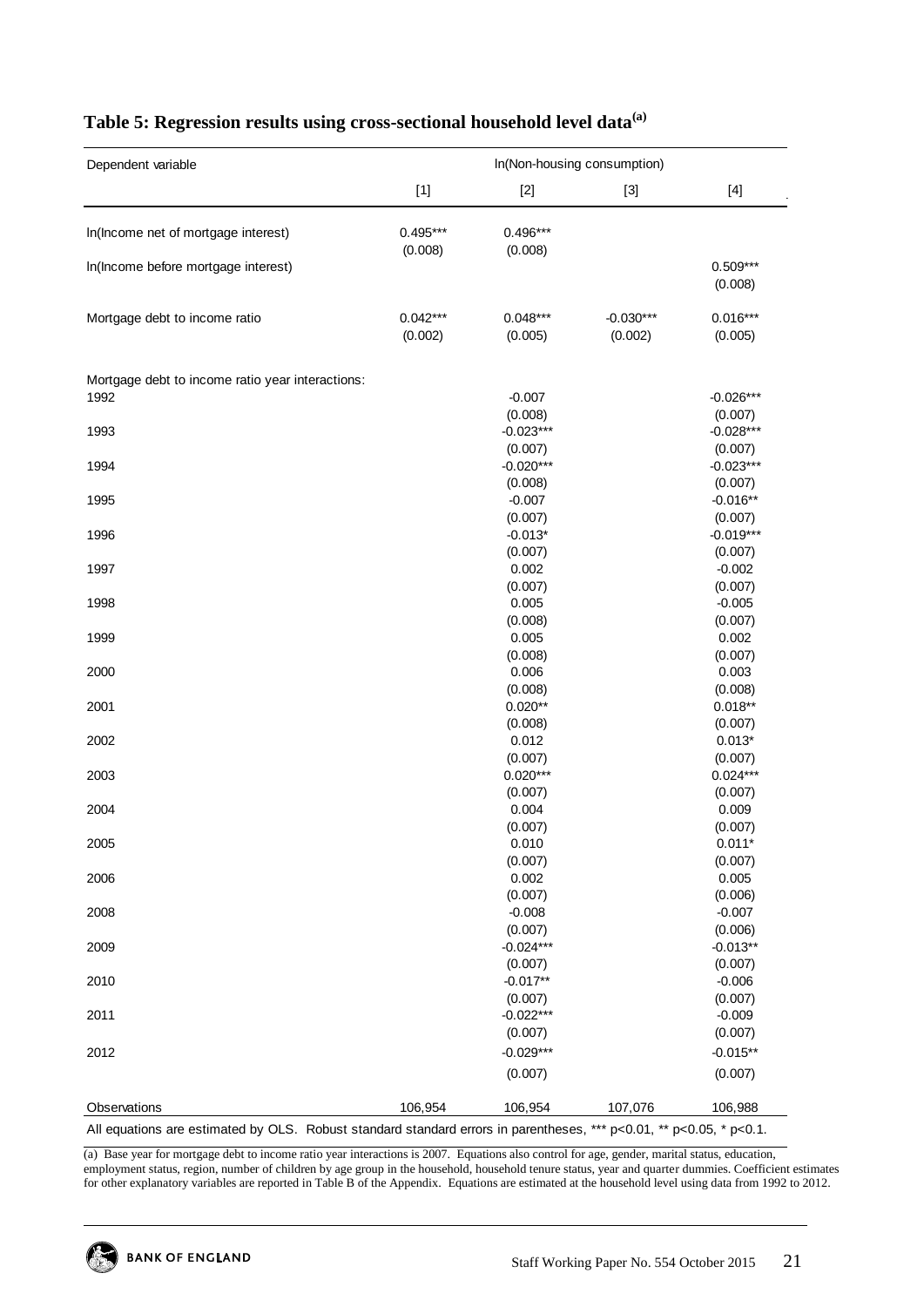# *4.4 Estimating the implications for aggregate consumption*

The results presented above show that more indebted groups of households made cuts in spending over the financial crisis period that were significantly larger than lower debt groups. Nevertheless, the policy implications of this finding also depend on the economic significance of those results.

We estimate the economic significance of larger cuts in spending among indebted households by estimating how different aggregate spending would have been had there been no differences in spending by debt level. More precisely, in the pseudo panel model, we compare the fitted values for the change in spending over the crisis period for each cohort to counterfactual fitted values which assume that the coefficient on pre-crisis debt is zero rather than the negative estimate from our equation, but with all other coefficients and explanatory variables taking their estimated values.<sup>15</sup> We then aggregate up the differences across cohorts. That gives an estimate of the impact of larger cuts in spending by indebted households on the non-housing consumption of households where the head is aged from 22 to 69, i.e. those within our sample used to estimate the regressions. To get an estimate of the impact on total aggregate private consumption, we scale the impact on the nonhousing consumption of households aged 22 to 69 by the share of total private consumption accounted for by that group. That assumes that debt had no impact on the other components of aggregate private consumption: the non-housing consumption of households where the head is aged below 22 or above 69; all housing consumption; and the consumption of non-profit institutions serving households.

In the cross-sectional household level regressions, we perform a similar exercise, but rather than assume that debt had no influence on the change in consumption over the crisis period we look at how different our regressions suggest spending for each household would have been if debt had had the same estimated influence on spending patterns in each year as it did in 2007, keeping all other characteristics unchanged.<sup>16</sup> In practical terms that involves comparing the actual fitted values to counterfactual fitted values where the coefficients on the debt/year interactions are set equal to zero rather than their observed values (given that 2007 was the reference year for the debt/year interactions). Again the results are aggregated up and are scaled down to account for other components of private consumption where debt is assumed to have no impact.

Spending cuts associated with mortgage debt are estimated to have reduced aggregate private consumption by up to 2% over the course of the financial crisis, and at least up until 2012, these effects had not unwound (Chart 9). The estimated impacts are of a broadly similar magnitude using both the cross-sectional and synthetic panel approaches and are economically significant. To place these in context, aggregate real private consumption fell by around 2% in absolute terms between  $2006/07$  and  $2009/10$  and by 5 percentage points relative to income.<sup>17</sup>

<sup>&</sup>lt;sup>15</sup> We use the equation reported in column 3 of Table 2 to do this.

<sup>&</sup>lt;sup>16</sup> We use the equation from column 2 of Table 5.

<sup>&</sup>lt;sup>17</sup> Relative to income excluding changes in pension entitlements.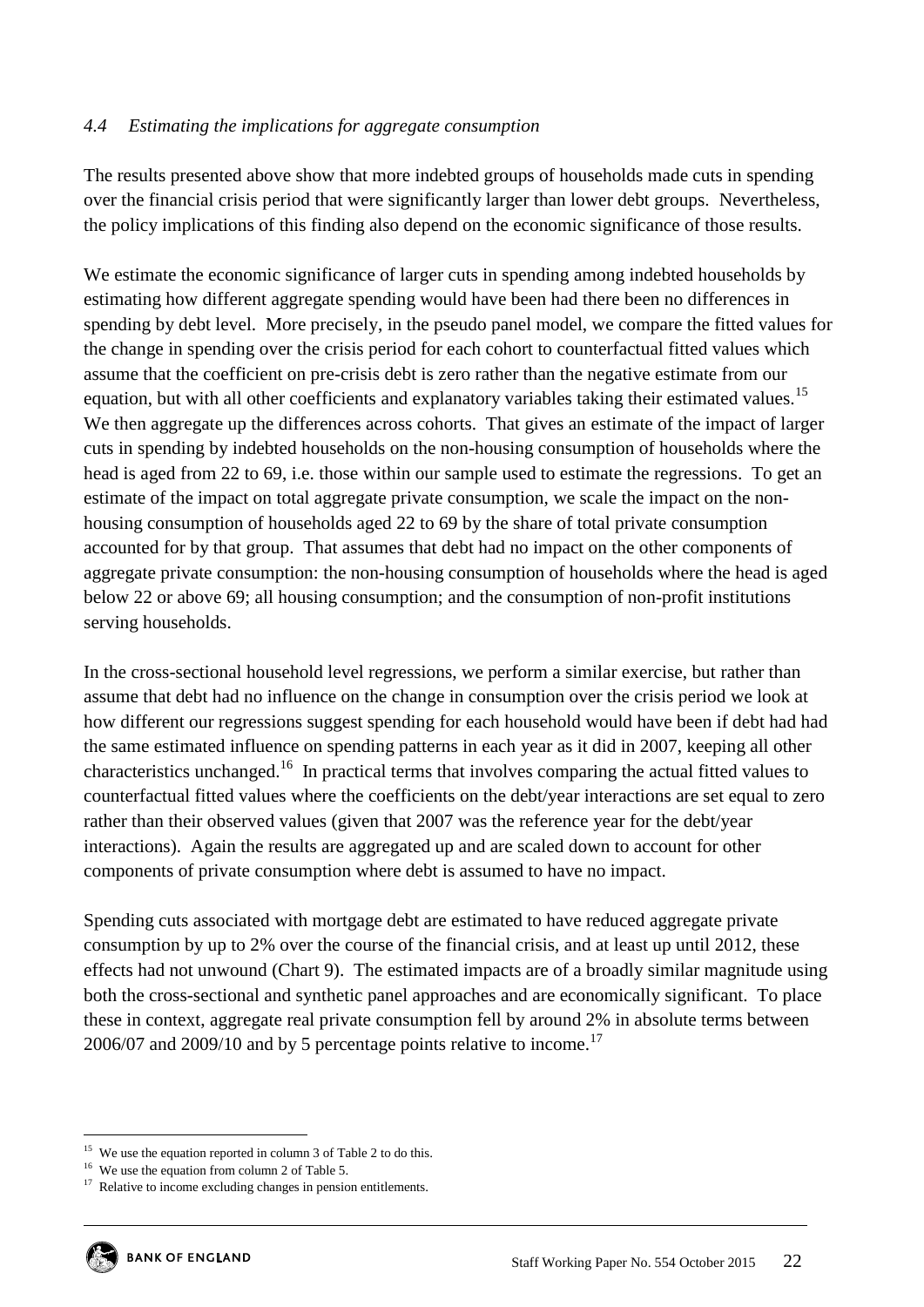The cross sectional results also allow an assessment of how differences in spending patterns by more indebted households affected aggregate spending before the financial crisis. They imply that the larger adjustment in spending by indebted households after 2007 reflects an unwinding of faster growth in spending by this group before the crisis. The estimates suggest that indebted households added around 2.5% to the level of aggregate private consumption between 1996 and 2003. On average, that equates to a 0.35 percentage point a year contribution to annual consumption growth, which averaged approximately 4.5% over that period. However, the estimated effect of debt on the level of consumption falls back between 2003 and 2007, implying that it weighed modestly on growth during that period, despite debt continuing to rise rapidly.



#### **Chart 9: Estimated impact of debt on level of aggregate private consumption(a)**

Sources: LCF Survey, ONS and authors calculations. (a) See main text for a description of how this chart is constructed. The pseudo panel diamonds show the average effects for 2009/10 and 2011/12 relative to 2006/07.

These estimates of the impact of debt on aggregate spending implicitly assume that most aspects of the economy were not affected by developments in household debt. Growth in debt could have had macroeconomic effects that may have fed back into consumption, for example, through its effects on employment, the public finances and asset prices. And for some households to hold debt, others have to hold assets, which could affect their behaviour. Evaluating these channels is beyond the scope of our work.

Overall, these results suggest that cuts in spending associated with debt were economically significant and did help to increase the depth of the recession following the financial crisis. They are estimated to have been worth up to 2% off aggregate household spending, equivalent to 1.2% of overall GDP. The next section of the paper considers some evidence on why indebted households may have made larger cuts in spending in more detail.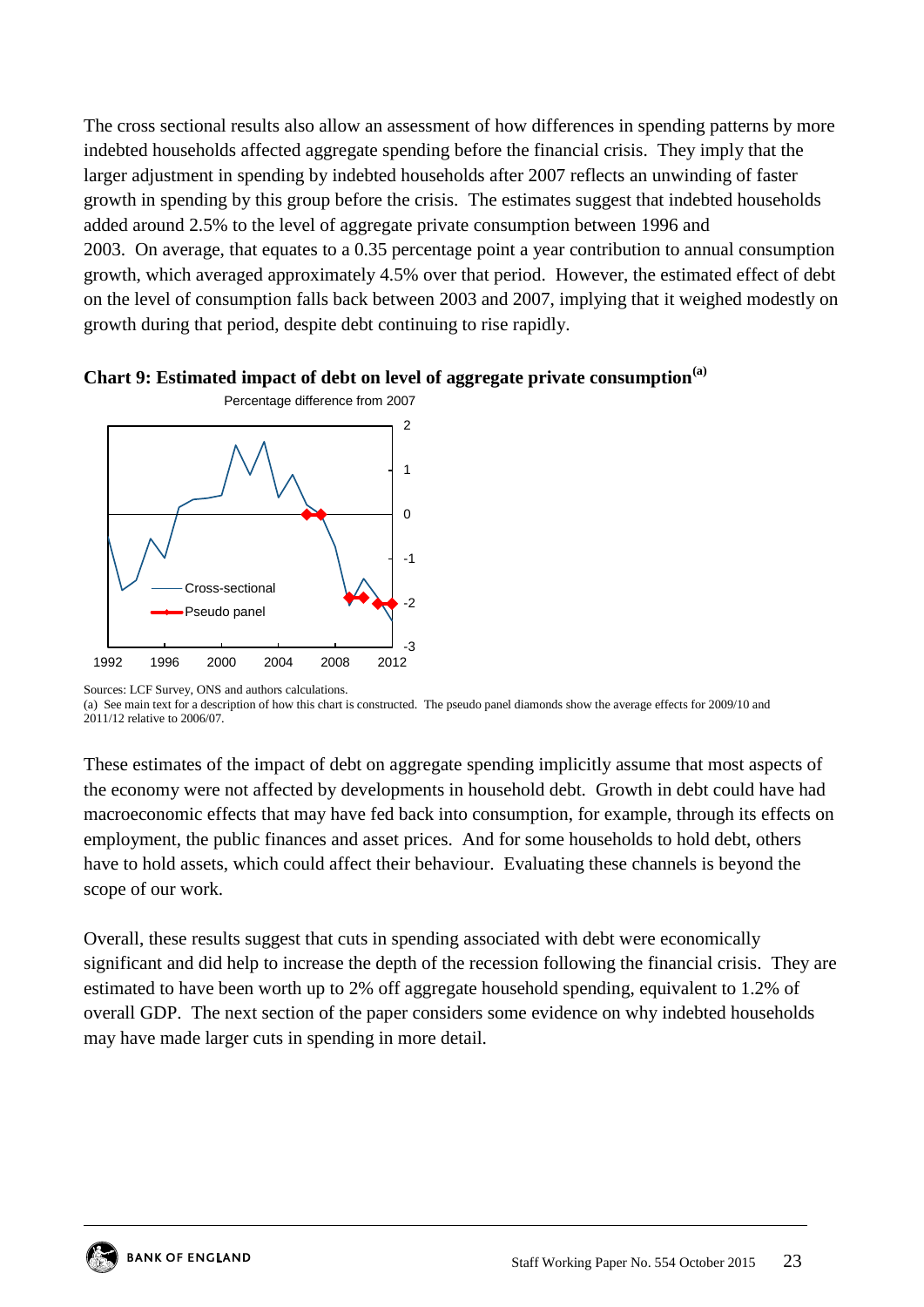# *4.5 Explaining why more highly indebted households made larger cuts in spending*

The analysis presented so far has focussed on establishing how spending has varied across households with different levels of debt, but that does not prove that debt was the cause of those differences. Those larger spending cuts could reflect more indebted households being: (i) disproportionately affected by tighter credit conditions; (ii) becoming more concerned about their ability to make future debt repayments; or (iii) making larger adjustments to income expectations. It is difficult to distinguish between these different channels. We take two approaches to this: firstly we include some additional variables in our pseudo panel regressions that may be related to some of these channels and, secondly, we examine data on attitudes to spending from the Bank of England/NMG Survey to assess which channels may be most relevant.

If larger cuts in spending by more highly indebted households after 2007 were associated with increased concerns about ability to make future repayments that should imply a larger spending response among indebted households to a given shock, which suggests interacting pre-crisis debt with a proxy for revisions to expected future income. It is difficult to measure the revision to expected future income, but concerns about ability to make future repayments should be related to the likelihood of a large fall in income or unemployment. We add the change in the unemployment rate for a given cohort between 2006/07 and 2009/10 to our regressions and interact that with the mortgage debt to income ratio of that cohort before the crisis.

As a measure of how different cohorts were affected by tight credit conditions we use data from the Bank of England/NMG Survey on the proportion of households within each cohort reporting that they had cut spending due to of concerns about credit availability in 2009/10. Unfortunately because of the small sample size in the NMG Survey it was only possible to do this and maintain a minimum number of 50 data points per cohort if the cohorts were defined on the basis of 5 birth years and mortgagor status.

In most cases, the changes in the cohort unemployment rate and the interaction with pre-crisis debt have coefficients with the expected negative sign signs (columns 1 to 4 in Table 6), but they are not statistically significant, except the unemployment/debt interaction in column 4. But including these additional variables does reduce the size of the coefficients on the pre-crisis debt to income ratio and in some cases makes them less statistically significant. The proportion of credit constrained households also has a negative coefficient  $-$  again is not statistically significant  $-$  but it does further reduce the coefficient on debt to income to zero (column 4). Including an interaction between changes in housing wealth and pre-crisis debt is also not significant and has less effect on the debt to income coefficient than other interaction terms (column 5).

The finding that including a proxy for credit conditions and interactions between changes in unemployment and debt reduces the size of the estimated coefficient on the pre-crisis LTI provides some tentative evidence that more indebted households being particularly affected by tighter credit conditions and concerns about ability to make future debt repayments could help to explain why they made larger cuts in spending after 2007. But it is hard to draw strong conclusions because these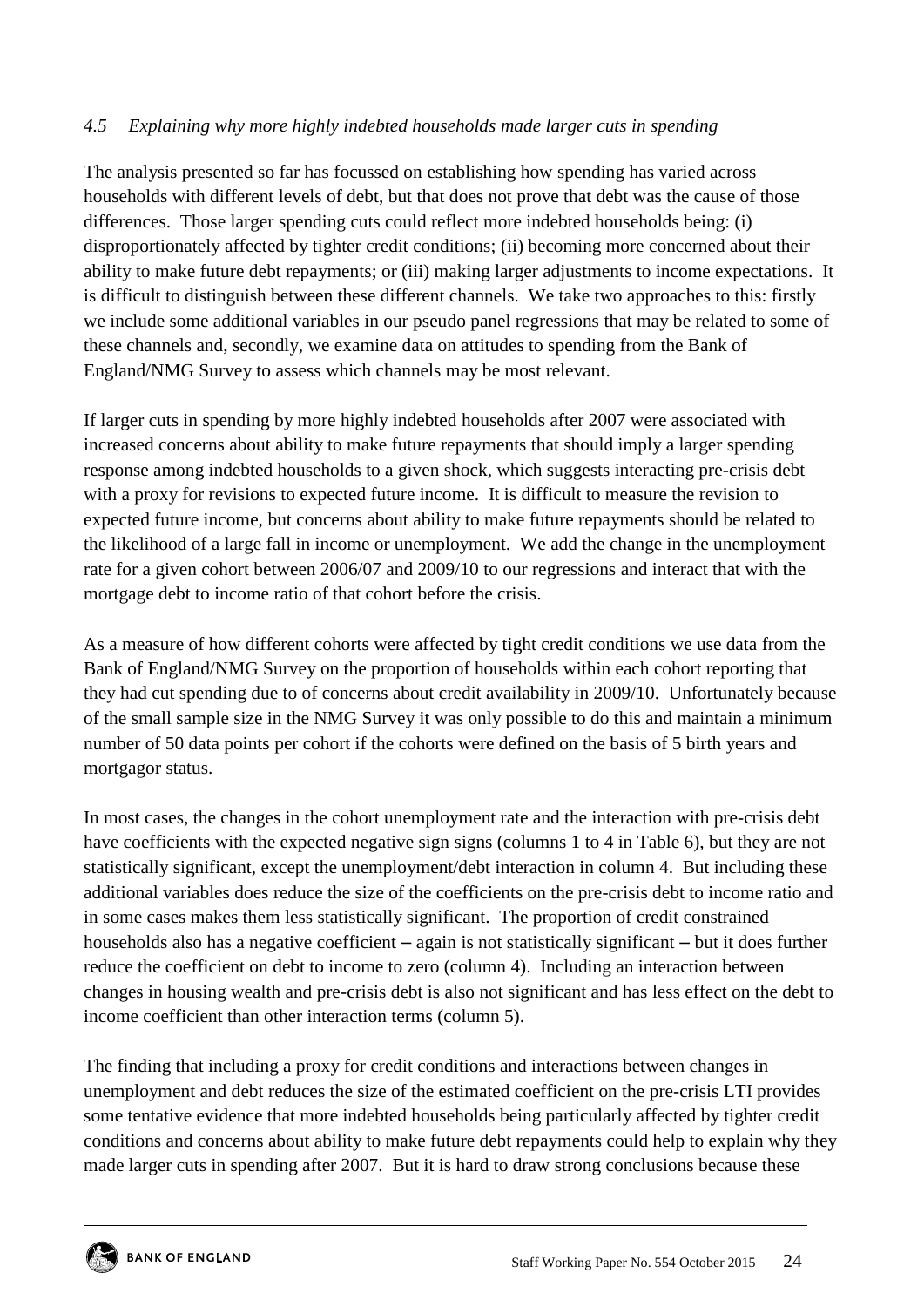additional variables tend not to be statistically significant: the small sample sizes may make it difficult to precisely identify these effects. We therefore complement this synthetic panel analysis by analysing household level data from the Bank of England/NMG Survey.

# **Table 6: Regressions using synthetic panel: alternative specifications**

| Cohort definition                      | Single birth year,<br>mortgagor/<br>non-mortgagor | 5 birth year,<br>mortgagor/<br>non-mortgagor | 5 birth year,<br>mortgagor/<br>non-mortgagor | 10 birth year,<br>region | 10 birth year,<br>region |
|----------------------------------------|---------------------------------------------------|----------------------------------------------|----------------------------------------------|--------------------------|--------------------------|
|                                        | $[1]$                                             | $[2]$                                        | $[3]$                                        | $[4]$                    | [5]                      |
| ∆In(Income net of                      | $0.563***$                                        | $0.586**$                                    | $0.598*$                                     | $0.415***$               | $0.453***$               |
| mortgage interest)                     | (0.127)                                           | (0.257)                                      | (0.280)                                      | (0.139)                  | (0.151)                  |
| ∆Number of adults                      | $0.227**$                                         | 0.277                                        | 0.337                                        | $0.330***$               | $0.349***$               |
|                                        | (0.109)                                           | (0.202)                                      | (0.274)                                      | (0.122)                  | (0.117)                  |
| ∆Number of children                    | 0.008                                             | 0.016                                        | 0.044                                        | $0.126**$                | 0.073                    |
|                                        | (0.032)                                           | (0.070)                                      | (0.073)                                      | (0.058)                  | (0.049)                  |
| 06/07 mortgage debt to                 | $-0.022***$                                       | $-0.014$                                     | $-0.002$                                     | 0.004                    | $-0.018$                 |
| income ratio                           | (0.008)                                           | (0.014)                                      | (0.027)                                      | (0.015)                  | (0.023)                  |
| ∆In(Housing wealth)                    | $0.070*$                                          | 0.098                                        | 0.149                                        | $-0.154$                 | $-0.079$                 |
|                                        | (0.039)                                           | (0.086)                                      | (0.189)                                      | (0.108)                  | (0.287)                  |
| ∆In(Financial Wealth)                  | 0.012                                             | 0.039                                        | 0.033                                        | 0.016                    | 0.001                    |
|                                        | (0.024)                                           | (0.033)                                      | (0.040)                                      | (0.029)                  | (0.032)                  |
| ACohort unemployment                   | $-0.280$                                          | $-0.466$                                     | $-0.451$                                     | 0.079                    |                          |
|                                        | (0.261)                                           | (0.456)                                      | (0.727)                                      | (0.478)                  |                          |
| $\Delta$ Cohort unemployment x         | $-0.429$                                          | $-0.563$                                     | $-1.517$                                     | $-0.961**$               |                          |
| 06/07 mortgage debt to<br>income ratio | (0.384)                                           | (0.677)                                      | (1.457)                                      | (0.453)                  |                          |
| % Credit constrained                   |                                                   |                                              | $-0.192$                                     |                          |                          |
|                                        |                                                   |                                              | (0.354)                                      |                          |                          |
| $\Delta$ In(Housing wealth) x          |                                                   |                                              |                                              |                          | 0.055                    |
| 06/07 mortgage debt to<br>income ratio |                                                   |                                              |                                              |                          | (0.189)                  |
| Constant                               | $-0.023*$                                         | $-0.029$                                     | 0.015                                        | $-0.052**$               | $-0.036$                 |
|                                        | (0.014)                                           | (0.017)                                      | (0.067)                                      | (0.022)                  | (0.034)                  |
| Observations                           | 76                                                | 19                                           | 17                                           | 53                       | 53                       |

Dependent variable: ∆ln(non-housing consumption 06/07 to 09/10)

All equations are estimated by OLS. Robust standard errors in parentheses, \*\*\* p<0.01, \*\* p<0.05, \* p<0.1.

The NMG Survey does not contain spending data, but it does contain information on attitudes to spending that can be used to help distinguish between the underlying reasons why households with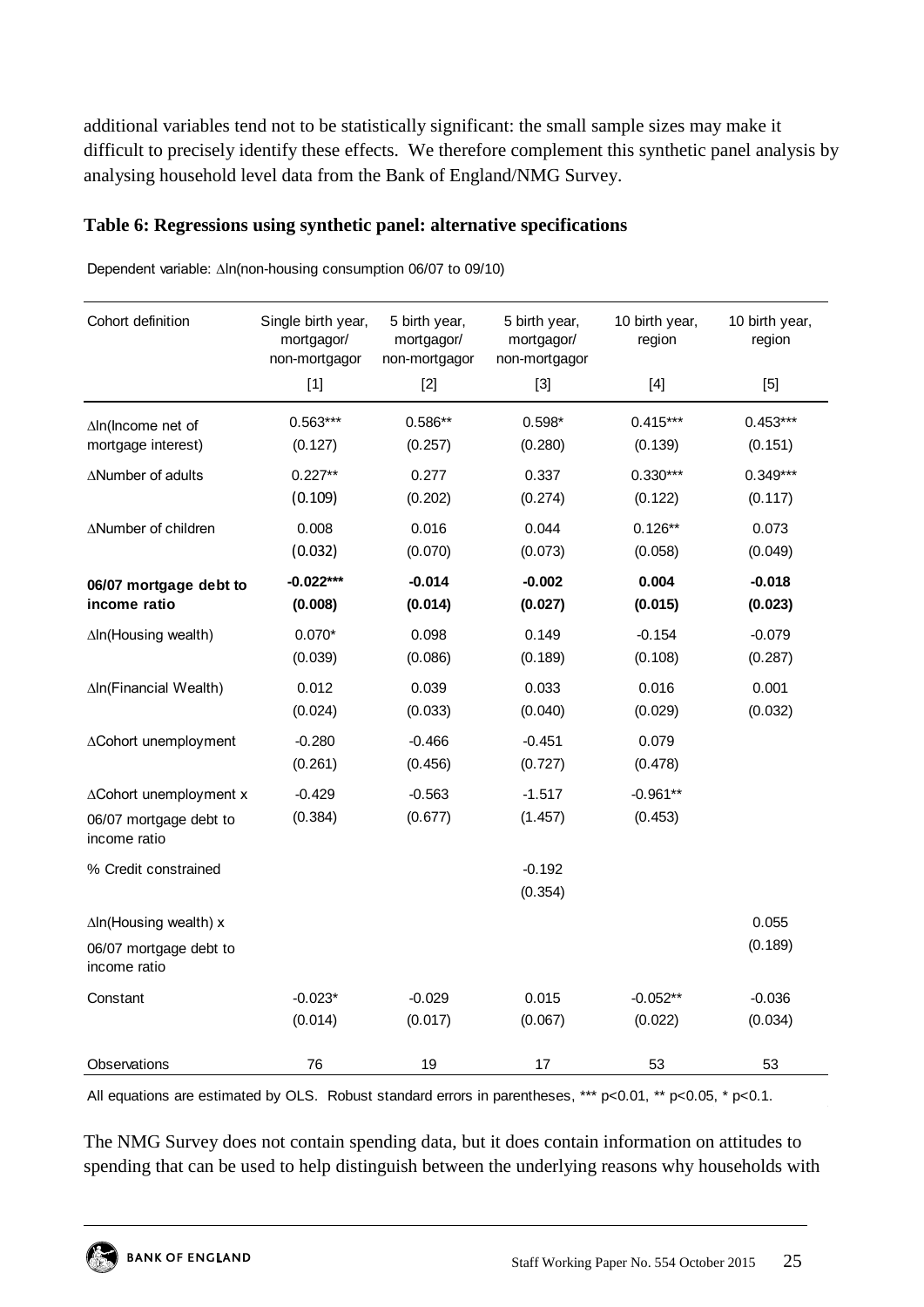higher levels of mortgage debt were more likely to have cut spending. The survey asks households whether they had cut spending due to credit constraints, if they have cut spending because they are concerned about their debt position or if they are worse off than expected since 2006 (which may be correlated with downward revisions to future income expectations). The relevant data are, however, only available from 2010, and 2013 in the case of being worse off since 2006. The 2013 survey also included more detailed questions on the reasons for debt concerns.

Mortgagors who reported that they had cut spending due to concerns about credit availability had higher-than-average mortgage debt to income ratios in the NMG Survey (Chart 10). Debt to income ratios were also higher for households who had cut spending in relation to concerns about debt, although there was substantial overlap between these households and those concerned about credit availability.<sup>18</sup> However, there is less evidence that households who were worse off than they had previously expected were disproportionately highly indebted, which would imply placing less weight on the income expectations channel.

# **Chart 10: Average mortgage debt to income ratio by household characteristics(a)**



Sources: NMG Consulting Survey and authors calculations.

(a) Mortgage debt to income ratio is defined as outstanding mortgage debt as a percentage of gross annual income. Questions: 'Have you been put off spending because you are concerned that you will not be able to get further credit when you need it, say because you are close to your credit limit or think your loan application will be turned down?'; 'How concerned are you about your current level of debt?'; 'What actions, if any, are you taking to deal with your concerns about your current level of debt?'; and 'Would you say you are better or worse off than you would have expected at the end of 2006, before the start of the financial crisis?'. Question about whether a household is worse off than expected since 2006 was only asked in 2013. Question about whether a household has cut spending due to debt concerns was first asked in 2010.

We can also use the 2013 NMG Survey to assess the reasons behind households' concerns about debt: the evidence suggests they are largely related to worries about the ability to make future debt repayments. When asked directly, the most common reasons cited by mortgagors for why they were concerned about debt were related to about being able to keep up with repayments in the future if either interest rates were to rise or income were to fall (Table 7). Households who had cut spending due to debt concerns were also more likely to have been worse off than expected since the start of the financial crisis and to be uncertain about their future income (Table 8). Both of those factors are likely to have contributed to those concerns about their ability to make loan repayments in the future.

<sup>&</sup>lt;sup>18</sup> In the 2010 survey, 50% of mortgagors who said they had cut spending in response to debt concerns also reported that they had cut spending due to credit availability.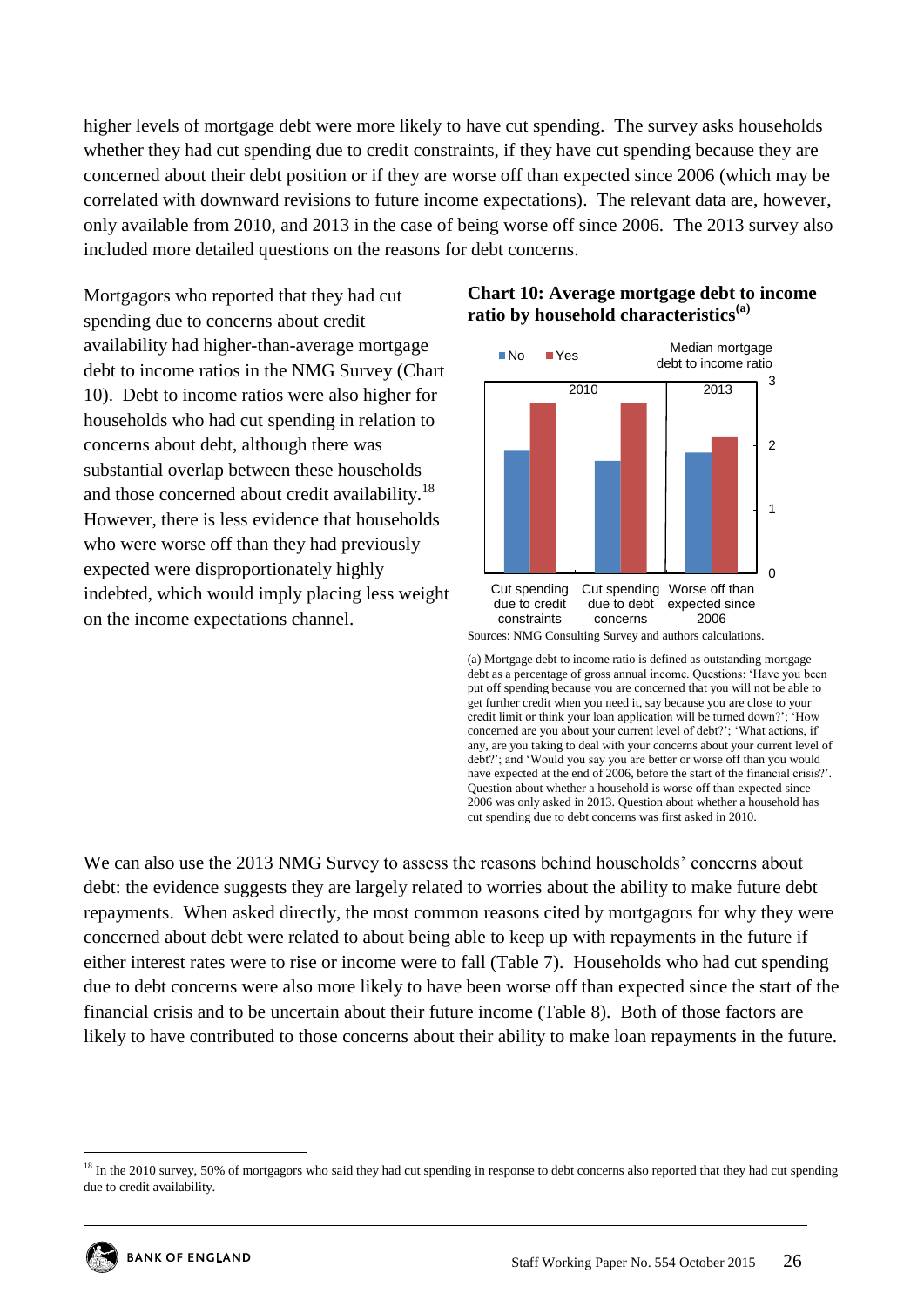|                                                                         | Percentages of mortgagors<br>who have cut spending due<br>to debt concerns |
|-------------------------------------------------------------------------|----------------------------------------------------------------------------|
| Concerned about keeping up with<br>repayments if interest rates rise    | 45                                                                         |
| Concerned about keeping up with<br>repayments because income could fall | 28                                                                         |
| Current income lower than expected<br>when took out loan                | 23                                                                         |
| Currently having repayment difficulties                                 | 20                                                                         |
| Banks unwilling to lend more because<br>of current level of debt        | 10                                                                         |
| Other                                                                   | 9                                                                          |
| House borrowed against worth less than<br>expected                      | 4                                                                          |

#### **Table 7: Reasons for concerns about debt(a) Table 8: Characteristics of mortgagors who have cut spending due to debt concerns(a)**

|                                                                                               | Reduced spending in response to<br>debt concerns (2013 data) |     |  |
|-----------------------------------------------------------------------------------------------|--------------------------------------------------------------|-----|--|
|                                                                                               | Yes                                                          | No  |  |
| Median mortgage debt to income<br>ratio                                                       | 2.4                                                          | 1.7 |  |
| Proportion who are worse off than<br>they expected in 2006                                    | 73%                                                          | 39% |  |
| Proportion who are think that a<br>sharp fall in income is quite likely<br>over the next year | 33%                                                          | 19% |  |

Sources: NMG Consulting Survey and authors calculations. (a) Data from 2013 survey. Households were able to choose up to three responses. Questions: 'How concerned are you about your current level of debt?'; 'Why are you concerned about your current level of debt?'.

Sources: NMG Consulting Survey and authors calculations. (a) Data from 2013 survey. Mortgage debt to income ratio is defined as outstanding mortgage debt as a percentage of gross annual income. Questions: 'Would you say you are better or worse off than you would have expected at the end of 2006, before the start of the financial crisis?' and 'To the best of your knowledge, how likely is it that your household income will fall sharply over the next year or so (for example, because you or someone in your household are made redundant)?'.

Overall, the evidence from the NMG Survey suggests that debt is a factor that can help to explain why highly indebted households made large cuts in spending after 2007. Households who had cut spending because of concerns about their debt position and their ability to make future repayments tended to have higher-than-average debt, as did those who reported that they had cut spending on account of the tightening in credit conditions. It is less clear, however, from the NMG Survey evidence that households who made large revisions to expected future income expectations had disproportionally high debt.

# *4.6 Comparison of results to other studies*

Our results are consistent with studies for other countries which also find that households with higher levels of pre-crisis debt subsequently made larger cuts in spending. The two studies that are most directly comparable to ours are Dynan (2012) for the United States and Andersen et al (2014) for Denmark. Both estimate whether LTV ratios in 2007 affected the change in spending over the crisis at the household level. Our pseudo panel results do the same thing at the cohort level and so are comparable with the caveat that were comparing household and cohort level estimates. There are also clearly differences in the data sources and definitions which could have an impact on the results.

Our estimates suggests that spending cuts by households with higher levels of debt in the UK over the financial crisis may have been larger than those undertaken by US households, although only marginally bigger than those made by Danish households. Dynan (2012) estimates that households with a 0.1 unit higher loan-to-value ratio in 2006/2007 (such as 0.5 rather than 0.6) reduced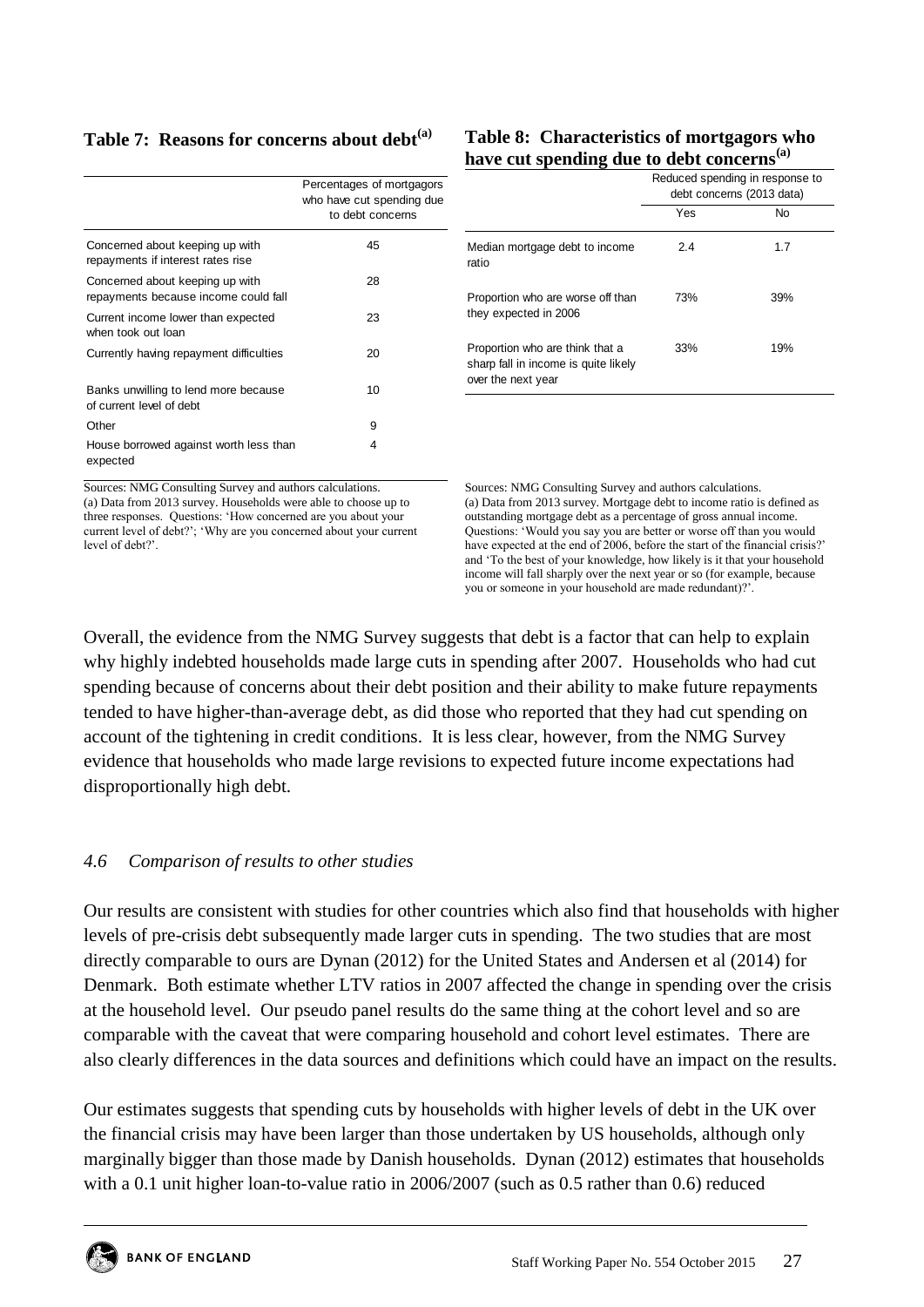consumption by an additional 0.6% between 2007 and 2009. In their linear specification Andersen et al (2014) find that having a 0.1 unit high LTV in 2007 led to a 1 to 1.2% large spending cuts between 2007 and 2009 or 2010. These compare to our estimates of 1.3 to 1.6% for the change in spending between 2006/07 and 2009/10. Andersen et al also find evidence on a non-linear relationship between pre-crisis LTVs and consumption above LTVs of 60%. We do not find a clear non-linear relationship for the UK, although that would be harder to identify using cohort rather than household level data. Comparing coefficient estimates from the regressions does not necessarily imply the macro impact was bigger in the UK because that will also depend on the number of households who actually had high levels of leverage.

Strictly, our results are not comparable to those of Mian, Rao and Sufi (2013) because they focus on differences between regions of the US rather than households or cohorts of households. We do find that more highly indebted cohorts made larger cuts in spending using government office region as one of the criteria to define cohorts, but unlike Mian, Rao and Sufi (2013), we do not find evidence that cohorts with higher pre-crisis leverage had a larger spending response to negative shocks to housing wealth (see column 5 of Table 6 for regression results). That could be because there is less heterogeneity between regions within our more aggregated data, but it could also reflect different housing market dynamics between the US and UK.

# **5 Conclusion**

A major development in UK household balance sheets over decade before the financial crisis was the build-up of household debt. This paper investigates uses household level microdata to assess the extent to which those high levels of debt helped to increase the depth of the recession following the financial crisis in the United Kingdom.

We find evidence that highly indebted groups of households made larger cuts in spending after 2007, after controlling for other factors. Based on our econometric analysis, spending cuts associated with debt are estimated to have reduced the level of aggregate private consumption by up to 2% after 2007. These results are robust to using either a synthetic cohort or cross-sectional approach. There is also some tentative evidence from the cross-sectional results that these larger spending cuts by indebted households represent an unwinding of faster-than-average spending growth among this group before the crisis. Our work adds to the growing body of evidence showing high levels of debt were an important factor in deepening the Great Recession by providing the first evidence for the United Kingdom.

It is difficult to prove that more highly indebted households who made large cuts in spending after 2007 did so specifically because of their debts. However, survey evidence that suggests those spending cuts may have reflected a combination of tighter credit conditions and increased concerns about ability to make future debt repayments, which is consistent with high indebtedness being the cause of those spending patterns.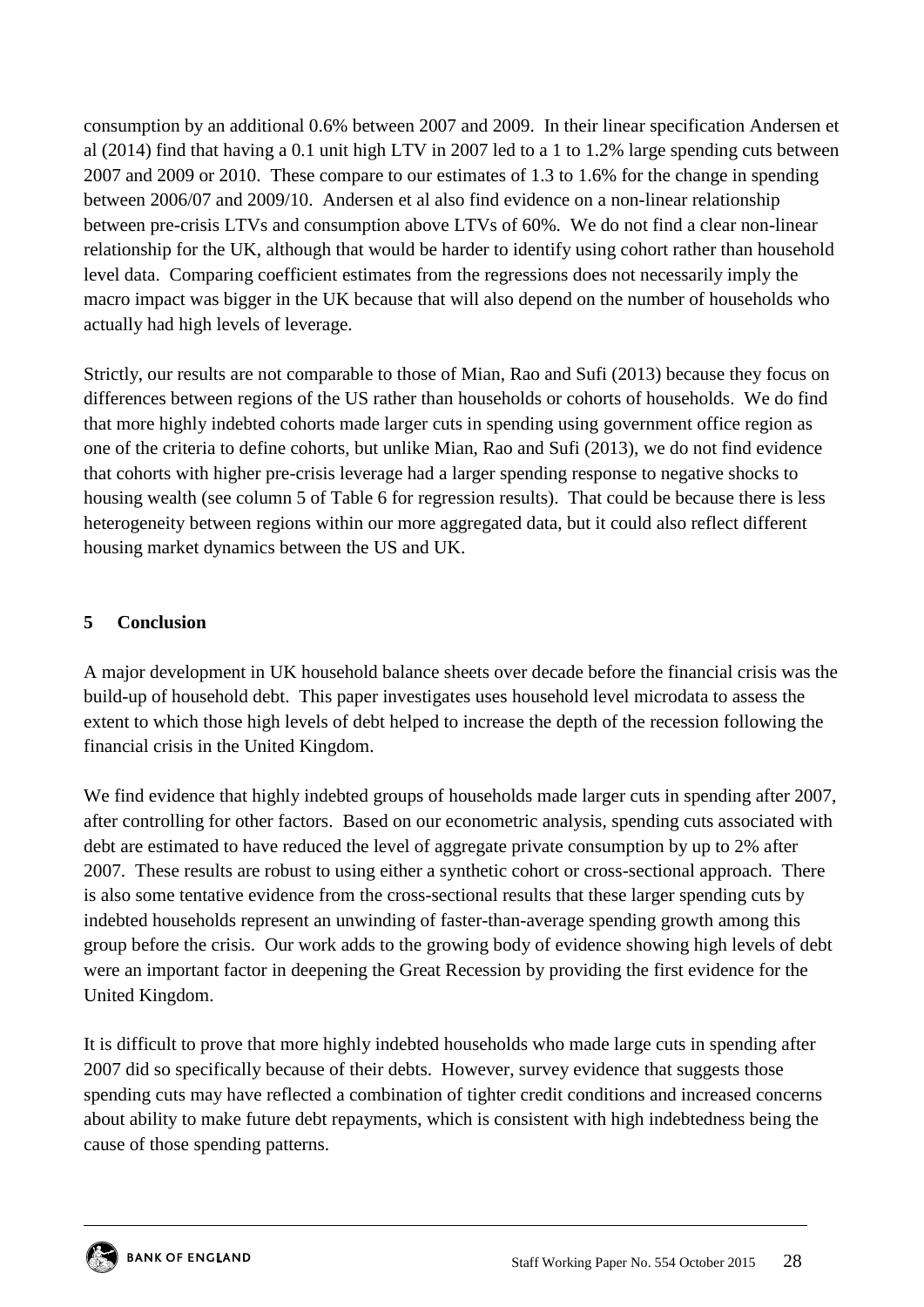The potential for high levels of household indebtedness to have a large adverse impact on aggregate demand was an important reason why the Financial Policy Committee (FPC) took policy action at its June 2014 meeting. Those measures were designed to insure against a further significant increase in the number of highly indebted households. The FPC recommended that mortgage lenders should apply a stress test to assess affordability if Bank Rate rose by 3 percentage points within the first five years of the loan and that lenders should limit the proportion of mortgages at loan to income ratios of 4.5 or above to 15% of new mortgage lending.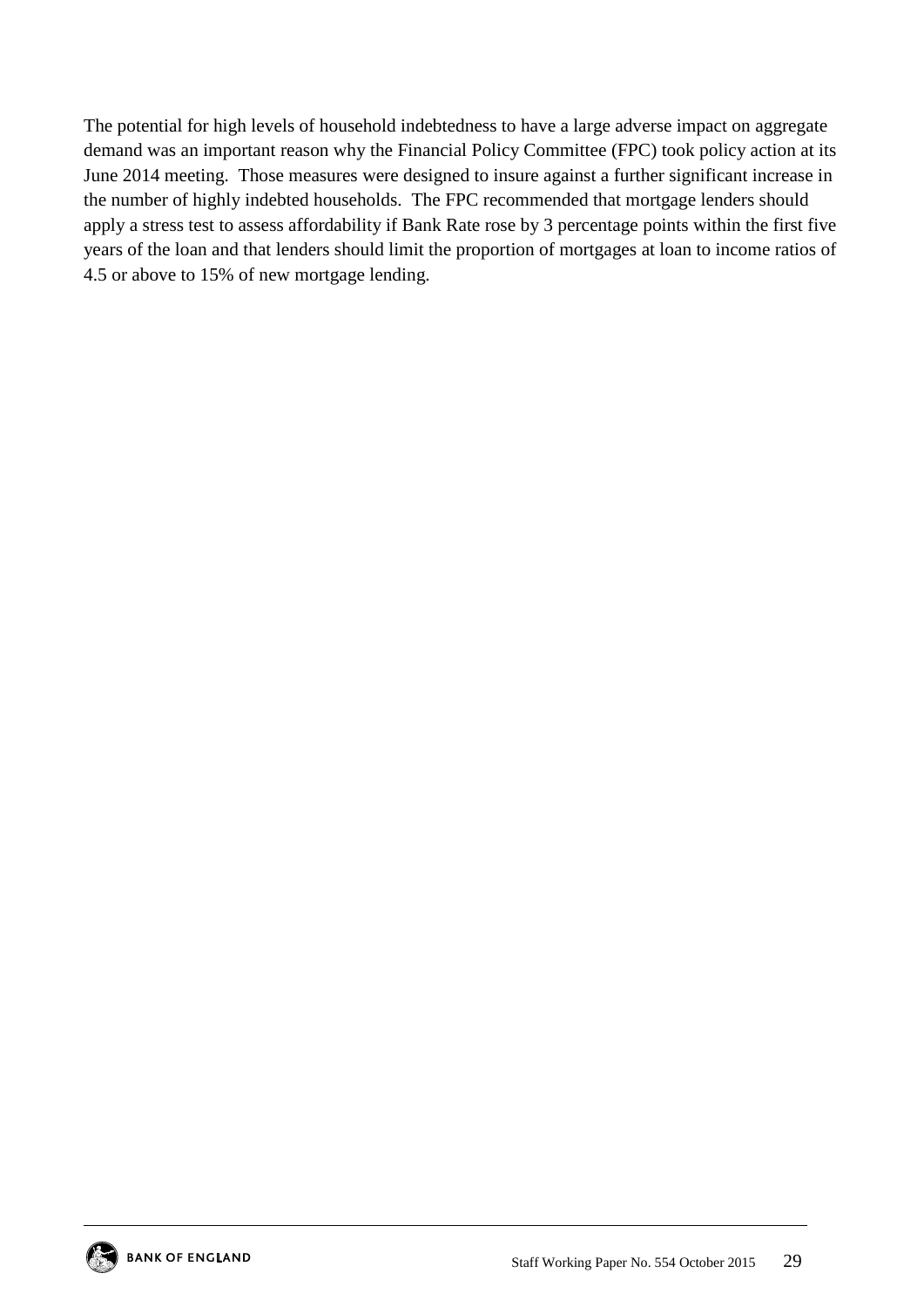#### **Appendix**

#### **Chart 11: Non-housing consumption and income over the life cycle (2006/07 data)**



Sources: LCF Survey and authors calculations. Sources: LCF Survey and authors calculations.

#### **Chart 13: 2000/1 to 2003/4 changes in consumption and debt to income for single birth year mortgagor cohorts**

Percentage change in real non-housing consumption 2000/01 to 2003/04



Sources: LCF Survey and authors calculations. (a) Outstanding mortgage debt relative to annual post-tax income.

# **Chart 12: 2000/1 to 2003/4 changes in consumption relative to income and debt to income for single birth year mortgagor cohorts**



(a) Household non-housing consumption as a share of post-tax income net of mortgage interest payments. (b) Outstanding mortgage debt relative to annual post-tax income.

# **Chart 14: Cohort level mortgage debt to income and loan-to-value ratios in 2006/07 (single birth year mortgagor cohorts)**

Loan-to-value ratio(a)



Sources: LCF Survey and authors calculations. (a) Outstanding mortgage debt relative to self-reported property value.

(b) Outstanding mortgage debt relative to annual post-tax income.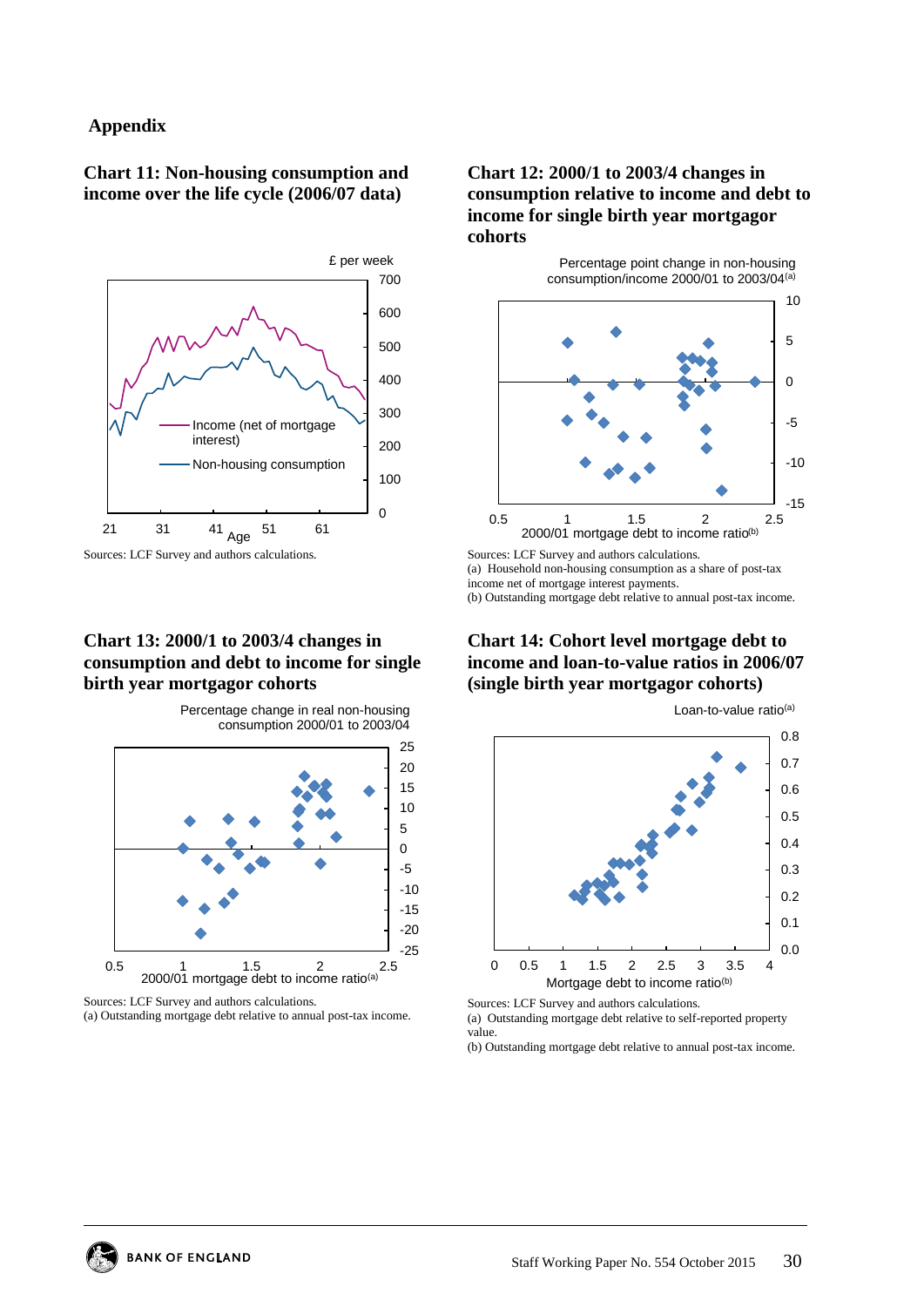# **Table A: Tobit regression results used to predict mortgagor status and mortgage debt**

Dependent variable: Oustanding mortgage debt in 2006/07

|                                     | $[1]$                             |
|-------------------------------------|-----------------------------------|
| Age                                 | 230,077.511***<br>(81, 211.681)   |
| Age squared                         | $-9,216.527**$<br>(3,843.477)     |
| Age cubed                           | 188.151**<br>(88.468)             |
| Age <sup><math>\vee</math>4</sup>   | $-1.938*$<br>(0.992)              |
| Age <sup>^</sup> 5                  | $0.008*$<br>(0.004)               |
| Highest qualification GCSE dummy    | 111,203.029**<br>(44, 721.835)    |
| Highest qualification A level dummy | 147,493.763***<br>(45, 286.719)   |
| Highest qualification Degree dummy  | 206,892.188***<br>(45, 741.971)   |
| Age x GCSE dummy                    | $-1,716.732**$<br>(809.371)       |
| Age x A level dummy                 | $-2,054.026**$<br>(827.091)       |
| Age x Degree dummy                  | $-2,865.735***$<br>(840.976)      |
| Constant                            | -2370839.783***<br>(668, 426.207) |
| Observations                        | 10,199                            |

Robust standard errors in parentheses, \*\*\* p<0.01, \*\* p<0.05, \* p<0.1.

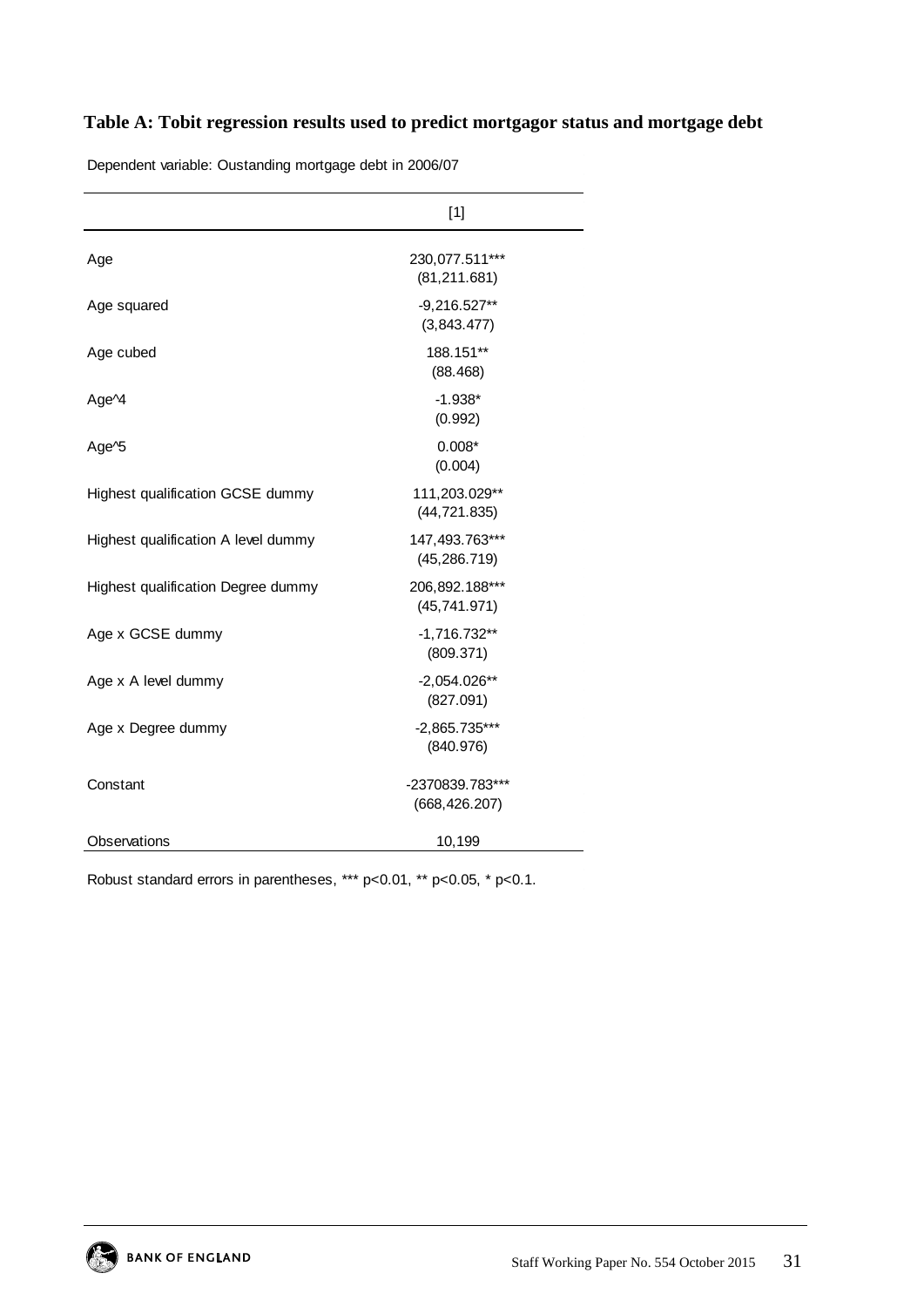| Dependent variable                                 | In(Non-housing consumption) |                        |                        |                        |  |  |
|----------------------------------------------------|-----------------------------|------------------------|------------------------|------------------------|--|--|
|                                                    | $[1]$                       | $[2]$                  | $[3]$                  | [4]                    |  |  |
|                                                    |                             |                        |                        |                        |  |  |
| Cohort dummies <sup>(a)</sup>                      |                             |                        |                        |                        |  |  |
| Born 1926-1930                                     | $-0.091***$                 | $-0.097***$            | $-0.078***$            | $-0.097***$            |  |  |
|                                                    | (0.019)                     | (0.019)                | (0.021)                | (0.019)                |  |  |
| Born 1931-1935                                     | $-0.068***$                 | $-0.065***$            | $-0.060***$            | $-0.065***$            |  |  |
| Borm 1936-1940                                     | (0.014)<br>$-0.037***$      | (0.014)<br>$-0.033***$ | (0.015)<br>$-0.039***$ | (0.014)<br>$-0.032***$ |  |  |
|                                                    | (0.009)                     | (0.009)                | (0.010)                | (0.009)                |  |  |
| Born 1946-1950                                     | 0.002                       | 0.001                  | 0.002                  | $-0.000$               |  |  |
|                                                    | (0.008)                     | (0.008)                | (0.009)                | (0.008)                |  |  |
| Born 1951-1955                                     | $-0.003$                    | $-0.006$               | $-0.019$               | $-0.006$               |  |  |
|                                                    | (0.012)                     | (0.012)                | (0.014)                | (0.012)                |  |  |
| Borm 1936-1960                                     | 0.000                       | $-0.003$               | $-0.014$               | $-0.003$               |  |  |
|                                                    | (0.017)                     | (0.017)                | (0.019)                | (0.017)                |  |  |
| Born 1961-1965                                     | 0.008                       | 0.005                  | 0.004                  | 0.005                  |  |  |
|                                                    | (0.022)                     | (0.022)                | (0.024)                | (0.022)                |  |  |
| Born 1966-1970                                     | 0.009                       | 0.005                  | 0.019                  | 0.005                  |  |  |
|                                                    | (0.027)                     | (0.027)                | (0.030)                | (0.027)                |  |  |
| Born 1971-1975                                     | $-0.002$                    | $-0.005$               | 0.019                  | $-0.005$               |  |  |
|                                                    | (0.032)                     | (0.032)                | (0.035)                | (0.031)                |  |  |
| Borm 1976-1980                                     | $-0.040$                    | $-0.039$               | $-0.010$               | $-0.041$               |  |  |
|                                                    | (0.037)                     | (0.037)                | (0.041)                | (0.037)                |  |  |
| Born 1981-1985                                     | $-0.053$                    | $-0.054$               | $-0.018$               | $-0.058$               |  |  |
|                                                    | (0.043)                     | (0.043)                | (0.048)                | (0.043)                |  |  |
| Born 1986-1990                                     | $-0.042$                    | $-0.056$               | $-0.013$               | $-0.062$               |  |  |
|                                                    | (0.052)                     | (0.052)                | (0.057)                | (0.051)                |  |  |
|                                                    |                             |                        |                        |                        |  |  |
| Age                                                | $-0.377***$                 | $-0.368***$            | $-0.275**$             | $-0.376***$            |  |  |
|                                                    | (0.103)                     | (0.103)                | (0.114)                | (0.103)                |  |  |
| Age squared                                        | $0.018***$                  | $0.017***$             | $0.015***$             | $0.017***$             |  |  |
|                                                    | (0.005)                     | (0.005)                | (0.005)                | (0.005)                |  |  |
| Age cubed                                          | $-0.000***$                 | $-0.000***$            | $-0.000***$            | $-0.000***$            |  |  |
|                                                    | (0.000)                     | (0.000)                | (0.000)                | (0.000)                |  |  |
| Age^4                                              | $0.000***$                  | $0.000***$             | $0.000***$             | $0.000***$             |  |  |
|                                                    | (0.000)<br>$-0.000***$      | (0.000)<br>$-0.000***$ | (0.000)<br>$-0.000***$ | (0.000)<br>$-0.000***$ |  |  |
| Age^5                                              | (0.000)                     | (0.000)                | (0.000)                | (0.000)                |  |  |
| Male dummy                                         | $-0.020***$                 | $-0.021***$            | $0.013***$             | $-0.022***$            |  |  |
|                                                    | (0.004)                     | (0.004)                | (0.004)                | (0.004)                |  |  |
| Married dummy                                      | $0.085***$                  | $0.086***$             | $0.133***$             | $0.085***$             |  |  |
|                                                    | (0.004)                     | (0.004)                | (0.005)                | (0.004)                |  |  |
| Highest qualification A level dummy <sup>(b)</sup> | $0.084***$                  | $0.083***$             | $0.163***$             | $0.082***$             |  |  |
|                                                    | (0.004)                     | (0.004)                | (0.004)                | (0.004)                |  |  |
| Highest qualification degree dummy <sup>(b)</sup>  | $0.123***$                  | $0.123***$             | 0.309***               | $0.119***$             |  |  |
|                                                    | (0.005)                     | (0.006)                | (0.005)                | (0.006)                |  |  |
| Self employed dummy <sup>(c)</sup>                 | $0.072***$                  | $0.072***$             | $0.015***$             | $0.072***$             |  |  |
|                                                    | (0.005)                     | (0.005)                | (0.006)                | (0.005)                |  |  |
| Unemployed dummy <sup>(c)</sup>                    | $-0.060***$                 | $-0.060***$            | $-0.453***$            | $-0.053***$            |  |  |
|                                                    | (0.010)                     | (0.010)                | (0.010)                | (0.010)                |  |  |
| Inactive dummy $(c)$                               | $-0.004$                    | $-0.003$               | $-0.267***$            | 0.003                  |  |  |
|                                                    | (0.006)                     | (0.006)                | (0.005)                | (0.006)                |  |  |
|                                                    |                             |                        |                        |                        |  |  |
| Number of children under 5                         | $0.018***$                  | $0.018***$             | $0.023***$             | $0.018***$             |  |  |
|                                                    | (0.003)                     | (0.003)                | (0.003)                | (0.003)                |  |  |
| Number of children aged 5-18                       | $0.074***$                  | $0.075***$             | $0.100***$             | $0.074***$             |  |  |
|                                                    | (0.002)                     | (0.002)                | (0.002)                | (0.002)                |  |  |
| Number of adults                                   | $0.194***$                  | $0.193***$             | $0.357***$             | $0.190***$             |  |  |
|                                                    | (0.003)                     | (0.003)                | (0.003)                | (0.003)                |  |  |
| Mortgagor dummy <sup>(d)</sup>                     | $-0.091***$                 | $-0.095***$            | $0.024***$             | $-0.101***$            |  |  |
|                                                    | (0.006)                     | (0.006)                | (0.006)                | (0.006)                |  |  |
| Renter dummy <sup>(d)</sup>                        | $-0.244***$                 | $-0.244***$            | $-0.393***$            | $-0.242***$            |  |  |
|                                                    | (0.006)                     | (0.006)                | (0.006)                | (0.006)                |  |  |
|                                                    |                             |                        |                        |                        |  |  |
| Log real regional house prices                     | $0.069***$                  | $0.057***$             | $0.120***$             | $0.061***$             |  |  |
|                                                    | (0.018)                     | (0.018)                | (0.020)                | (0.018)                |  |  |
| Observations                                       | 106,954                     | 106,954                | 107,076                | 106,988                |  |  |
|                                                    |                             |                        |                        |                        |  |  |

# **Table B: Regression results using cross-sectional household level data – additional coefficients**

Robust standard errors in parentheses, \*\*\* p<0.01, \*\* p<0.05, \* p<0.1. Coefficients on income and debt variables<br>are reported in Table 5 of the main text. Other variables included, but not reported above are year and quart dummies, Government Office region dummies and a constant. All equations are estimated by OLS from 1992 to 2012.

(a) Relative to those born between 1941 and 1945. (b) Relative those whose highest qualification is GCSE's or lower.

(c) Relative to employees. (d) Relative to owner occupiers.

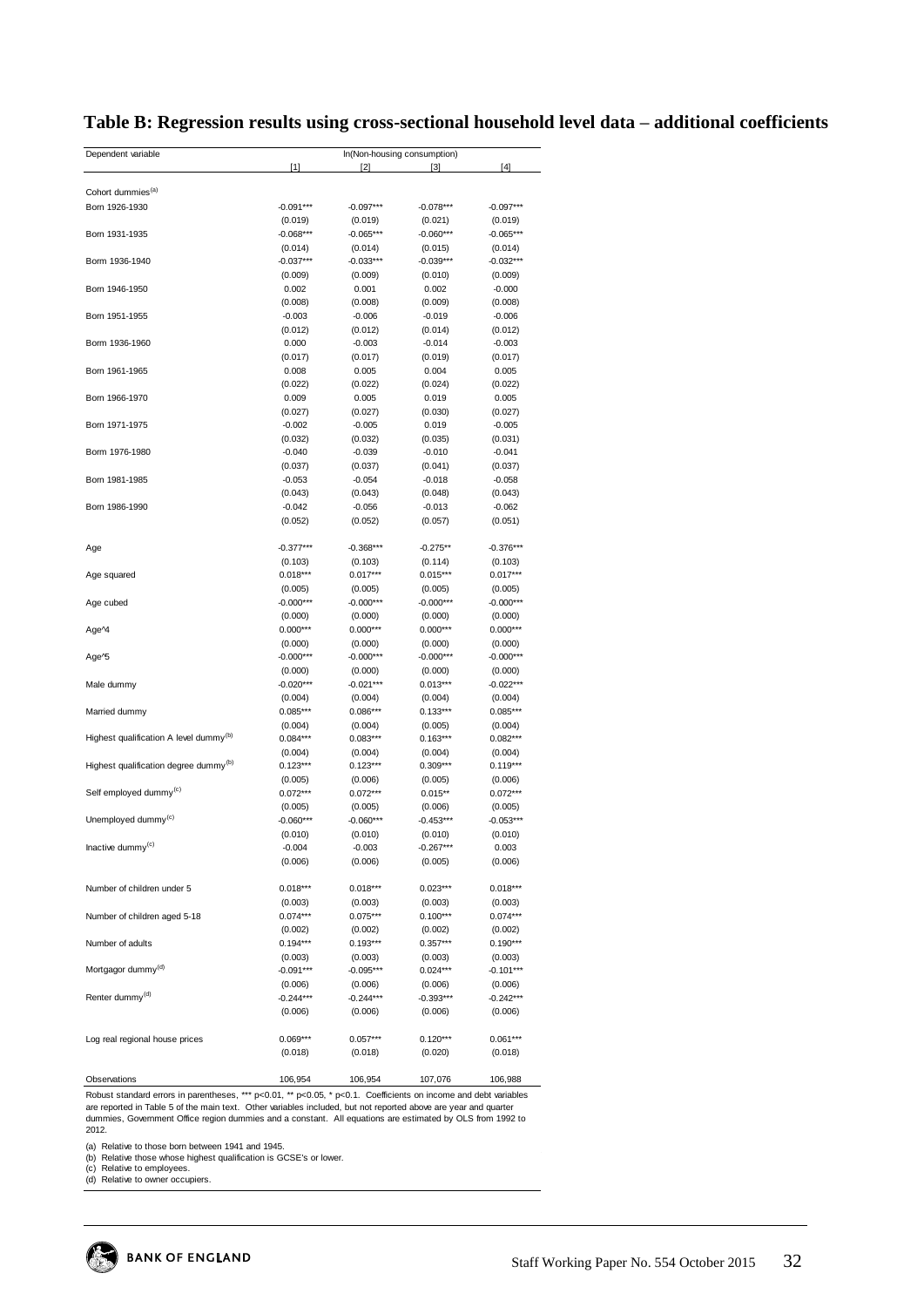# **References**

Andersen, A L, Duus, C and Jensen, T L (2014), 'Household debt and consumption during the financial crisis: evidence from Danish micro data', Danmarks NationalBank Working Paper No. 89.

Attanasio, O, Blow, L, Hamilton, R, and Leicester, A (2009), 'Booms and busts: consumption, house prices and expectations', Economica, Vol. 76, pages 20-50.

Attanasio, O and Banks, J, and Tanner, S (2002), 'Asset holding and consumption volatility', Journal of Political Economy, Vol. 110, No. 4, pages 771-792.

Baker, S (2013), 'Debt and the consumption response to household income shocks', Stanford University, mimeo.

Bank of England (2014), Financial Stability Report, June.

Barrett, G, Levell, P and Milligan, K (2013), 'A comparison of micro and macro expenditure measures across countries using differing survey methods', NBER Working Paper No. 19544.

Benito, A, Waldron, M, Young, G and Zampolli, F (2007), 'The role of household debt and balance sheets in the monetary transmission mechanism', Bank of England Quarterly Bulletin, Vol. 47, No. 1, pages 70–78.

Bernanke, B, Gertler, M and Gilchrist, S (1999), 'The financial accelerator in a quantitative business cycle Framework' in Taylor, J and Woodford, M, (eds), Handbook of Macroeconomics, Vol. 1, Ch. 21, pages 1341-1393.

Bunn, P, Domit, S, Piscitelli, L, Rostom, M and Worrow, N (2013), 'The financial position of British households: evidence from the 2013 NMG Consulting survey', Bank of England Quarterly Bulletin, Vol. 53, No. 4, pages 351–60.

Bunn, P and Rostom, M (2014), 'Household debt and spending', Bank of England Quarterly Bulletin, Vol. 54, No. 3, pages 304–315.

Campbell, J and Cocco, J (2007), 'How do house prices affect consumption? Evidence from microdata', Journal of Monetary Economics, Vol. 54, No. 3, pages 591-621.

Cecchetti, S, Mohanty, M and Zampolli, F (2011), 'The real effects of debt', BIS Working Paper No. 352.

Cloyne, J, and Surico, P (2014), 'Household debt and the dynamic effects of income tax changes', Bank of England Working Paper No. 491.

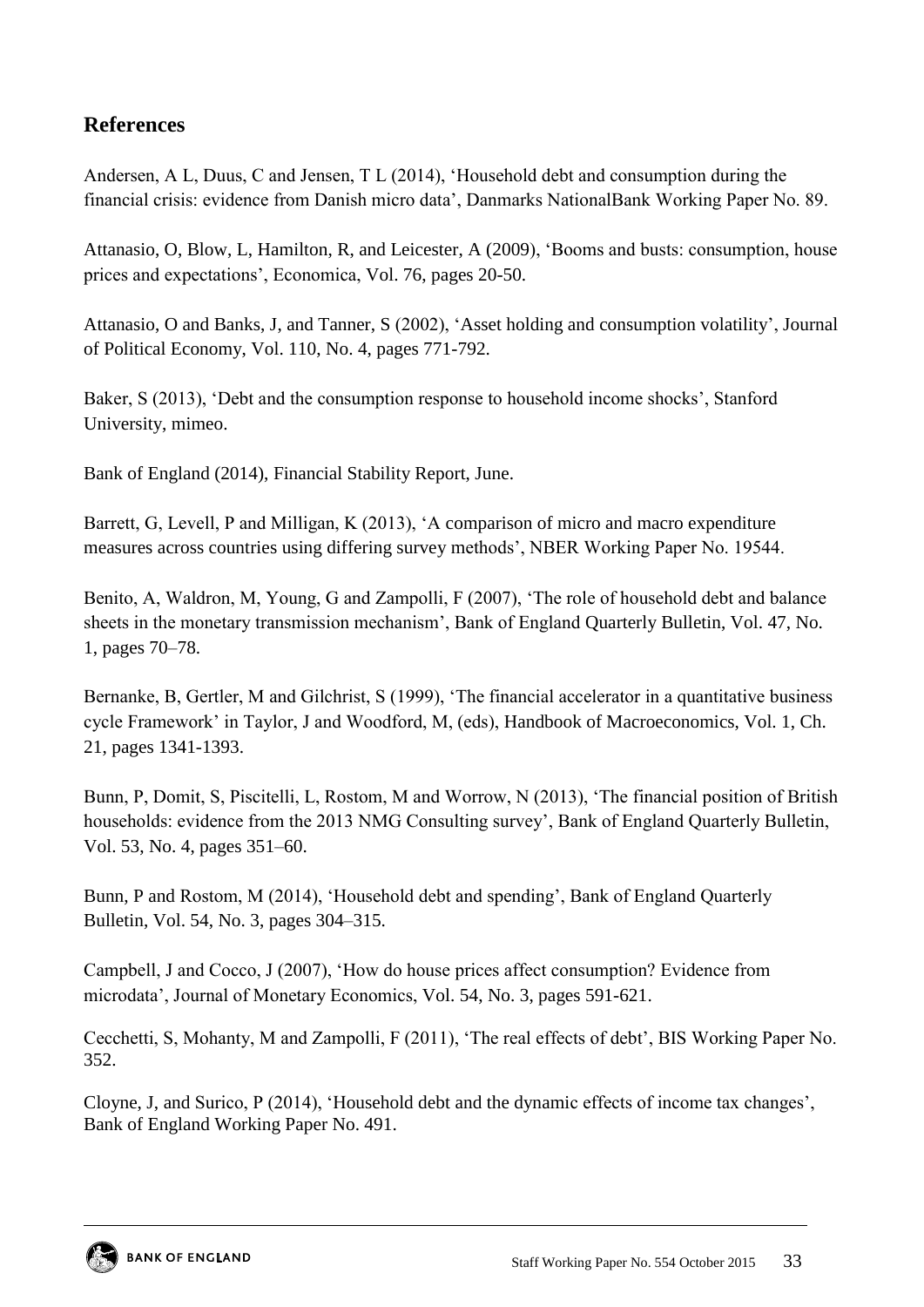Deaton, A (1985), 'Panel data from time series of cross-sections', Journal of Econometrics, Vol. 30, No. 1, pages 109-126.

Dynan, K (2012), 'Is a household debt overhang holding back consumption?', Brookings Papers on Economic Activity, Spring.

Eggertsson, G and Krugman, P (2012), 'Debt, deleveraging, and the liquidity trap: a Fisher-Minsky-Koo approach', Quarterly Journal of Economics, Vol. 127, No. 3, pages 1469–513.

Farhi, E, and Werning, I (2015), 'A theory of macroprudential policies in the presence of nominal rigidities' NBER Working Paper No. 19313.

Fisher, I (1933), 'The debt-deflation theory of great depressions', Econometrica, Vol. 1, No. 4, pages 337–57.

Flodén, M (2014), 'Did household debt matter in the Great Recession?', available at http://martinfloden.net/files/hhdebt\_supplement\_2014.pdf.

Guerrieri, V and Lorenzoni, G (2011). 'Credit crises, precautionary savings, and the liquidity trap', NBER Working Paper No. 17583.

Iacoviello, M. (2005) 'House prices, borrowing constraints and monetary policy in the business cycle', American Economic Review, Vol. 95, No. 3, pages 739-64.

International Monetary Fund (2012), 'Dealing with household debt', World Economic Outlook, April, Chapter 3.

Jorda, O, Schularick, M and Taylor, A (2013), 'When credit bites back', Journal of Money, Credit and Banking, Vol. 45, No. 2, pages 3–28.

Korinek, A, and Simsek, A, (2014), 'Liquidity trap and excessive leverage', NBER Working Paper No. 19970.

King, M (1994), 'Debt deflation: theory and evidence', European Economic Review, Vol. 38, No. 3– 4, pages 419–55.

Mian, A, Rao, K and Sufi, A (2013), 'Household balance sheets, consumption, and the economic slump', Quarterly Journal of Economics, Vol. 128, No. 4, pages 1687–726.

Nielsen, M, Pezzini, Reinold, K, and William, R (2010), 'The financial position of British households: evidence from the 2010 NMG Consulting survey', Bank of England Quarterly Bulletin pages 333-345.